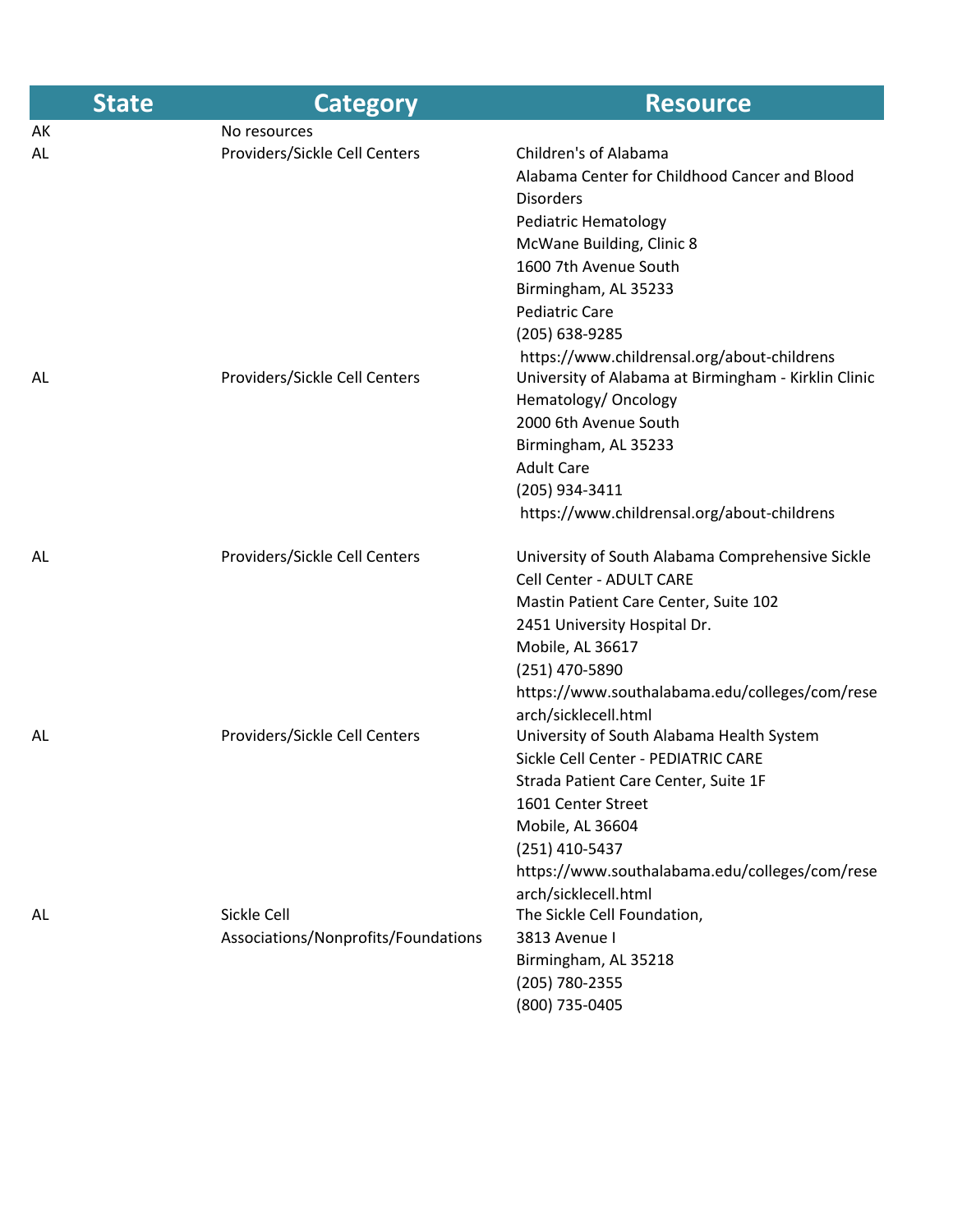| AL. | Sickle Cell<br>Associations/Nonprofits/Foundations | Sickle Cell Disease Association of America - West<br>Alabama Chapter<br>3011 Fifth Street<br>Northport, AL 35476<br>(205) 758-1761                                 |
|-----|----------------------------------------------------|--------------------------------------------------------------------------------------------------------------------------------------------------------------------|
| AL. | Sickle Cell<br>Associations/Nonprofits/Foundations | Southeast Alabama Sickle Cell Association<br>4201 Martin Luther King Highway<br>Tuskegee Institute, AL 36087                                                       |
| AL  | Sickle Cell<br>Associations/Nonprofits/Foundations | Http://seasca.com<br>Tri County Sickle Cell Association, Inc.<br>P.O. Box 1162<br>Selma, AL 36701<br>(334) 872-9362<br>(800) 704-9068                              |
| AL. | Sickle Cell<br>Associations/Nonprofits/Foundations | Sickle Cell Disease Association of America - Alabama<br><b>Chapter State Association</b><br>3813 Ave<br>Biramngham, AL 35218<br>$(251)$ 432-0301<br>Sicklebham.com |
| AL. | Sickle Cell<br>Associations/Nonprofits/Foundations | North Alabama Sickle Cell Foundation<br>224-B Church Street<br>Huntsville, AL 35801<br>(256) 970-1341<br>(800) 636-2723<br>Sicklecellna.org                        |
| AL. | Sickle Cell<br>Associations/Nonprofits/Foundations | Sickle Cell Disease Association of America - Mobile<br>Chapter<br>1453 Springhill Avenue<br>Mobile, AL 36604<br>(251) 432-0301<br>http://scdmoble.org/index.html   |
| AL. | Sickle Cell<br>Associations/Nonprofits/Foundations | Sickle Cell Foundation of Greater Montgomery, Inc.<br>8180 Selma Highway<br>Montgomery, AL 36108                                                                   |
| AR  | New Entry                                          | Arkansas Children's Hospital, Lowell<br>Hematology-Oncology Clinic<br>519 Latham Drive<br>Lowell, AR 72745<br>Pediatric Care<br>(501) 364-4000                     |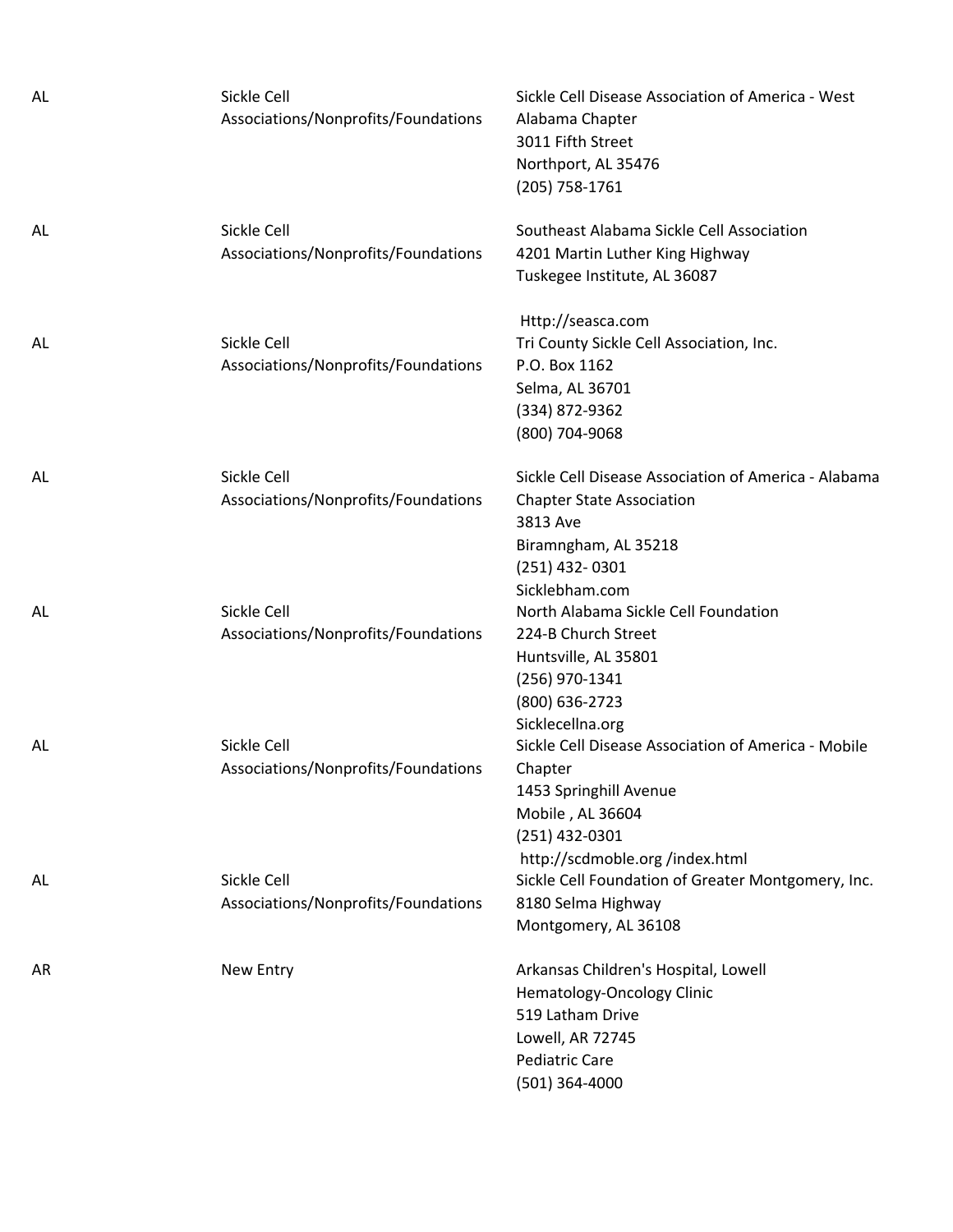| AR | Providers/Sickle Cell Centers                      | Adult Sickle Cell Clinic - Mainline Clinic<br>604 S. Pecan<br>Dermott, AR 71538<br><b>Adult Care</b><br>(501) 538-5296                                                                                    |
|----|----------------------------------------------------|-----------------------------------------------------------------------------------------------------------------------------------------------------------------------------------------------------------|
| AR | Providers/Sickle Cell Centers                      | Arkansas Children's Hospital<br>Hematology-Oncology Clinic<br>1 Children's Way<br>Little Rock, AR 72202<br><b>Pediatric Care</b><br>(501) 364-4000<br>https://www.archilderns.org                         |
| AR | Sickle Cell<br>Associations/Nonprofits/Foundations | <b>Future Builders</b><br>Sickle Cell Outreach Initiative<br>P.O. Box 127<br>Wrightsville, AR 72183<br>(501) 897-5566<br>www.futurebuidersite.com                                                         |
| AR | <b>Support Groups</b>                              | University of Arkansas for Medical Sciences - East<br>1393 Highway 242 South, Helena-West<br>Helena, AR 72342<br>(870) 572-2727                                                                           |
| AZ | Providers/Sickle Cell Centers                      | <b>Tucson Medical Center</b><br><b>Children's Clinics</b><br><b>Square &amp; Compass Building</b><br>2600 N. Wyatt Drive<br>Tucson, AZ 85712<br><b>Pediatric Care</b><br>(520) 324-5437<br>(800) 231-8261 |
| AZ | Providers/Sickle Cell Centers                      | University of Arizona Health Sciences Center<br>Division of Pediatric Hematology/Oncology/BMT<br>1501 N Campbell Avenue Room 3301<br>Tucson, AZ 85724<br><b>Pediatric Care</b><br>(520) 626-8278          |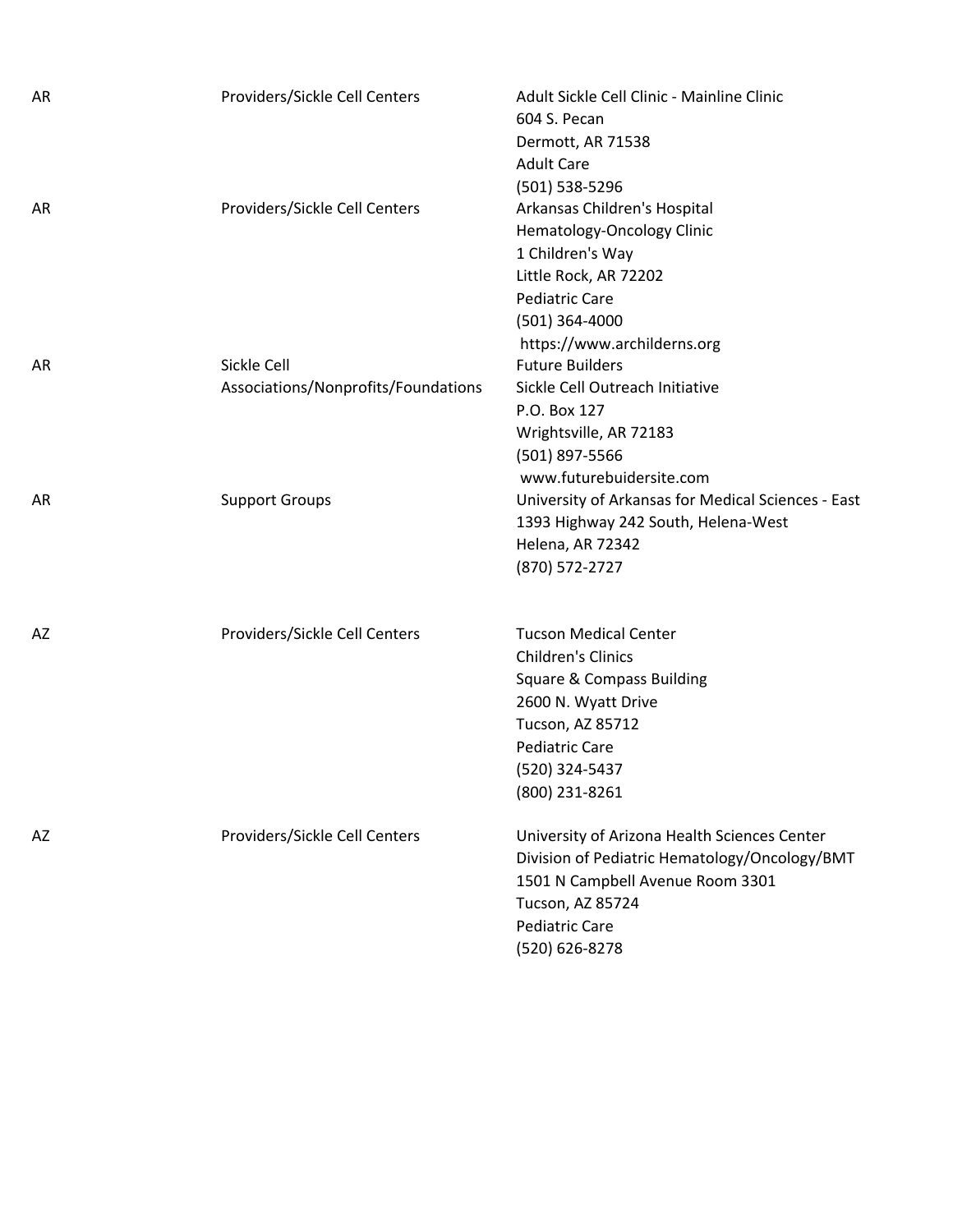| AZ | Providers/Sickle Cell Centers                      | District Medical Group Children's Rehabilitative<br><b>Services</b><br>3141 North 3rd Avenue<br>Phoenix, AZ 85013<br><b>Pediatric Care</b><br>(602) 914-1520                                                                                        |
|----|----------------------------------------------------|-----------------------------------------------------------------------------------------------------------------------------------------------------------------------------------------------------------------------------------------------------|
| AZ | Providers/Sickle Cell Centers                      | Https://www.dmgaz.org<br>Phoenix Children's Hospital<br>The Center for Cancer and Blood Disorders<br>1919 E. Thomas Road<br>Phoenix, AZ 85016<br><b>Pediatric Care</b><br>(602) 933-0920<br>https://phoenixchildrens.org                            |
| AZ | Sickle Cell<br>Associations/Nonprofits/Foundations | Quest to Cure Sickle Cell Foundation<br>519 E. Thomas Road<br>Phoenix, AZ 85012<br>(602) 200-0215                                                                                                                                                   |
| AZ | Sickle Cell<br>Associations/Nonprofits/Foundations | Sickle Cell Anemia Society of Arizona<br>1818 South Sixteenth Street<br>Phoenix, AZ 85034                                                                                                                                                           |
| CA | Providers/Sickle Cell Centers                      | Loma Linda Children's Hospital<br>11234 Anderson Street<br>Loma Linda, CA 92354<br><b>Pediatric Care</b><br>909-558-2672                                                                                                                            |
| CA | Providers/Sickle Cell Centers                      | Maxine Dunitz Children's Health Centeredars-Sinai<br>Medical CenterDepartment of Pediatric<br><b>Hematology/Oncology Services</b><br>8700 Beverly Blvd. North Tower Lower Level<br>Los Angeles, CA 90048<br><b>Pediatric Care</b><br>(800) 233-2771 |
| CA | Providers/Sickle Cell Centers                      | Sutter Children's Center, Sacramento<br>Sickle Cell Disease Clinic<br>5151 F Street<br>Sacramento, CA 95819<br><b>Pediatric Care</b><br>$(916)$ 454-3333                                                                                            |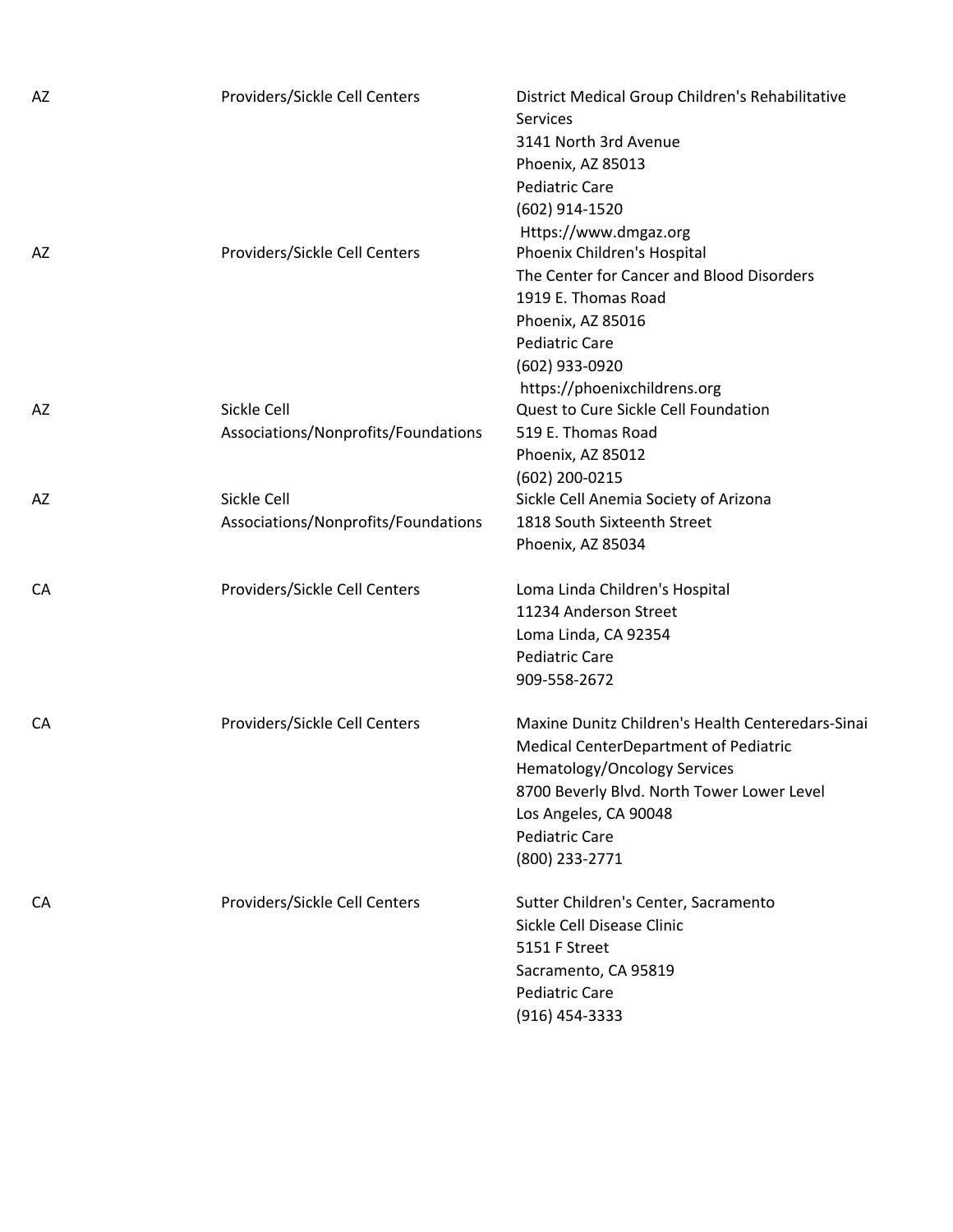| CA | Providers/Sickle Cell Centers | University of California, Davis Health System<br>Division of Hematology and Oncology<br>UC Davis Comprehensive Cancer Center<br>4501 X Street<br>Sacramento, CA 95817<br><b>Adult Care</b><br>(916) 703-5210<br>(800) 362-5566                   |
|----|-------------------------------|--------------------------------------------------------------------------------------------------------------------------------------------------------------------------------------------------------------------------------------------------|
| CA | Providers/Sickle Cell Centers | University of California, Irvine Medical Center<br><b>Blood Disorder Services</b><br>101 The City Drive South<br>Orange, CA 92868<br><b>Adult Care</b><br>(714) 456-7890<br>(714) 546-5090 - Appointments                                        |
| CA | Providers/Sickle Cell Centers | Kaiser Permanente West Los Angeles Medical<br>Group<br>Adult Sickle Cell Program<br>110 North La Brea Avenue<br>Inglewood, CA 90302<br><b>Adult Care</b><br>(310) 419-3451                                                                       |
| CA | Providers/Sickle Cell Centers | UCSF Benioff Children's Hospital of Oakland<br>Sickle Cell Program<br>747 52nd Street<br>Oakland, CA 94609<br><b>Pediatric Care</b><br>https://www.childrenshospitaloakland.org                                                                  |
| CA | Providers/Sickle Cell Centers | Harbor - University of California, Los Angeles<br><b>Department of Pediatrics</b><br>Division of Hematology and Oncology<br>1000 W. Carson Street<br>Torrance, CA 90502<br><b>Pediatric Care</b><br>(310) 222-2301<br>http://www.harbor-ucla.org |
| СA | Providers/Sickle Cell Centers | Lucile Packard Children's Hospital Stanford<br>Department of Hematology<br>770 Welch Road, Suite 261<br>Palo Alto, CA 94304<br><b>Pediatric Care</b><br>(800) 694-0012<br>https://www.stanfordchildrens.org                                      |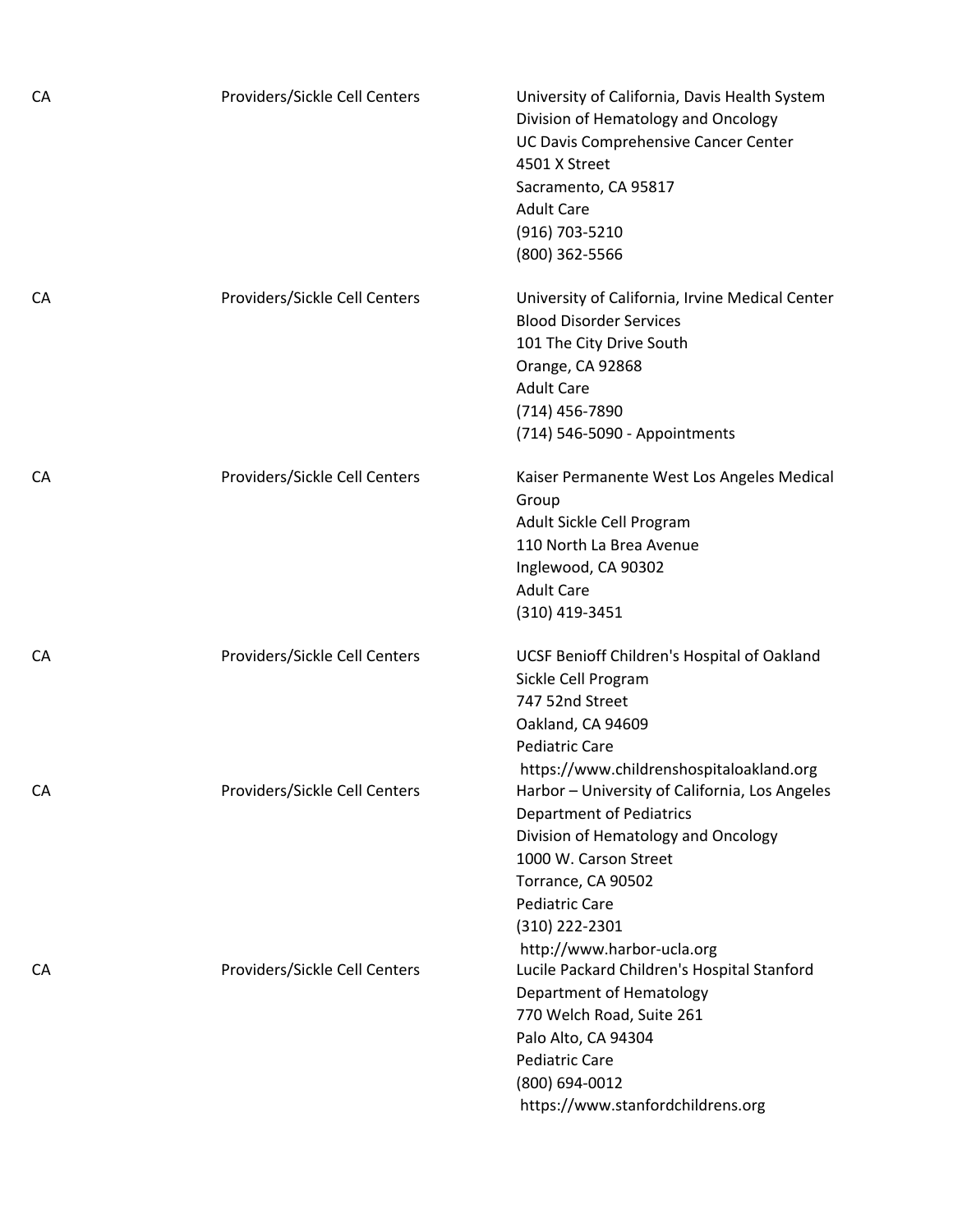| CA | Providers/Sickle Cell Centers | Saint Agnes Medical Center                                                     |
|----|-------------------------------|--------------------------------------------------------------------------------|
|    |                               | Adult Sickle Cell Program                                                      |
|    |                               | 1303 E. Herndon Avenue                                                         |
|    |                               | Fresno, CA 92720                                                               |
|    |                               | <b>Adult Care</b>                                                              |
|    |                               | (559) 450-5121                                                                 |
|    |                               | https://www.samc.com                                                           |
| CA | Providers/Sickle Cell Centers | Keck School of Medicine of University of Southern                              |
|    |                               | California                                                                     |
|    |                               | Comprehensive Sickle Cell Center                                               |
|    |                               | 2025 Zonal Avenue, RMR 304                                                     |
|    |                               | Los Angeles, CA 90033                                                          |
|    |                               | <b>Adult and Pediatric Care</b>                                                |
|    |                               | (323) 442-1259                                                                 |
|    |                               | https://keck.usc.edu/                                                          |
| CA | Providers/Sickle Cell Centers | Valley Children's Hospital                                                     |
|    |                               | Hematology                                                                     |
|    |                               | 9300 Valley Children's Place                                                   |
|    |                               | Madera, CA 93636                                                               |
|    |                               | <b>Pediatric Care</b>                                                          |
|    |                               | (559) 353-3000                                                                 |
|    |                               | https://valleychidren.org                                                      |
| CA | Providers/Sickle Cell Centers | Children's Hospital of Los Angeles                                             |
|    |                               | 4650 Sunset Blvd                                                               |
|    |                               | Los Angeles, CA 90027                                                          |
|    |                               | <b>Pediatric Care</b>                                                          |
|    |                               | $(323)$ 361-4100                                                               |
|    |                               | (323) 361-2121                                                                 |
|    |                               | Https://www.chla.org                                                           |
| CA | Providers/Sickle Cell Centers | <b>CHOC Children's</b>                                                         |
|    |                               | Hematology                                                                     |
|    |                               | 1201 West La Veta Avenue                                                       |
|    |                               | Orange, CA 92868                                                               |
|    |                               | <b>Pediatric Care</b>                                                          |
|    |                               | (714) 997-3000                                                                 |
|    |                               | (888) 770-2462 - Appointments                                                  |
|    |                               | https://www.choc.org                                                           |
| CA | Providers/Sickle Cell Centers | City of Hope Medical Center                                                    |
|    |                               | Hemophilia and Sickle Cell Program                                             |
|    |                               | 1500 East Duarte Road                                                          |
|    |                               |                                                                                |
|    |                               | <b>Pediatric Care</b>                                                          |
|    |                               | $(626)$ 256-4673                                                               |
|    |                               |                                                                                |
|    |                               |                                                                                |
|    |                               | Duarte, CA 91010<br>(800) 826-4673 - Appointments<br>Http;//www.cityofhope.org |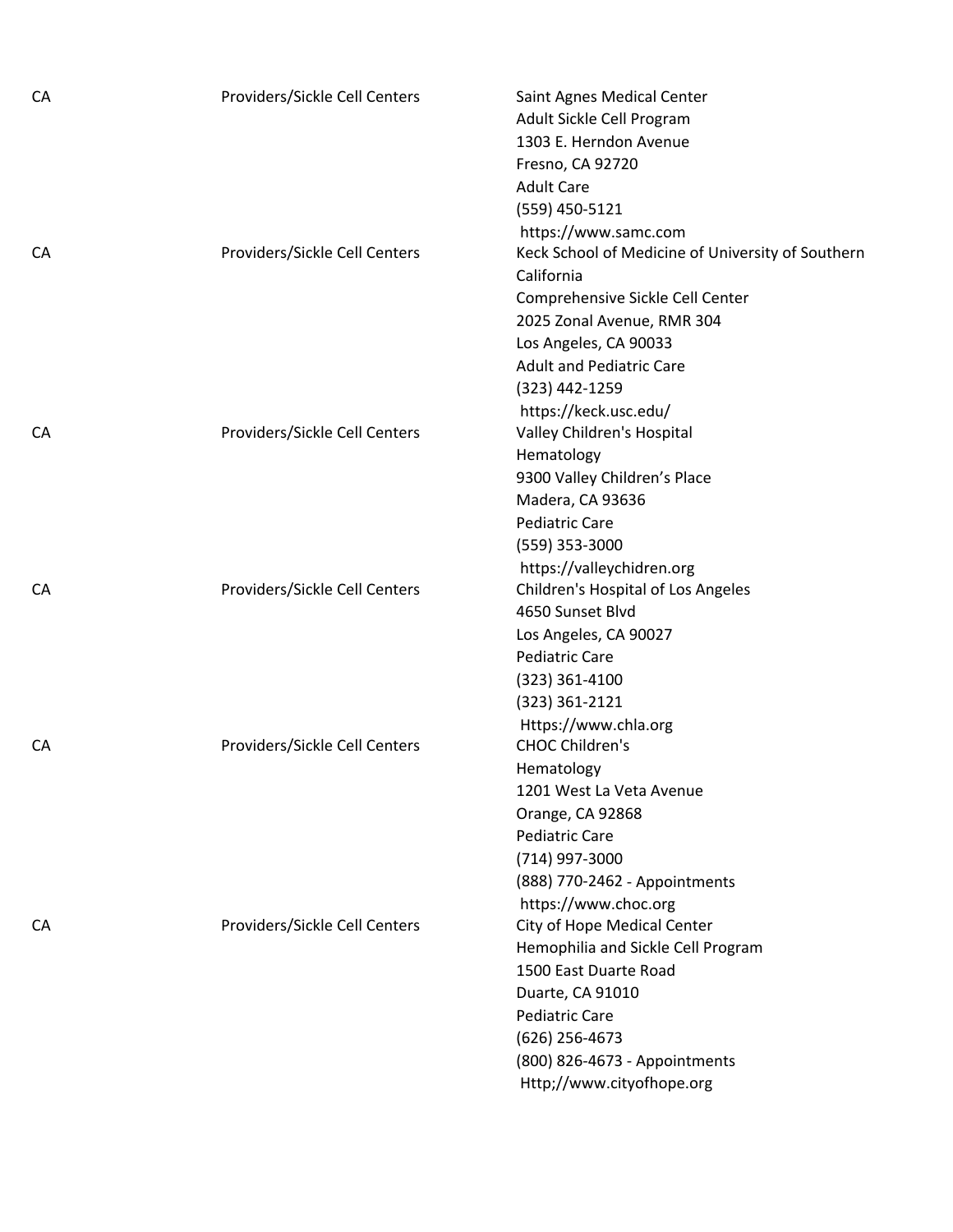| CA | Providers/Sickle Cell Centers | Kaiser Permanente Oakland Medical Center<br>3600 Broadway<br>Oakland, CA 94611<br><b>Pediatric Care</b><br>$(510)$ 752-1000                                                                                                                                                                                                                              |
|----|-------------------------------|----------------------------------------------------------------------------------------------------------------------------------------------------------------------------------------------------------------------------------------------------------------------------------------------------------------------------------------------------------|
| CA | Providers/Sickle Cell Centers | Kaiser Permanente West Los Angeles Medical<br>Group<br>Southern California Regional Hemoglobinopathy<br>Center<br>6041 Cadillac Avenue<br>Los Angeles, CA 90034<br><b>Pediatric Care</b><br>(323) 857-3856                                                                                                                                               |
| CA | Providers/Sickle Cell Centers | (880) 734-5155<br>Mattel Children's Hospital University of California,<br>Los Angelesediatric Blood Disorders Program757<br>Westwood Plaza<br>Los Angeles, CA 90095;<br><b>Pediatric Care</b><br>(310) 825-0867                                                                                                                                          |
| CA | Providers/Sickle Cell Centers | https://www.uclahealth.org<br>Miller Children's & Womens Hospital Long Beach<br>Cancer & Blood Disorders - Jonathan Jaques<br>Children's Cancer Center<br>Sickle Cell Program<br>Elm Avenue Medical Plaza<br>2653 Elm Avenue, Suite 200<br>Long Beach, CA 90807<br><b>Pediatric Care</b><br>(562) 728-5000<br>https://www.millerchildrenshospitallb.org/ |
| CA | Providers/Sickle Cell Centers | Rady Children's Hospital of San Diego<br>Peckham Center for Cancer & Blood Disorders<br>Comprehensive Sickle Cell Center<br>Acute Care Pavilion, 2nd Floor<br>3010 Children's Way<br>San Diego, CA 92123<br><b>Pediatric Care</b><br>(858) 966-5851<br>(800) 788-9029 - Customer Service<br>https://www.rchsd.org/                                       |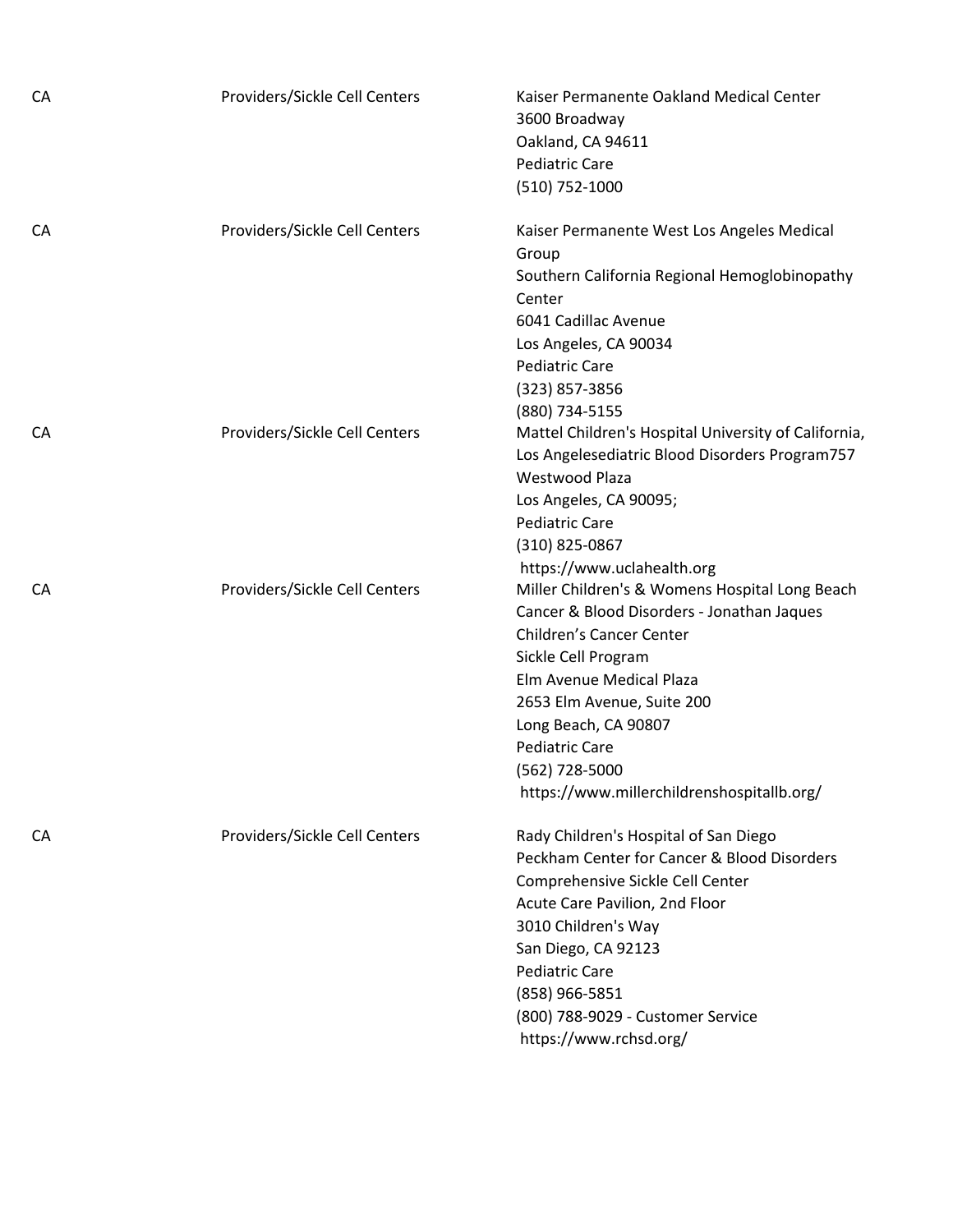| CA | Providers/Sickle Cell Centers                      | The Permanente Medical Group Oakland Medical<br>Center<br>Pediatric Hematology/ Oncology<br>Comprehensive Sickle Cell Program<br>3505 Broadway, 14th Floor<br>Oakland, CA 94611<br><b>Pediatric Care</b><br>(510) 752-6592<br>(510) 752-1666 - After-hour emergencies<br>https://permanente.org         |
|----|----------------------------------------------------|---------------------------------------------------------------------------------------------------------------------------------------------------------------------------------------------------------------------------------------------------------------------------------------------------------|
| CA | Providers/Sickle Cell Centers                      | University of California, San Francisco Benioff<br>Children's Hospital<br>Hematology Clinic - San Francisco<br>Ron Conway Family Gateway Medical Building<br>1825 Fourth St., Sixth Floor<br>San Francisco, CA 94158<br><b>Pediatric Care</b><br>(415) 476-4901<br>https://www.ucsfbenioffchildrens.org |
| CA | Providers/Sickle Cell Centers                      | University of California, San Francisco Benioff<br>Children's Hospital<br>Hematology Clinic - Santa Rosa<br>100 Brookwood Ave.<br>Santa Rosa, CA 95404-5202<br><b>Pediatric Care</b><br>(707) 576-7557<br>(http://www.ucsfbenioffchildrens.org/clinics/specia<br>lty_care/#96921)                       |
| CA | Sickle Cell<br>Associations/Nonprofits/Foundations | Sickle Cell Community Advisory Council of Northern<br>California<br>P.O. Box 56152<br>Hayward CA 94545<br>$(510)$ 888-4568<br>(http://www.sccac.net/)                                                                                                                                                   |
| CA | Sickle Cell<br>Associations/Nonprofits/Foundations | Sickle Cell Foundation of California<br>5777 W. Century Blvd, Suite 1230<br>Los Angeles, CA 90045<br>(310) 693-0247<br>(877) 288-2873<br>info@scdfc.org                                                                                                                                                 |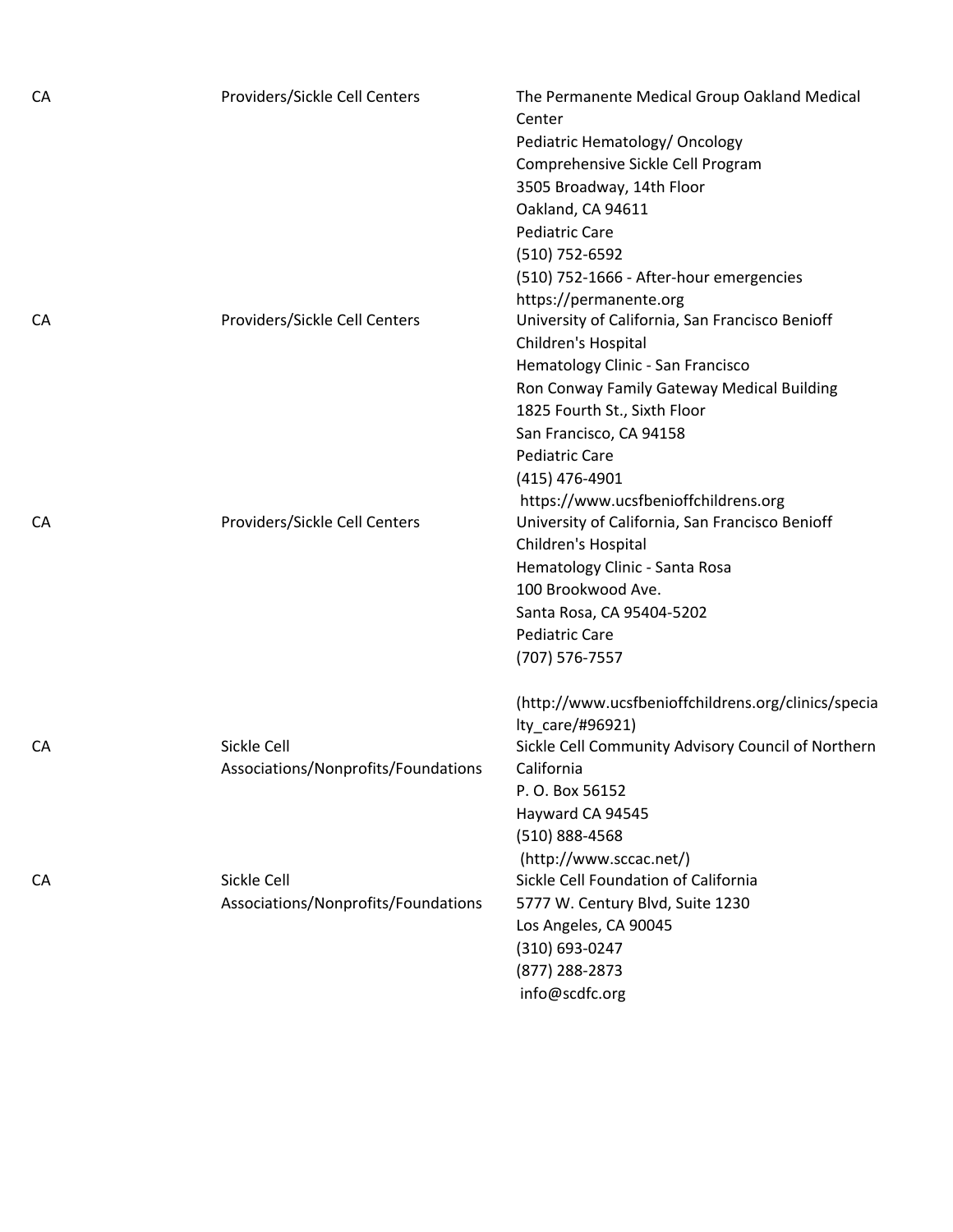| CA        | Sickle Cell<br>Associations/Nonprofits/Foundations | Sickle Cell Community Advisory Council of Northern<br>California<br>P. O. Box 56152<br>Hayward CA 94545<br>(510) 888-4568             |
|-----------|----------------------------------------------------|---------------------------------------------------------------------------------------------------------------------------------------|
| <b>CA</b> | <b>Support Groups</b>                              | (http://www.sccac.net/)<br>SoCal Sickle Cell Adult Support Group<br>(818) 377-5120<br>http://www.scdfc.org/supportnetwork-            |
| CA        | <b>Support Groups</b>                              | groups.html<br>Antelope Valley Support Group<br>1600 West Avenue J                                                                    |
|           |                                                    | Lancaster, CA 93534<br>(661) 949-5025<br>https://www.avhospital.org/Home/SupportGroups                                                |
| CO        | Providers/Sickle Cell Centers                      | Children's Hospital Colorado - Anschutz Medical<br>Campus                                                                             |
|           |                                                    | <b>Center for Cancer and Blood Disorders</b><br>Hematology Program at Children's Hospital<br>Colorado                                 |
|           |                                                    | 13123 East 16th Avenue<br>Aurora, CO 80045<br><b>Pediatric Care</b>                                                                   |
|           |                                                    | (720) 777-1234<br>(800) 624-6553                                                                                                      |
| CO.       | Providers/Sickle Cell Centers                      | (720) 777-6672- Hematology<br>https://www.childrenscolorado.org<br>Colorado Sickle Cell Treatment and Research Center                 |
|           |                                                    | University of Colorado, Anschutz Medical Campus<br>13121 East 17th Avenue, C-222, Education 2 South,<br>Room 3211<br>Aurora, CO 80045 |
|           |                                                    | <b>Adult and Pediatric Care</b><br>(303) 724-9070                                                                                     |
|           |                                                    | (720) 848-0300 - Adult Clinic/Patient Needs<br>(720) 777-6740 - Pediatric Clinic/Patient Needs                                        |
|           |                                                    | http://www.ucdenver.edu/academics/colleges/Pub<br>licHealth/Pages/default.aspx                                                        |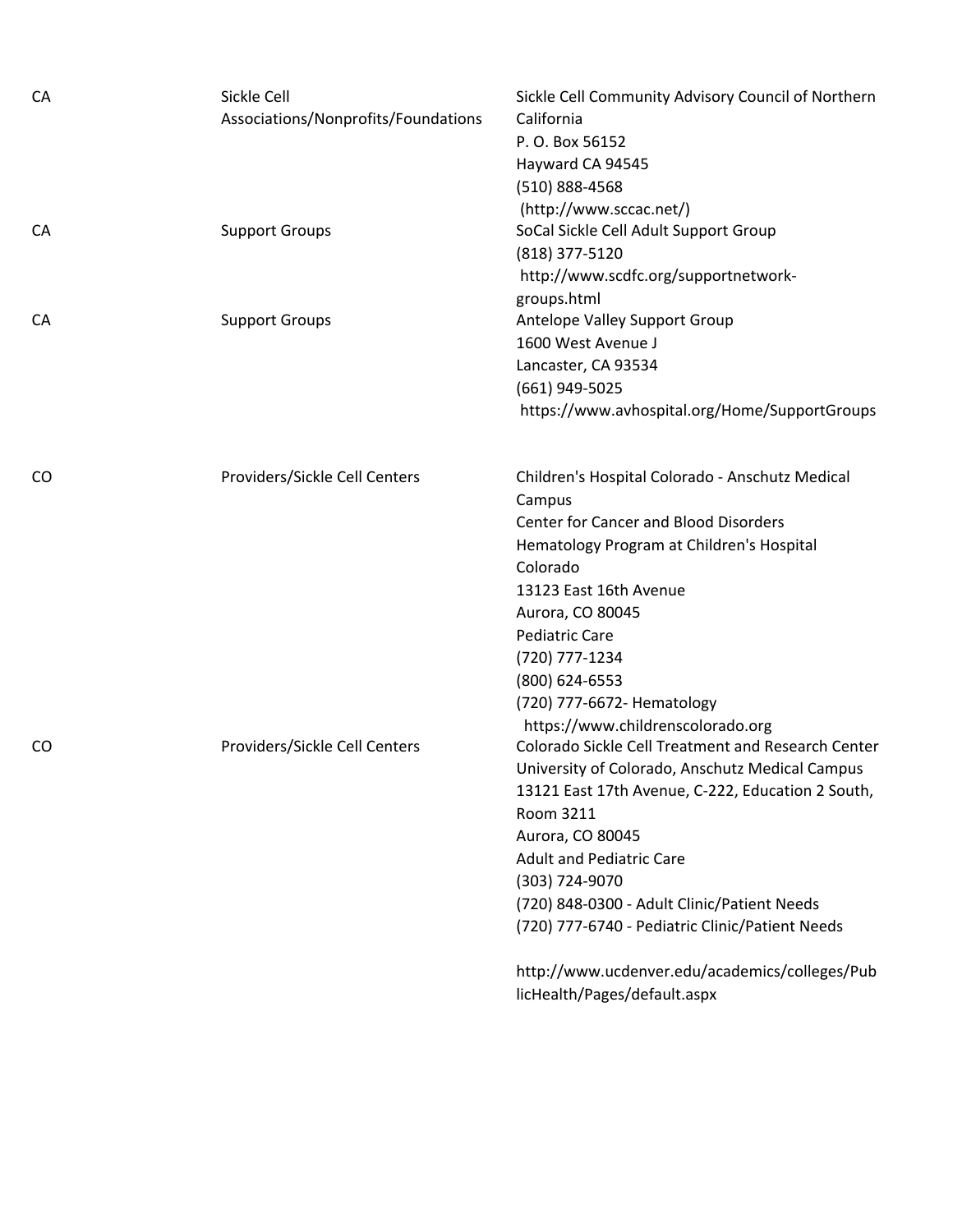| CO | Providers/Sickle Cell Centers       | University of Colorado Hospital<br>Hematology Clinic - Anschutz |
|----|-------------------------------------|-----------------------------------------------------------------|
|    |                                     | 1665 Aurora Court                                               |
|    |                                     | 2nd Floor, Anschutz Cancer Pavilion                             |
|    |                                     | Aurora, CO 80045                                                |
|    |                                     | <b>Adult Care</b>                                               |
|    |                                     | (720) 848-0300                                                  |
|    |                                     | https://www.uchealth.org                                        |
| CO | Sickle Cell                         | Sickle Cell Adult Provider Network (SCAPN)                      |
|    | Associations/Nonprofits/Foundations | P.O. Box 4029                                                   |
|    |                                     | Evergreen, CO 80439                                             |
|    |                                     | (303) 732-3815                                                  |
| CO | Sickle Cell                         | <b>Colorado Sickle Cell Association</b>                         |
|    | Associations/Nonprofits/Foundations | 6795 E. Tennessee Avenue, Suite 439                             |
|    |                                     | Denver, CO 80224                                                |
|    |                                     | (303) 333-2606                                                  |
|    |                                     | https://www.coloradosicklecellassociation.org/                  |
| CO | Sickle Cell                         | <b>Colorado Sickle Cell Association</b>                         |
|    | Associations/Nonprofits/Foundations | 6795 East Tennessee Avenue, Suite 345                           |
|    |                                     | Denver, CO 80224                                                |
|    |                                     | https://www.coloradosicklecellassociation.org/                  |
| CO | <b>Support Groups</b>               | Ella Mae Branson Sickle Cell Support Group                      |
|    |                                     | Colorado Springs, CO                                            |
|    |                                     | (719) 602-1961                                                  |
|    |                                     | https://www.ellamae.org/                                        |
| СT | Providers/Sickle Cell Centers       | <b>Smilow Cancer Hospital</b>                                   |
|    |                                     | Pediatric Hematology & Oncology Program                         |
|    |                                     | Yale Cancer Center Sickle Cell Program                          |
|    |                                     | Seventh Floor                                                   |
|    |                                     | 35 Park Street                                                  |
|    |                                     | New Haven, CT 06511                                             |
|    |                                     | (203) 200-1609                                                  |
|    |                                     | yalecancercenter.org                                            |
| СT | Providers/Sickle Cell Centers       | Yale Pediatric Hematology/ Oncology- Guilford                   |
|    |                                     | 405 Church Street                                               |
|    |                                     | Guilford, CT 6437                                               |
|    |                                     | <b>Pediatric Care</b>                                           |
|    |                                     | (203) 453-2013                                                  |
|    |                                     | https://medicine.yale.edu/pediatrics/hematology/                |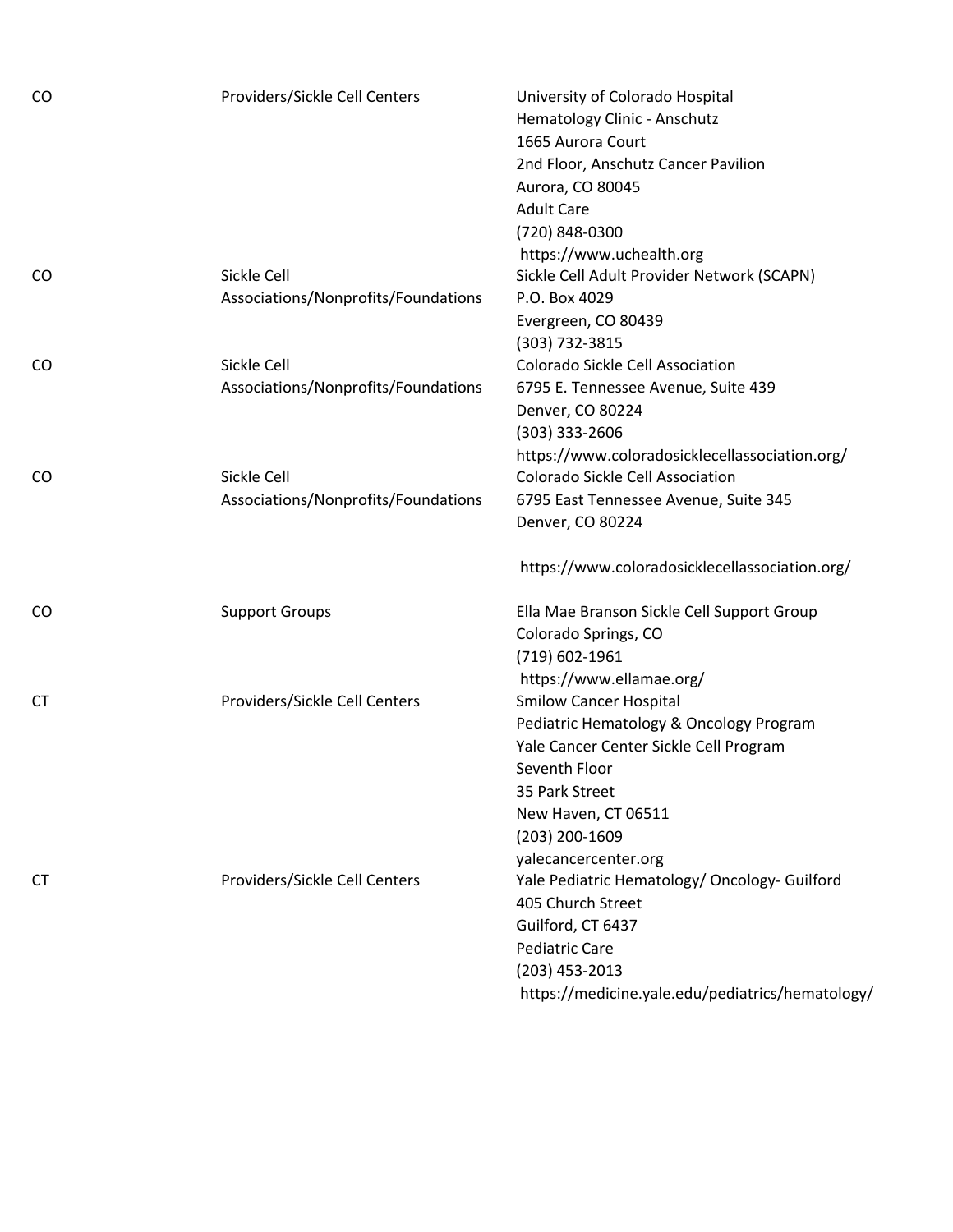| СT | Providers/Sickle Cell Centers       | <b>Connecticut Children's Medical Center</b>        |
|----|-------------------------------------|-----------------------------------------------------|
|    |                                     | <b>Center for Cancer and Blood Disorders</b>        |
|    |                                     | 282 Washington Street                               |
|    |                                     | Hartford, CT 06106                                  |
|    |                                     | <b>Pediatric Care</b>                               |
|    |                                     | (860) 545-9630                                      |
|    |                                     | https://www.connecticutchildrens.org/               |
| СT | Providers/Sickle Cell Centers       | University of Connecticut Health Center             |
|    |                                     | The Carole and Ray Neag Comprehensive Cancer        |
|    |                                     | Center                                              |
|    |                                     | Comprehensive Sickle Cell Clinical and Research     |
|    |                                     | Center                                              |
|    |                                     | 263 Farmington Avenue                               |
|    |                                     | Farmington, CT 06030                                |
|    |                                     | <b>Adult Care</b>                                   |
|    |                                     | (800) 579-7822                                      |
|    |                                     | (860) 679-2100 - Appointments                       |
|    |                                     | http://mychart.uconn.edu/                           |
| СT | Sickle Cell                         | Citizens for Quality Sickle Cell Care Inc.          |
|    | Associations/Nonprofits/Foundations | 370 Osgood Avenue                                   |
|    |                                     | <b>Unit 106</b>                                     |
|    |                                     | New Britain, CT, 6053                               |
|    |                                     | (860) 223-7222                                      |
|    |                                     | https://www.cqscc.org/                              |
| СT | Sickle Cell                         | Sickle Cell Disease Association of America, Souther |
|    | Associations/Nonprofits/Foundations | Connecticut, Inc. - Bridgeport                      |
|    |                                     | 752 Main Street, Room 120                           |
|    |                                     | Bridgeport, CT 06608                                |
|    |                                     | (203) 366-8710                                      |
|    |                                     | (888) 745-2327                                      |
|    |                                     | https://www.scdaaofsouthernct.org/                  |
| СT | Sickle Cell                         | Southern Regional Sickle Cell Association           |
|    | Associations/Nonprofits/Foundations | 177 State Street 3rd Floor                          |
|    |                                     | Bridgeport, CT 06604                                |
|    |                                     | (203) 366-8710                                      |
|    |                                     | http://sicklecell.tripod.com/                       |
| СT | Sickle Cell                         | Citizens for Quality Sickle Cell Care - New Britain |
|    | Associations/Nonprofits/Foundations | 370 Osgood Avenue Unit 106                          |
|    |                                     | New Britain, CT 06053                               |
|    |                                     | (860) 223-7222                                      |
|    |                                     | http://www.cqscc.org/                               |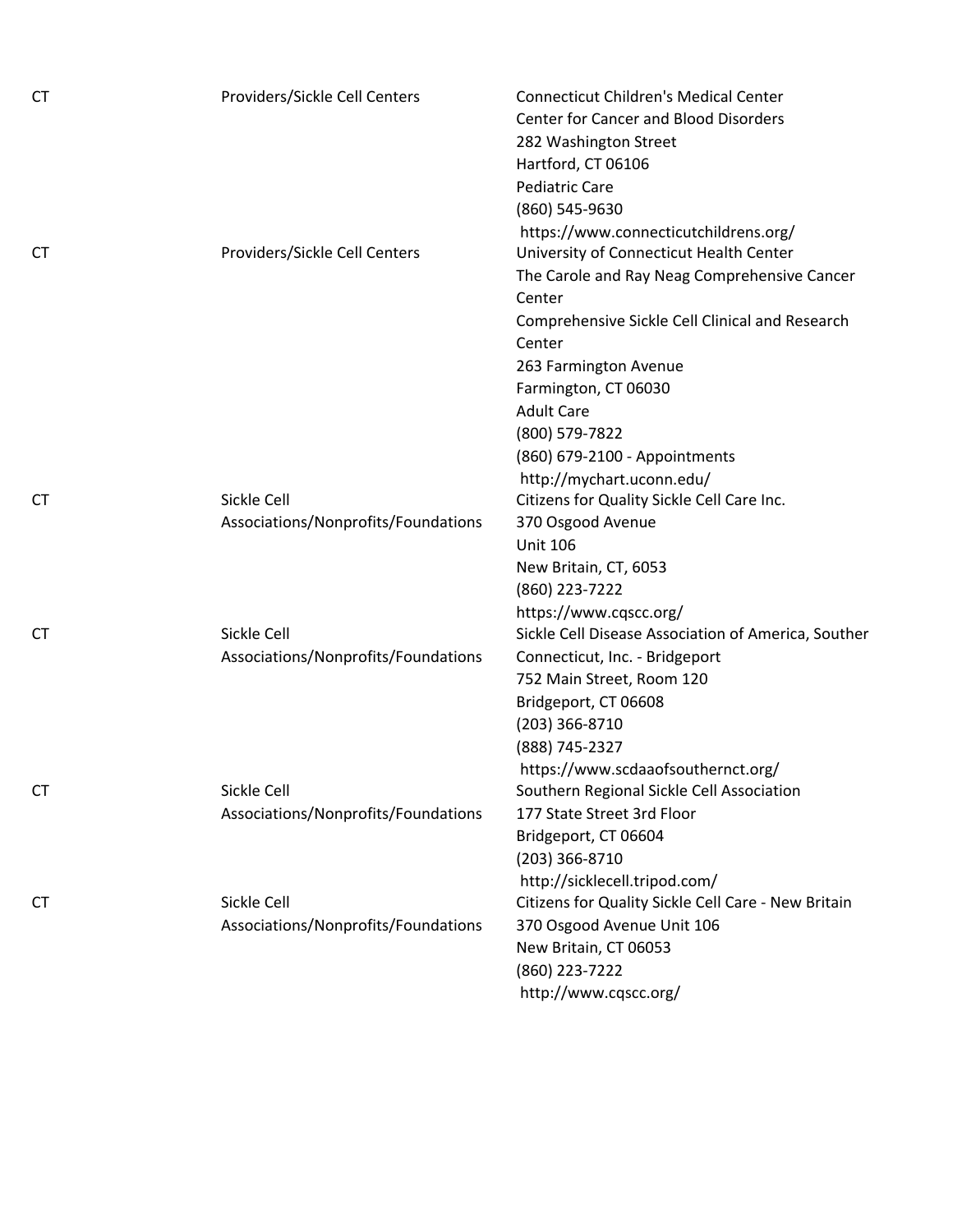| <b>CT</b> | Sickle Cell<br>Associations/Nonprofits/Foundations | Sickle Cell Disease Association of America, Souther<br>Connecticut, Inc. - New Haven<br>1389 Chaple Street<br>New Haven, CT 06511<br>(203) 859-5355<br>(888) 745-2327                                                                                                                |
|-----------|----------------------------------------------------|--------------------------------------------------------------------------------------------------------------------------------------------------------------------------------------------------------------------------------------------------------------------------------------|
| DC        | Providers/Sickle Cell Centers                      | https://www.scdaaofsouthernct.org/<br>Georgetown Lombardi Comprehensive Cancer<br>Center<br>Pediatric Hematology/ Oncology<br>Sickle Cell Program<br>3800 Reservoir Road, NW<br>Washington, D.C. 20057<br><b>Pediatric Care</b><br>$(202)$ 444-4000<br>(202) 444-7599 - Appointments |
| DC        | Providers/Sickle Cell Centers                      | <b>Howard University Hospital</b><br>2041 Georgia Avenue, NW, 1st Floor, Suite C<br>Washington, D.C. 20060<br><b>Adult Care</b><br>(202) 865-7592<br>(202) 865-4700 - Appointments                                                                                                   |
| DC        | Providers/Sickle Cell Centers                      | http://huhealthcare.com/healthcare/hospital<br>Children's National Health System<br>Sickle Cell Disease Program<br>111 Michigan Avenue, NW<br>Washington, D.C. 20010<br><b>Pediatric Care</b><br>(202) 476-2140                                                                      |
| DC        | Sickle Cell<br>Associations/Nonprofits/Foundations | https://childrensnational.org/?utm_source=google<br>&utm_campaign=online_listings<br>Howard University Center for Sickle Cell Disease<br>UFCW 400 - Metro 400 Building on the Lower Level<br>4301 Garden City Drive<br>Hyattsville, MD 20785<br>(202) 806-6329                       |
| DC        | Sickle Cell<br>Associations/Nonprofits/Foundations | Howard University Center for Sickle Cell Disease<br>1840 7th Street NW<br>Washington, D.C. 20001<br>(202) 865-8284                                                                                                                                                                   |
|           |                                                    | http://huhealthcare.com/healthcare/hospital/speci<br>alty-services/sickle-cell-disease-center                                                                                                                                                                                        |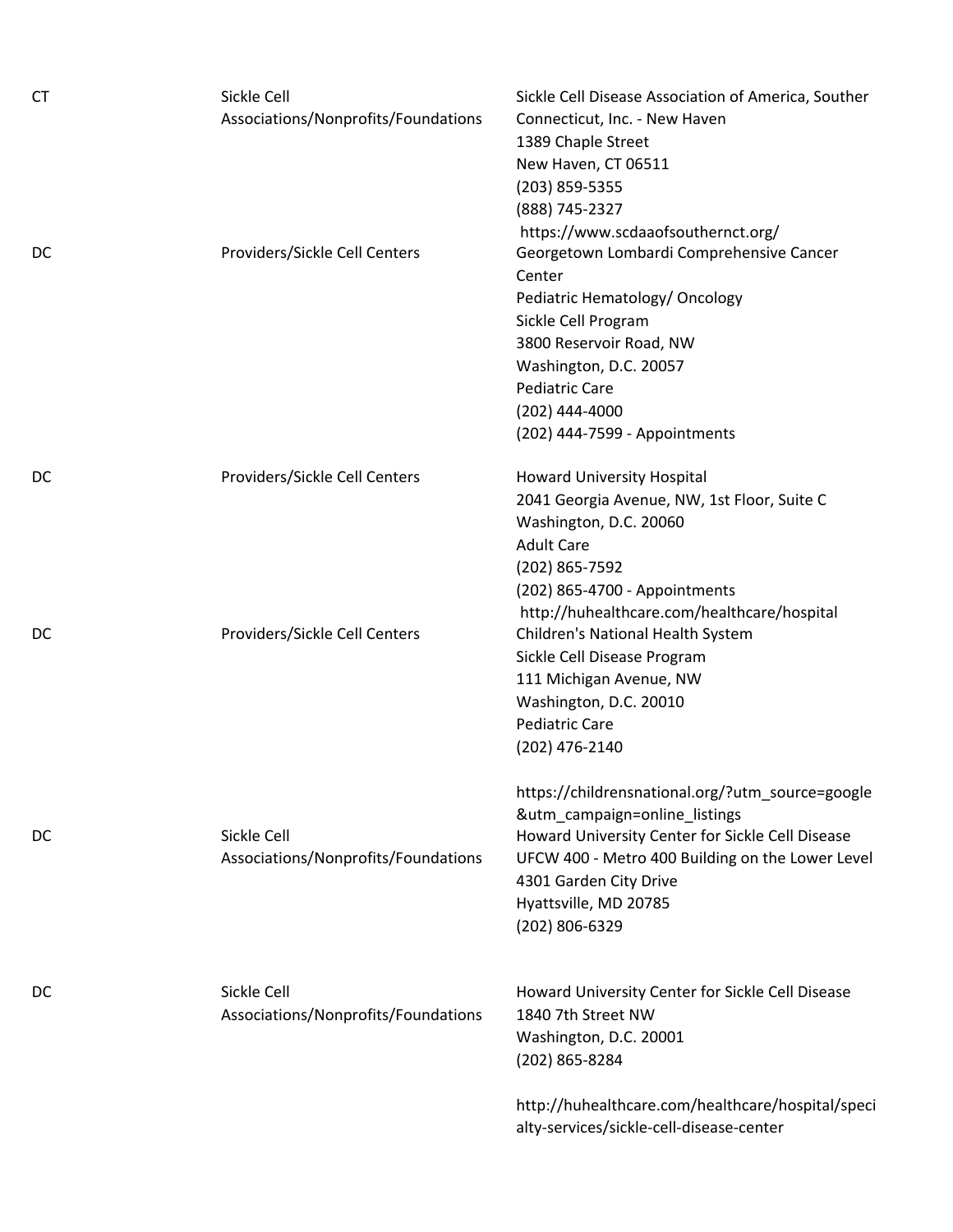| DC  | Sickle Cell<br>Associations/Nonprofits/Foundations | Sickle Cell Association of the National Capital Area<br>P.O. Box 41479<br>Washington, D.C. 20018<br>(202) 271-5733                                                                                                            |
|-----|----------------------------------------------------|-------------------------------------------------------------------------------------------------------------------------------------------------------------------------------------------------------------------------------|
| DC  | <b>Support Groups</b>                              | <b>STRIVE</b><br>(202) 476-3555<br>(http://childrensnational.org/departments/sickle-<br>cell-disease-program?sc_lang=en)                                                                                                      |
| DE  | Providers/Sickle Cell Centers                      | Nemours/Alfred I. duPont Hospital for Children<br>Nemours Center for Cancer and Blood Disorders<br>1600 Rockland Road<br>Wilmington, DE 19803<br><b>Pediatric Care</b><br>$(302) 651 - 4000$<br>(800) 416-4441 - Appointments |
| DE  | Providers/Sickle Cell Centers                      | Nemours duPont Pediatrics - Milford<br><b>Teal Creek Plaza</b><br>703 North DuPont Boulevard<br>Milford, DE 19963<br><b>Pediatric Care</b><br>(302) 422-4559<br>https://www.nemours.org                                       |
| DE  | Sickle Cell<br>Associations/Nonprofits/Foundations | William E. Proudford Sickle Cell Fund, Inc.<br>P.O. Box 979<br>Dover, DE 19903<br>(888) 893-6735<br>https://wepsicklecell.org                                                                                                 |
| FL  | Providers/Sickle Cell Centers                      | University of South Flordia Health<br>Division of Hematology/Oncology<br>2 Tampa General Circle<br>Tampa, FL 33606<br><b>Pediatric Care</b><br>(813) 259-8700                                                                 |
| FL. | Providers/Sickle Cell Centers                      | All Children's Outpatient Care Center Tampa<br>12220 Bruce B Downs Boulevard<br>Tampa, FL 33612<br><b>Pediatric Care</b><br>$(813) 631 - 5000$<br>(https://www.allkids.org/Locations/Outpatient-<br>Care/Tampa)               |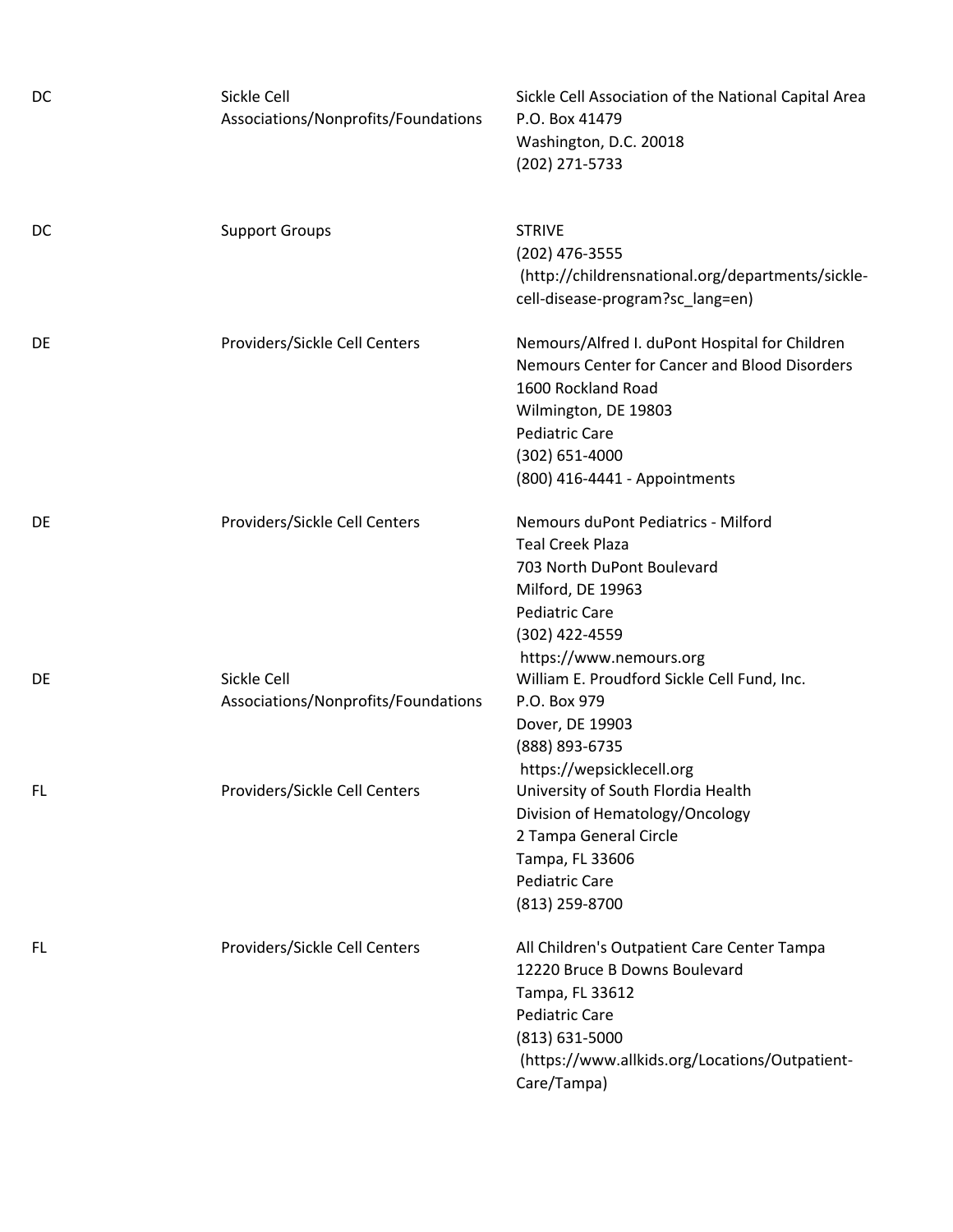| FL.       | Providers/Sickle Cell Centers | Shands Hospital at the University of Florida<br><b>Department of Pediatrics</b><br>Division of Hematology & Oncology<br>1600 SW Archer Road<br>Gainesville, FL 32608<br><b>Pediatric Care</b><br>(352) 273-9120                                                                      |
|-----------|-------------------------------|--------------------------------------------------------------------------------------------------------------------------------------------------------------------------------------------------------------------------------------------------------------------------------------|
| FL.       | Providers/Sickle Cell Centers | UF Health C.B McIntosh Center - Jacksonville<br>555 West 11th Street<br>Jacksonville, FL 32206<br><b>Adult Care</b><br>(904) 244-4472<br>https://ufhealthjax.org/location/65/uf-health-cb-<br>mcintosh-center-jacksonville/                                                          |
| FL.       | Providers/Sickle Cell Centers | Nemours Children's Hospital, Orlando<br>13535 Nemours Parkway<br>Orlando, FL 32827<br><b>Pediatric Care</b><br>(407) 567-4000<br>http://www.nemours.org/service/medical/center-<br>for-cancer-and-blood-disorders/types-of-cancers-<br>and-blood-disorders/sickle-cell-disease.html) |
| FL.       | Providers/Sickle Cell Centers | Jackson Memorial Hospital<br>Oncology (Cancer)<br>1611 NW 12th Avenue<br>Miami, FL 33136<br><b>Adult Care</b><br>$(305) 585 - 1111$<br>https://jacksonhealth.org/jackson-memorial/#gref                                                                                              |
| <b>FL</b> | Providers/Sickle Cell Centers | All Children's Hospital Johns Hopkins Medicine<br>Pediatric Hematology/Oncology Program<br>501 6th Avenue South<br>St. Petersburg, FL 33701<br><b>Pediatric Care</b><br>(727) 767-4176<br>(800) 456-4543<br>https://www.chp.edu                                                      |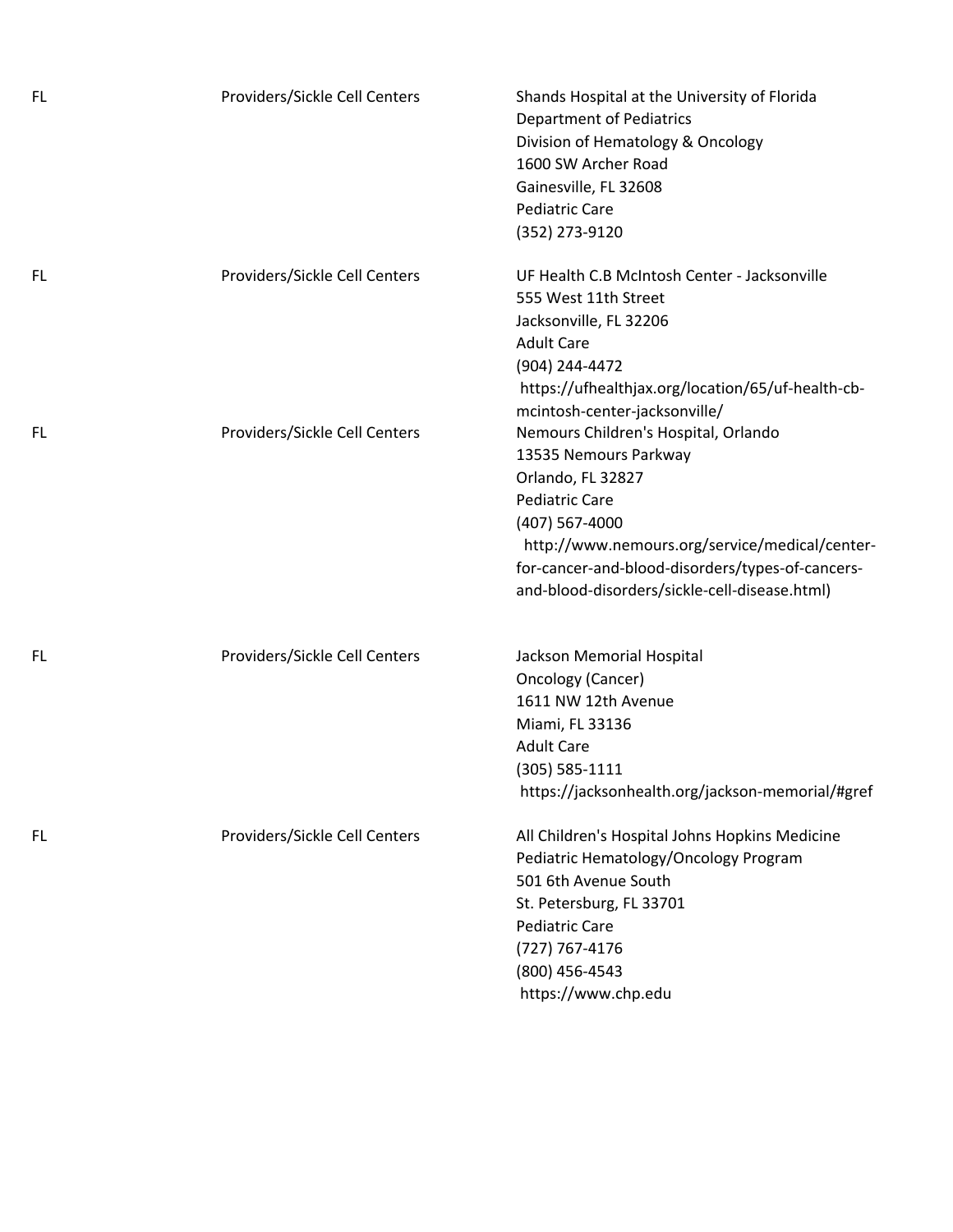| FL. | Providers/Sickle Cell Centers | Arnold Palmer Hospital for Children<br>Center for Children's Cancer and Blood Disorders<br>92 West Miller Street<br>Orlando, FL 32806<br><b>Pediatric Care</b><br>(321) 841-8588<br>https://www.arnoldpalmerhospital.com/                                   |
|-----|-------------------------------|-------------------------------------------------------------------------------------------------------------------------------------------------------------------------------------------------------------------------------------------------------------|
| FL. | Providers/Sickle Cell Centers | Golisano Children's Hospital of Southwest Florida<br>Pediatric Hematology/Oncology<br>9981 South Health Park Drive, Suite 156<br>Fort Myers, FL 33908<br><b>Pediatric Care</b><br>(239) 343-5333<br>http://www.leehealth.org/childrens-<br>health/index.asp |
| FL. | Providers/Sickle Cell Centers | <b>Memorial Regional Hospital</b><br>Sickle Cell Day Hospital and Adolescent Program<br>3501 Johnson Street<br>Hollywood, FL 33021<br><b>Adult and Pediatric Care</b><br>(954) 265-6945<br>(800) 388-5192                                                   |
| FL  | Providers/Sickle Cell Centers | Nicklaus Children's Hospital<br>The Cancer Center<br>3100 SW 62nd Ave<br>Miami, FL 33155<br><b>Pediatric Care</b><br>(305) 662-8360<br>https://www.nicklauschildrens.org/                                                                                   |
| FL. | Providers/Sickle Cell Centers | Nemours Children's Speciality Care, Orlando<br>1717 South Orange Street, Suite 100<br>Orlando, FL 32806<br><b>Pediatric Care</b><br>(407) 650-7715<br>https://www.nemours.org                                                                               |
| FL. | Providers/Sickle Cell Centers | University of Miami, Miller School of Medicine<br>Department of Pediatrics - Pediatric Hematology<br>and Oncology<br>Sickle Cell Program<br>1611 NW 12th Avenue<br>Miami, FL 33136<br><b>Pediatric Care</b><br>(305) 689-7210<br>http://www.med.miami.edu/  |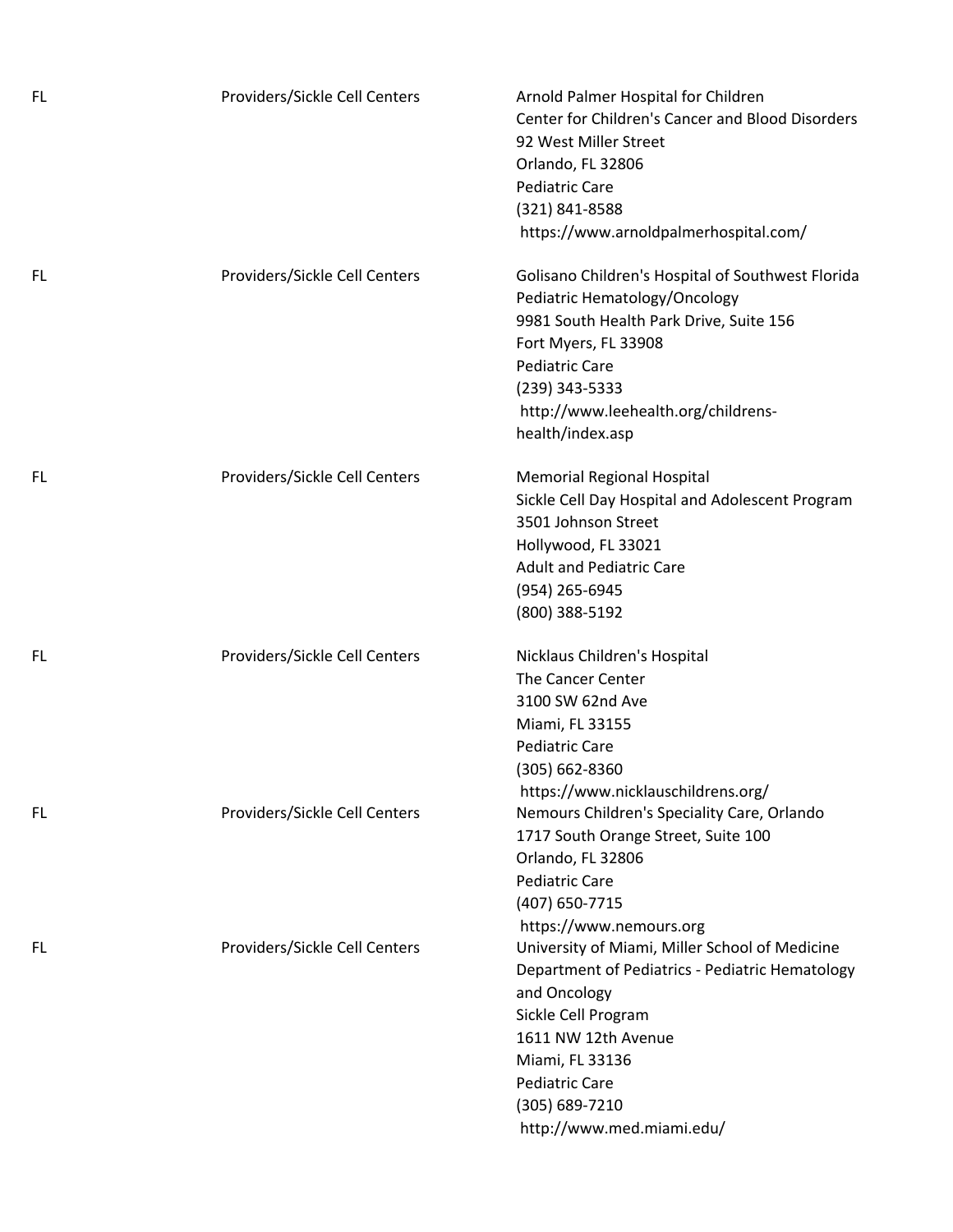| FL. | Providers/Sickle Cell Centers                      | Holtz Children's Hospital<br>Oncology (Cancer)<br>1611 NW 12th Avenue<br>Miami, FL 33136<br><b>Pediatric Care</b><br>(305) 585-1111                                                                                      |
|-----|----------------------------------------------------|--------------------------------------------------------------------------------------------------------------------------------------------------------------------------------------------------------------------------|
| FL. | Providers/Sickle Cell Centers                      | https://jacksonhealth.org/holtz/#gref<br>Nemours Children's Clinic, Pensacola<br>5153 North Ninth Avenue<br>Pensacola, FL 32504<br>(850) 505-4700<br><b>Pediatric Care</b><br>https://www.nemours.org/locations/florida- |
| FL. | Providers/Sickle Cell Centers                      | pediatric-specialty-care-pensacola.html<br>Nemours Children's Speciality Care, Jacksonville<br>807 Children's Way<br>Jacksonville, FL 32207<br>(904) 697-3600<br><b>Pediatric Care</b><br>https://www.nemours.org        |
| FL  | Sickle Cell<br>Associations/Nonprofits/Foundations | Sickle Cell Disease Association of Tri-County, Inc. -<br>Orlando<br>927 S Goldwyn Avenue, Suite 228<br>Orlando, FL 32805<br>(407) 298-8871<br>https://www.onescdvoice.com/place/tri-county                               |
| FL. | Sickle Cell<br>Associations/Nonprofits/Foundations | Sickle Cell Disease Association of Broward County -<br>Ft. Lauderdale<br>1409 Sistrunk Blvd, Suite 118, MD2<br>Ft. Lauderdale, FL 33311<br>(954) 524-4920<br>http://www.sicklefreebroward.org                            |
| FL  | Sickle Cell<br>Associations/Nonprofits/Foundations | Sickle Cell Disease Association of Hillsborough<br>County, Inc.<br>3402 N 22nd Street<br>Tampa, FL 33605<br>(813) 247-5999<br>http://www.scahillsborough.org/                                                            |
| FL. | Sickle Cell<br>Associations/Nonprofits/Foundations | Sickle Cell Disease Association of America - St.<br>Petersburg<br>1344 22nd Street South<br>St. Petersburg, FL 33712<br>(727) 896-2355<br>https://www.onescdvoice.com                                                    |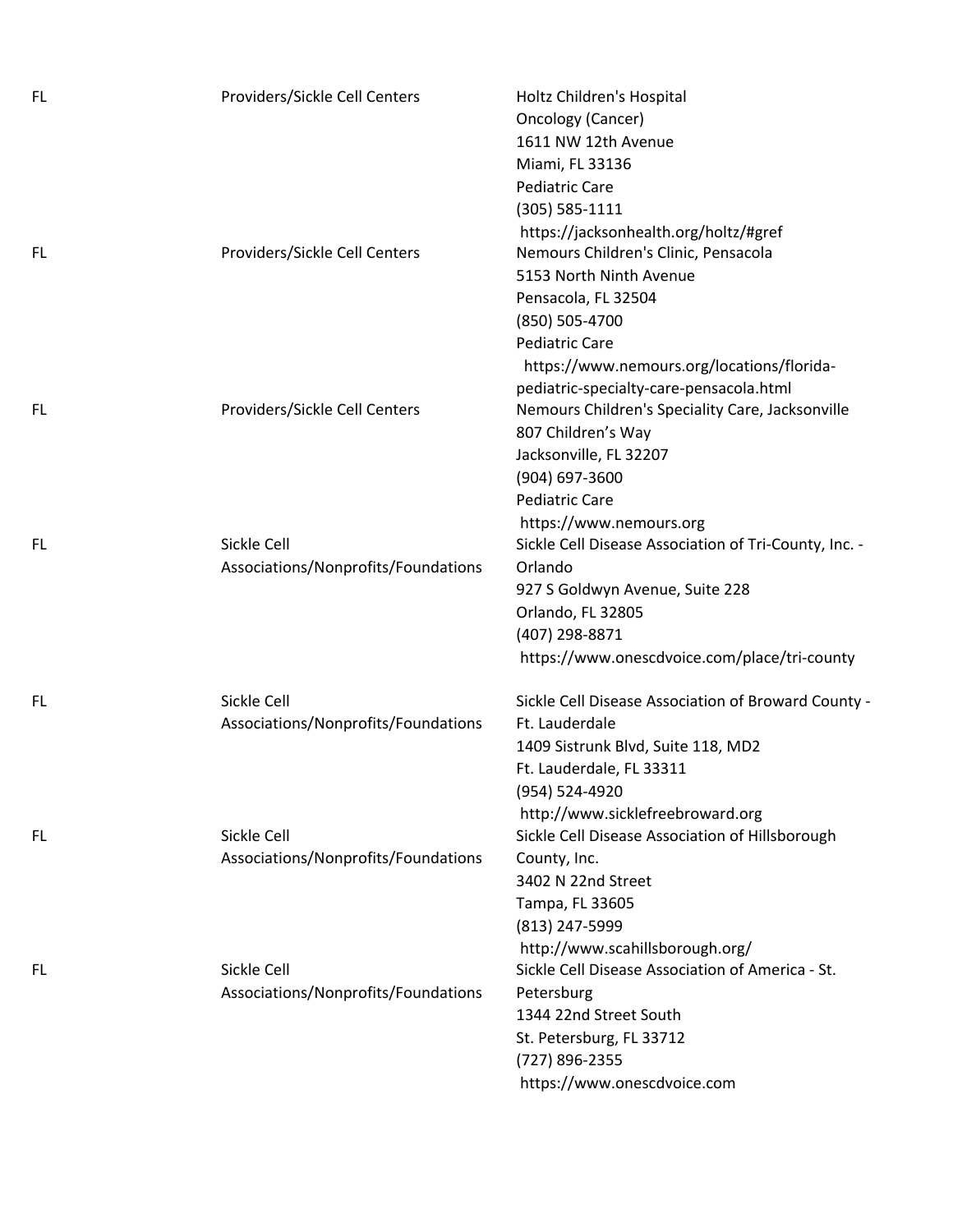| FL. | Sickle Cell                         | Sickle Cell Disease Association of Florida           |
|-----|-------------------------------------|------------------------------------------------------|
|     | Associations/Nonprofits/Foundations | P.O. Box 11982                                       |
|     |                                     | Tampa, FL 33680                                      |
|     |                                     | (813) 248-2888                                       |
|     |                                     | http://scdaflorida.com/                              |
| FL. | Sickle Cell                         | Foundation for Sickle Cell Disease Research          |
|     | Associations/Nonprofits/Foundations | 3858 Sheridan Street, Suite S                        |
|     |                                     | Hollywood, FL 33021                                  |
|     |                                     | (954) 397-3251                                       |
|     |                                     | https://fscdr.business.site/                         |
| FL. | Sickle Cell                         | Sickle Cell Foundation, Inc.                         |
|     | Associations/Nonprofits/Foundations | 1336 Vickers Road                                    |
|     |                                     | Tallahassee, FL 32303                                |
|     |                                     | (850) 222-2355                                       |
|     |                                     | http://sicklecellfoundation.org/                     |
| FL. | Sickle Cell                         | Sickle Cell Disease Association of America Miami-    |
|     | Associations/Nonprofits/Foundations | Dade County Chapter, Inc.                            |
|     |                                     | 794 NW 18th Street                                   |
|     |                                     | Miami, FL 33136                                      |
|     |                                     | (305) 324-6219                                       |
|     |                                     | http://sicklecellmiami.org/                          |
| FL. | Sickle Cell                         | Sickle Cell Disease Association of America Northeast |
|     | Associations/Nonprofits/Foundations | Florida Chapter, In                                  |
|     |                                     | 4519 Brentwood Avenuec                               |
|     |                                     | Jacksonville, FL 32206                               |
|     |                                     | (904) 619-4049                                       |
| FL. | Sickle Cell                         | Sickle Cell Disease Association of Palm Beach        |
|     | Associations/Nonprofits/Foundations | County and Treasure Coast, Inc.                      |
|     |                                     | 815 Palm Beach Lake Boulvard                         |
|     |                                     | West Palm Beach, FL 33407                            |
|     |                                     | $(561)$ 833-3113                                     |
|     |                                     | https://www.sicklecellpbc.org/p/3/about-             |
|     |                                     | us#.XimMhfLYq00                                      |
| GA  | Providers/Sickle Cell Centers       | Georgia Regents University                           |
|     |                                     | <b>Department of Pediatrics</b>                      |
|     |                                     | Division of Hematology/Oncology                      |
|     |                                     | 1120 15th Street, BT-1852                            |
|     |                                     | Augusta, GA 30912                                    |
|     |                                     | <b>Pediatric Care</b>                                |
|     |                                     | (706) 721-0174                                       |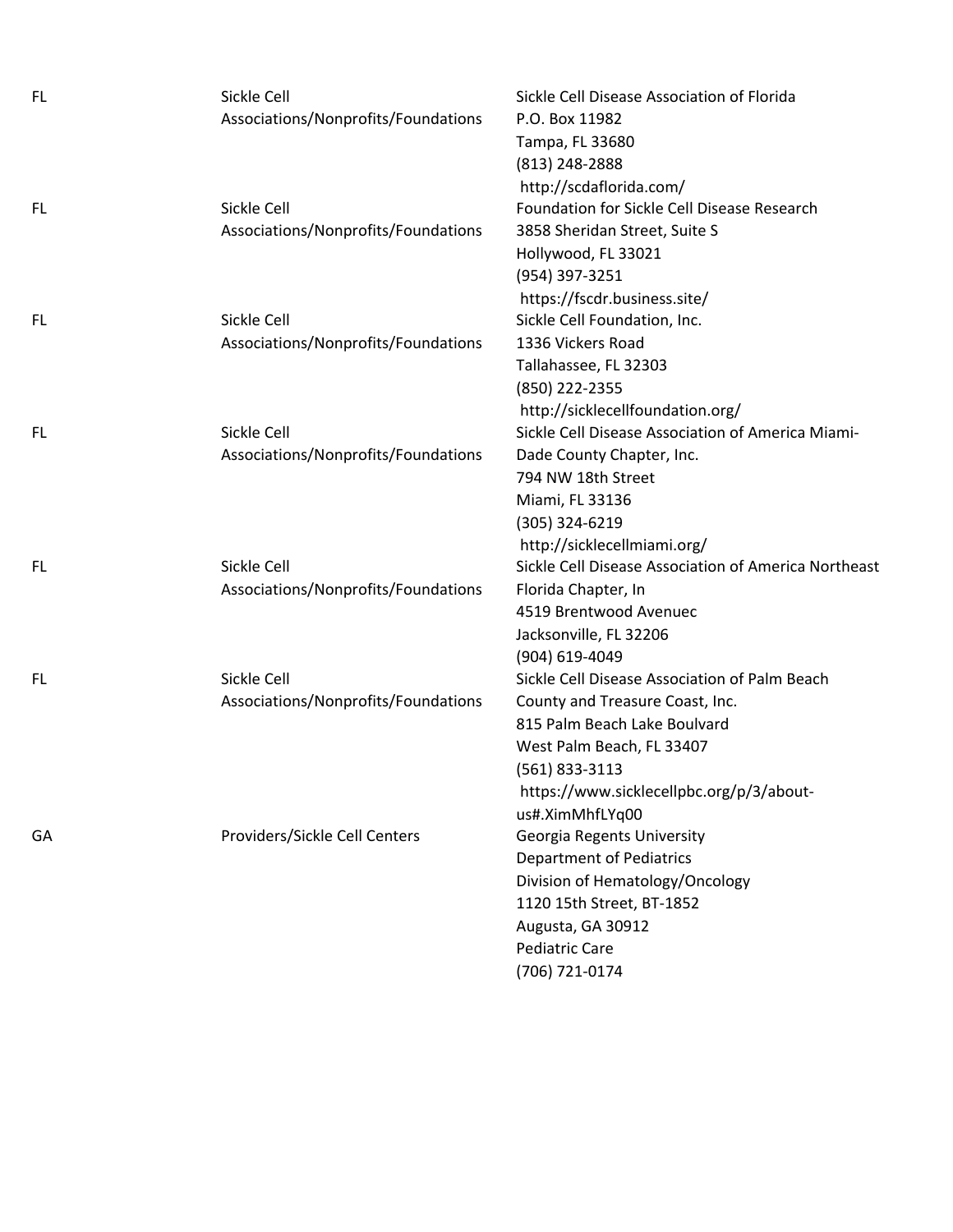| GА | Providers/Sickle Cell Centers | Georgia Regents University<br>Sickle Cell Center<br>989 St. Sebastian Way, EF Building<br>Augusta, GA 30912<br><b>Adult Care</b><br>(706) 721-2171                                                                                                                                                                       |
|----|-------------------------------|--------------------------------------------------------------------------------------------------------------------------------------------------------------------------------------------------------------------------------------------------------------------------------------------------------------------------|
| GА | Providers/Sickle Cell Centers | Georgia Regents University<br>Adult Sickle Cell Clinic Outreach Clinic, Albany<br>1009 N Monroe Street, Suite B<br>Albany, GA 31701<br>(229) 312-9050<br>(706) 721-2171 - Appointments                                                                                                                                   |
| GA | Providers/Sickle Cell Centers | (http://www.gru.edu/mcg/medicine/hemonc/outre<br>ach-sickle/)<br>Georgia Regents University<br>Adult Sickle Cell Clinic Outreach Clinic, Macon<br>Macon-Bibb County Health Department<br>171 Emery Highway<br>Macon, GA 31021<br>(478) 745-0411<br>(706) 721-2171 - Appointments                                         |
| GА | Providers/Sickle Cell Centers | (http://www.gru.edu/mcg/medicine/hemonc/outre<br>ach-sickle/)<br>Georgia Regents University<br>Adult Sickle Cell Clinic Outreach Clinic, Savannah<br>Memorial Hospital Family Medicine Clinic<br>1107 E. 66th Street<br>Savannah, GA 31404<br>(912) 350-8404<br>(706) 721-2171 - Appointments                            |
| GA | Providers/Sickle Cell Centers | (http://www.gru.edu/mcg/medicine/hemonc/outre<br>ach-sickle/)<br>Georgia Regents University<br>Adult Sickle Cell Clinic Outreach Clinic, Syvester<br>807 South Isbella Street<br>Sylvester, GA 31791<br>(229) 776-3632<br>(706) 721-2171 - Appointments<br>(http://www.gru.edu/mcg/medicine/hemonc/outre<br>ach-sickle/) |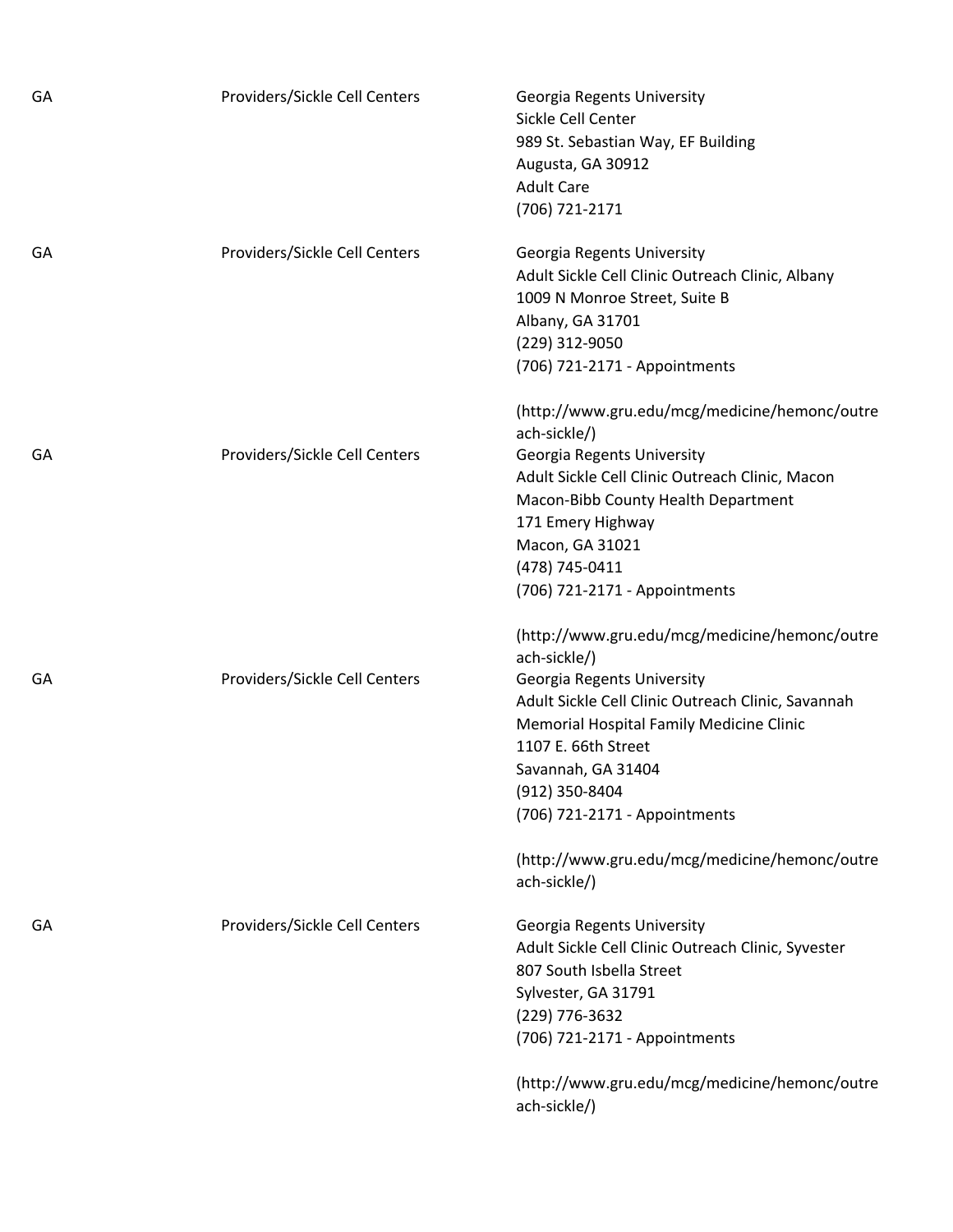| GA | Providers/Sickle Cell Centers | Appling County Health Department                  |
|----|-------------------------------|---------------------------------------------------|
|    |                               | 34 Walnut Street                                  |
|    |                               | Baxley, GA 31515                                  |
|    |                               | <b>Adult Care</b>                                 |
|    |                               | (912) 367-4601                                    |
|    |                               | https://www.sehdph.org/                           |
| GA | Providers/Sickle Cell Centers | Charlton County Health Department                 |
|    |                               | 2587 Thrid Street                                 |
|    |                               | Folkston, GA 31537                                |
|    |                               | <b>Pediatric Care</b>                             |
|    |                               | (855) 473-4374                                    |
|    |                               | https://charltoncountyga.us/193/Health-           |
|    |                               | Department                                        |
| GA | Providers/Sickle Cell Centers | Georgia Comprehensive Sickle Cell Center at Grady |
|    |                               | <b>Health System</b>                              |
|    |                               | 80 Jesse Hill Jr. Drive SE                        |
|    |                               | Atlanta, GA 30303                                 |
|    |                               | <b>Adult Care</b>                                 |
|    |                               | (404) 616-1000                                    |
| GA | Providers/Sickle Cell Centers | Aflac Cancer and Blood Disorders Center at        |
|    |                               | Children's at Egleston                            |
|    |                               | Sickle Cell Disease Program                       |
|    |                               | 1405 Clifton Road NE, 3rd Floor                   |
|    |                               | Atlanta, GA 30322                                 |
|    |                               | <b>Pediatric Care</b>                             |
|    |                               | (404) 785-1200                                    |
|    |                               | https://www.choa.org/cancer?cid=20803_fu-         |
|    |                               | ho_ch-Yx_na3_na4_na5                              |
| GA | Providers/Sickle Cell Centers | Aflac Cancer and Blood Disorders Center at        |
|    |                               | Children's at Scottish Rite                       |
|    |                               | Sickle Cell Disease Program                       |
|    |                               | 5455 Meridian Mark Road, Suite 400                |
|    |                               | Atlanta, GA 30342                                 |
|    |                               | <b>Pediatric Care</b>                             |
|    |                               | (404) 785-3240                                    |
|    |                               | https://www.choa.org/locations/scottish-rite-     |
|    |                               | hospital                                          |
|    |                               |                                                   |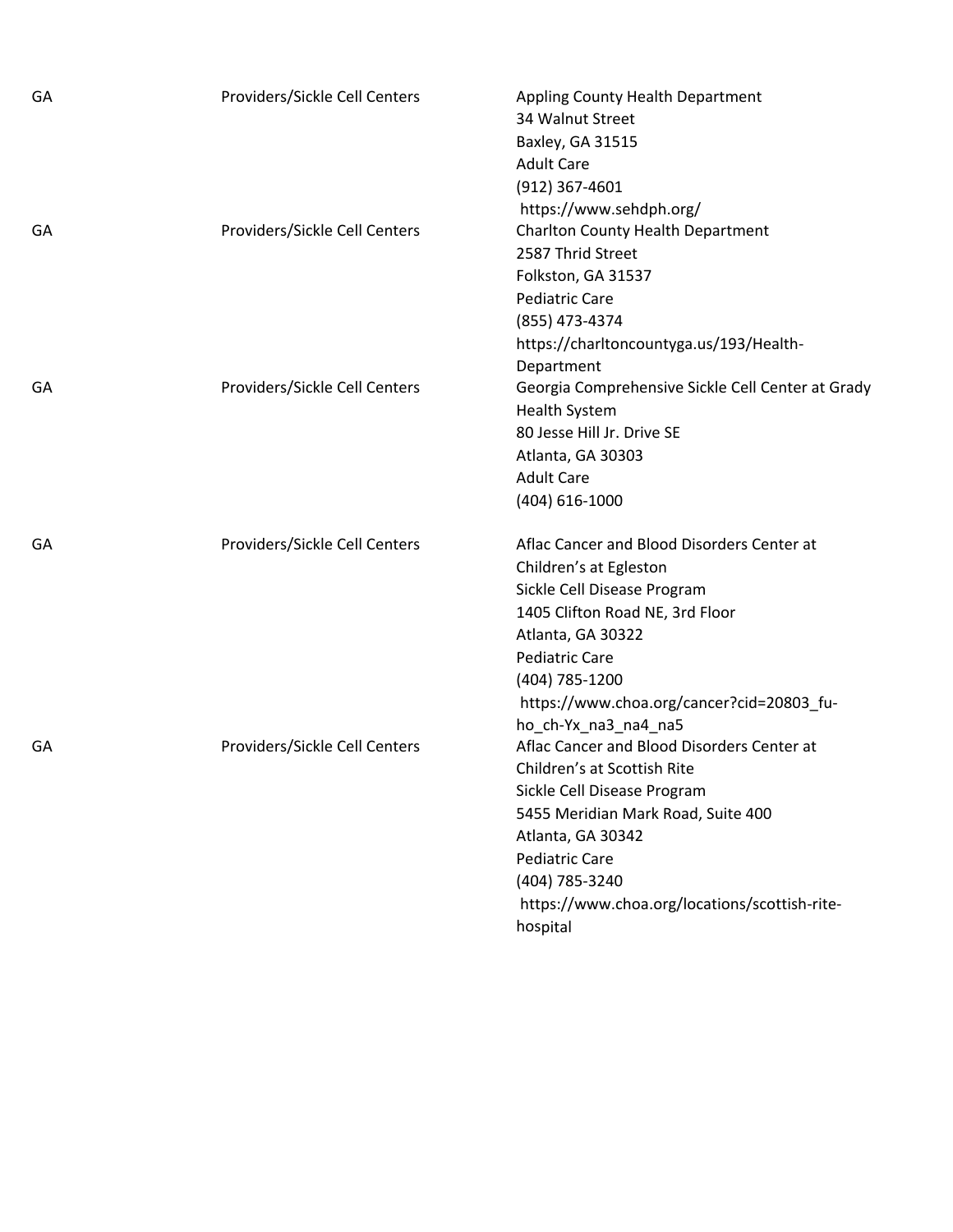| GA | Providers/Sickle Cell Centers       | Aflac Cancer and Blood Disorders Center at<br>Children's at Hughes Spalding<br>Sickle Cell Disease Program<br>35 Jesse Hill Jr. Drive, 2nd Floor<br>Atlanta, GA 30303 |
|----|-------------------------------------|-----------------------------------------------------------------------------------------------------------------------------------------------------------------------|
|    |                                     | <b>Pediatric Care</b><br>(404) 785-9800                                                                                                                               |
|    |                                     | (http://www.choa.org/Childrens-Hospital-<br>Services/Cancer-and-Blood-                                                                                                |
| GA | Providers/Sickle Cell Centers       | Disorders/Programs/Sickle-Cell-Disease)<br>Memorial University Medical Center - Children's                                                                            |
|    |                                     | Hospital<br>Department of Hematology/ Oncology<br>4700 Waters Avenue                                                                                                  |
|    |                                     | Savannah, GA 31404                                                                                                                                                    |
|    |                                     | <b>Pediatric Care</b>                                                                                                                                                 |
|    |                                     | (912) 350-7337                                                                                                                                                        |
|    |                                     | https://memorialhealth.com                                                                                                                                            |
| GA | Providers/Sickle Cell Centers       | Phoebe Putney Health System                                                                                                                                           |
|    |                                     | Sickle Cell Clinic                                                                                                                                                    |
|    |                                     | 1009 North Monroe Street, Suite B                                                                                                                                     |
|    |                                     | Albany, GA 31701                                                                                                                                                      |
|    |                                     | <b>Adult Care</b>                                                                                                                                                     |
|    |                                     | (229) 312-9050                                                                                                                                                        |
| GA | Providers/Sickle Cell Centers       | Georgia Department of Public Health - South Health<br><b>District</b>                                                                                                 |
|    |                                     | <b>Children's Medical Services</b>                                                                                                                                    |
|    |                                     | 325 West Savannah Avenue                                                                                                                                              |
|    |                                     | Valdosta, GA 31601                                                                                                                                                    |
|    |                                     | <b>Pediatric Care</b>                                                                                                                                                 |
|    |                                     | (229) 245-4310                                                                                                                                                        |
|    |                                     | (800) 848-5728                                                                                                                                                        |
|    |                                     | https://southhealthdistrict.com                                                                                                                                       |
| GA | Sickle Cell                         | Sickle Cell Foundation of Georgia, Inc.                                                                                                                               |
|    | Associations/Nonprofits/Foundations | 2391 Benjamin E. Mays Drive                                                                                                                                           |
|    |                                     | Atlanta, GA 30311                                                                                                                                                     |
|    |                                     | (404) 755-1641                                                                                                                                                        |
|    |                                     | (800) 326-5287                                                                                                                                                        |
|    |                                     | https://sicklecellga.org/                                                                                                                                             |
| GA | <b>Support Groups</b>               | Sickle Cell Foundation Support Group, Inc.                                                                                                                            |
|    |                                     | 3695-F Cascade Road, #2193                                                                                                                                            |
|    |                                     | Atlanta, GA 30311                                                                                                                                                     |
|    |                                     | (404) 755-1641                                                                                                                                                        |
|    |                                     | http://www.sicklecellsupportgroup.org                                                                                                                                 |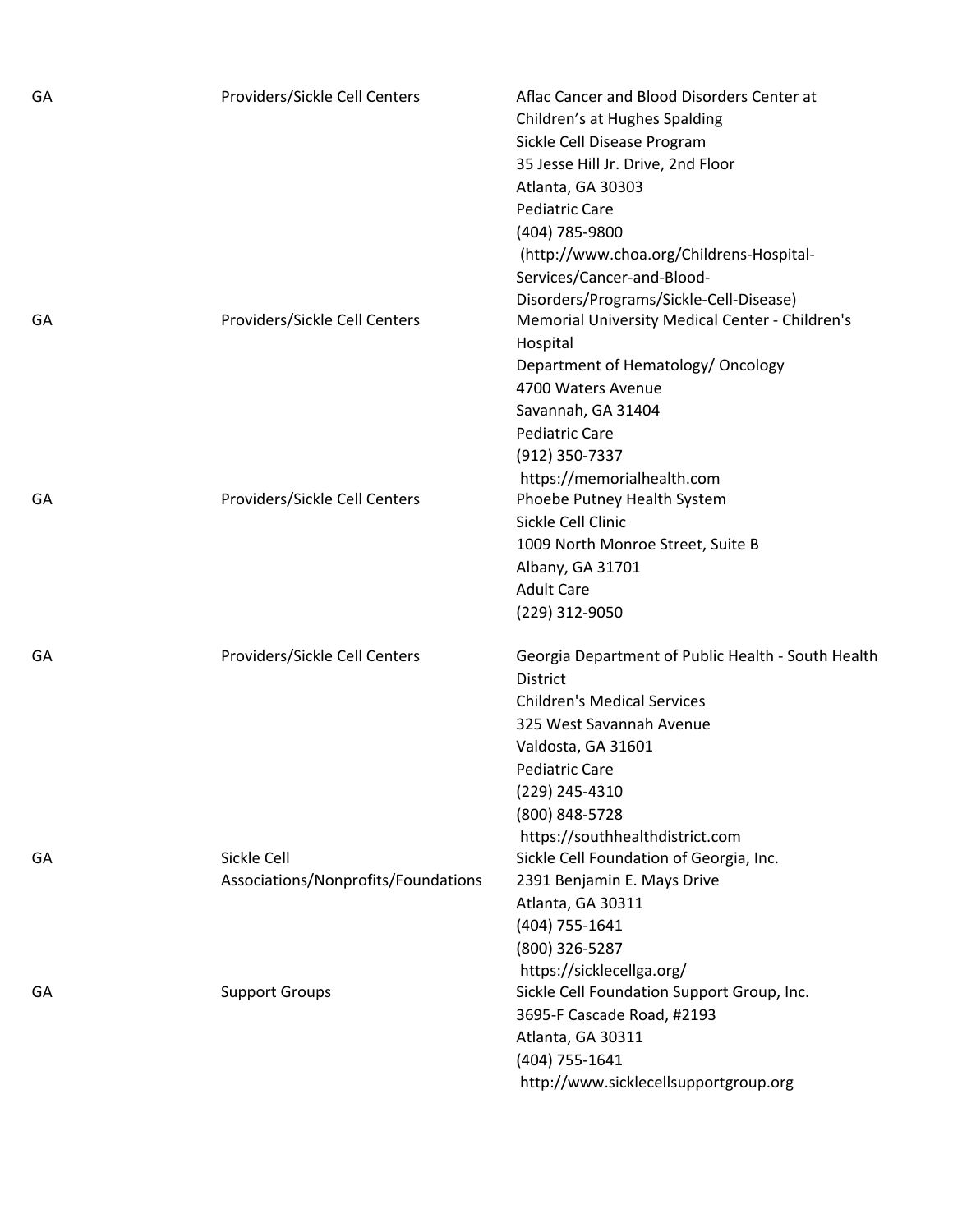| HI | Providers/Sickle Cell Centers | Sickle Cell Foundation Support Group, Inc.<br>3695-F Cascade Road, #2193<br>Atlanta, GA 30311<br>(404) 755-1641                                                                                                                                                                       |
|----|-------------------------------|---------------------------------------------------------------------------------------------------------------------------------------------------------------------------------------------------------------------------------------------------------------------------------------|
| HI | Providers/Sickle Cell Centers | http://www.sicklecellsupportgroup.org/?fbclid=IwA<br>R1yAczhYhW2cWBXF57Oi_hMwBHtWv2vJNh1G8ha<br>OjQ0JgQnzPy3j3J-YT4<br>State of Hawaii, Department of Health - Hawaii<br>Genetics Program<br>Sickle Cell Disease Project<br>741 Sunset Avenue<br>Honolulu, HI 96816<br>(808) 733-9055 |
| IA | Providers/Sickle Cell Centers | https://health.hawaii.gov/genetics/projects/sicklec<br>ell/<br>University of Iowa Children's Hospital<br>Hemoglobinopathy Screening and Comprehensive<br>Care Program<br>200 Hawkins Drive, 2518 JCP<br>Iowa City, IA 52242<br><b>Pediatric Care</b><br>$(319)$ 356-1400              |
| ID | Providers/Sickle Cell Centers | St. Luke's Children Hospital<br>Department of Pediatric Oncology-Hematology<br>100 E. Idaho Street<br>Boise, ID 83712<br><b>Pediatric Care</b><br>(208) 381-2782                                                                                                                      |
| IL | Providers/Sickle Cell Centers | University of Illinois Hospital & Health Sciences<br>System Hospital<br>Sickle Cell Center<br>1740 West Taylor Street, Suite 5E<br>Chicago, IL 60612<br><b>Adult Care</b><br>(312) 413-8666                                                                                           |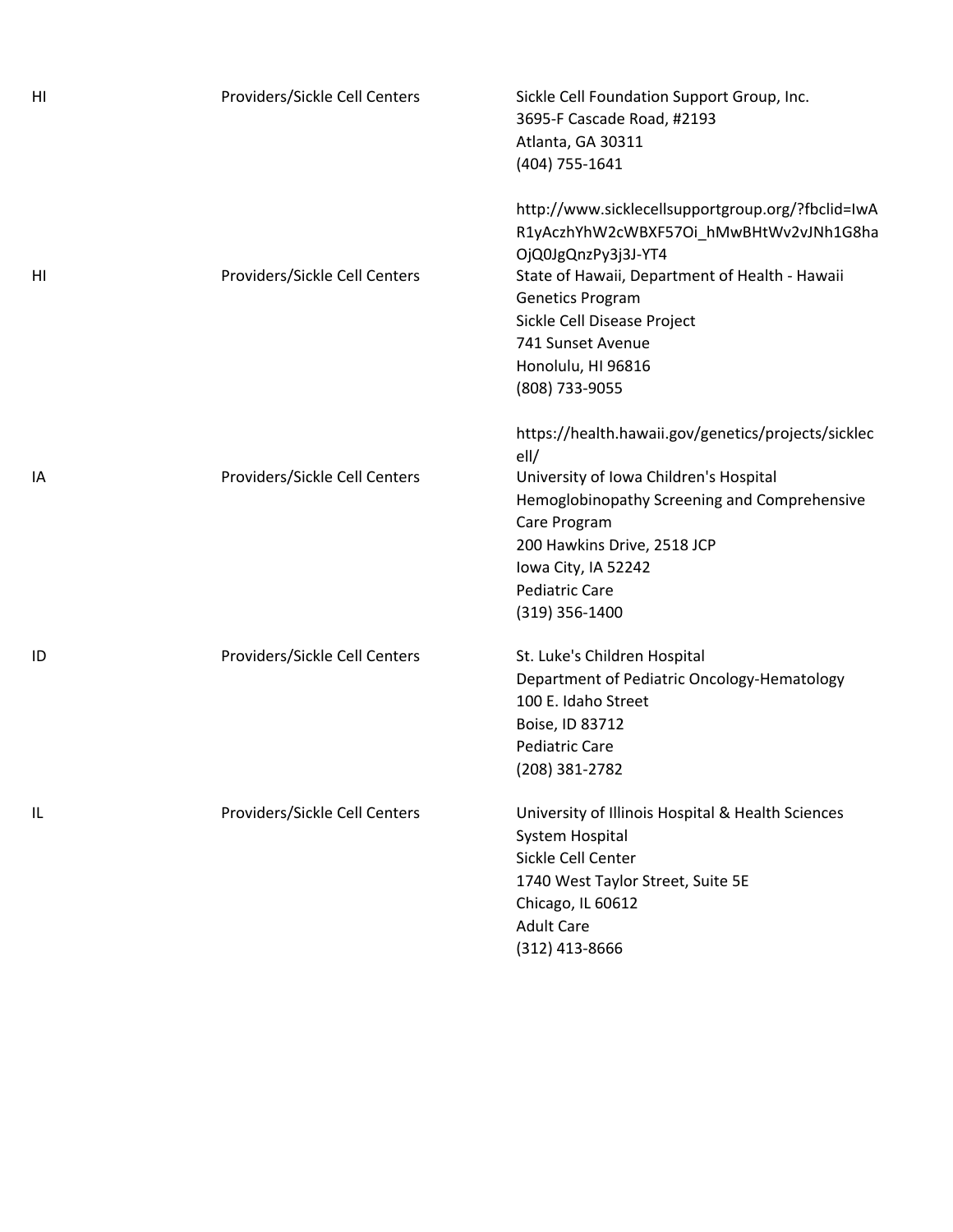| IL | Providers/Sickle Cell Centers                      | University of Illinois Hospital & Health Sciences<br>System Hospital<br>Sickle Cell Center<br><b>Outpatient Care Center</b><br>1801 West Taylor Street, Suite 2E<br>Chicago, IL 60612<br><b>Pediatric Care</b><br>(312) 413-8666                                                            |
|----|----------------------------------------------------|---------------------------------------------------------------------------------------------------------------------------------------------------------------------------------------------------------------------------------------------------------------------------------------------|
| L  | Providers/Sickle Cell Centers                      | (http://hospital.uillinois.edu/Patient_Care_Services<br>/Sickle_Cell/Pediatric_Care.html)<br>The University of Chicago Medicine Comer<br>Children's Hospital<br>Anemias and Other Blood Diseases<br>5721 S. Maryland Avenue<br>Chicago, IL 60637<br><b>Pediatric Care</b><br>(888) 824-0200 |
| IL | Providers/Sickle Cell Centers                      | University of Illinois at Chicago<br>Division of Hematology and Oncology<br>840 South Wood Street, Suite 820-E CSB MC 713<br>Chicago, IL 60612<br><b>Adult and Pediatric Care</b><br>$(312)$ 996-1581                                                                                       |
| IL | Providers/Sickle Cell Centers                      | https://chicago.medicine.uic.edu/departments/aca<br>demic-<br>departments/medicine/hematologyoncology/<br>Ann and Robert H. Lurie Children's Hospital of<br>Chicago<br>Sickle Cell Disease Program<br>225 E. Chicago Avenue<br>Chicago, IL 60611<br><b>Pediatric Care</b><br>(800) 543-7362 |
| IL | Sickle Cell<br>Associations/Nonprofits/Foundations | https://www.luriechildrens.org<br>Sickle Cell Disease Association of Illinois<br>8100 S. Western Avenue<br>Chicago, IL 60620<br>(773) 526-5016                                                                                                                                              |
| IL | Sickle Cell<br>Associations/Nonprofits/Foundations | https://www.sicklecelldisease-illinois.org/<br>Have a Heart for Sickle Cell Anemia Foundation<br>47 West Polk Street, Suite 100-130<br>Chicago, IL 60605<br>(773) 291-2205                                                                                                                  |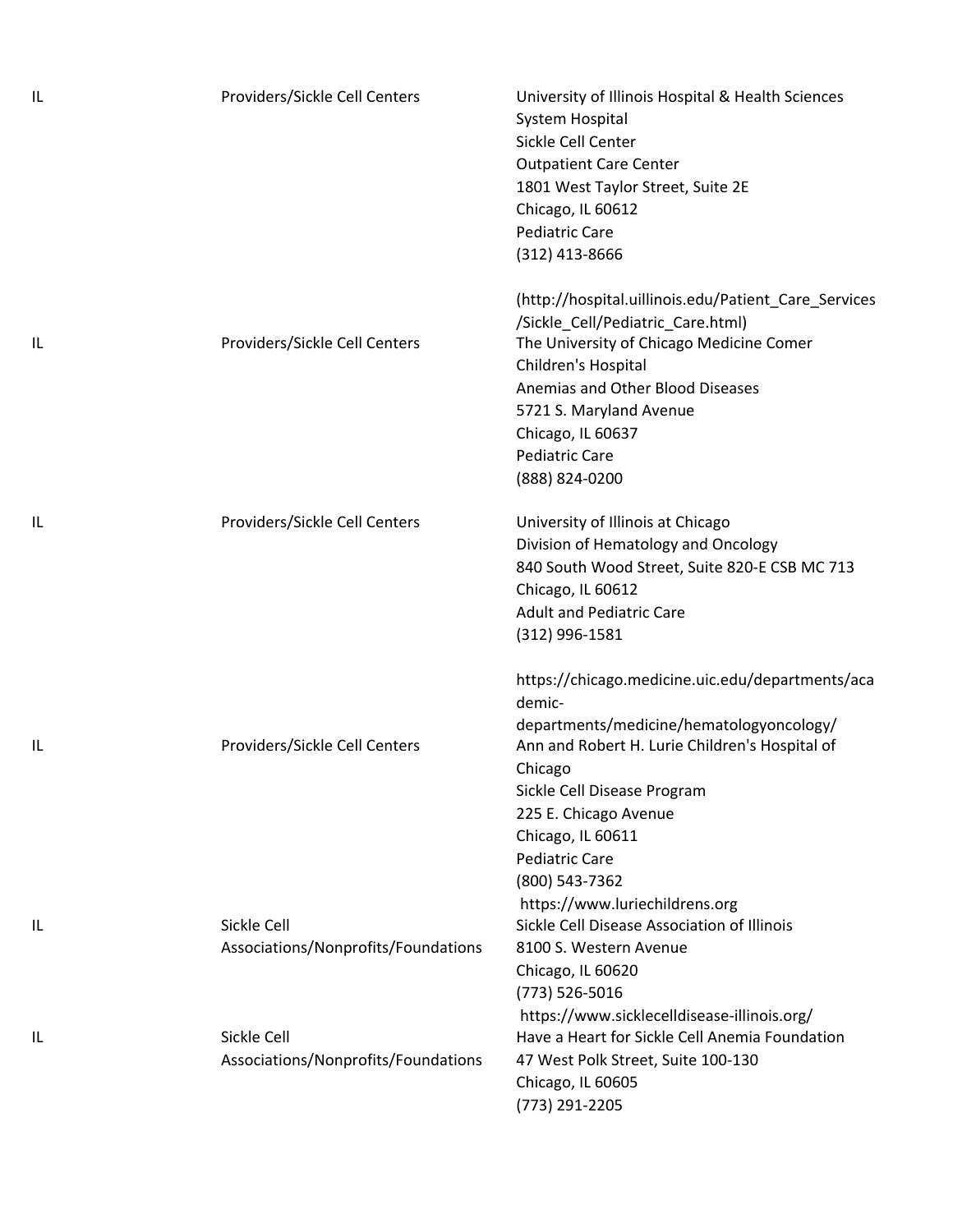| IN  | Providers/Sickle Cell Centers                      | Indiana Hemophilia and Thrombosis Center, Inc.<br>8326 Naab Road<br>Indianapolis, IN 46260<br>$(317)$ 871-0000<br>(877) 256-8837<br>https://www.ihtc.org/                                                                                                            |
|-----|----------------------------------------------------|----------------------------------------------------------------------------------------------------------------------------------------------------------------------------------------------------------------------------------------------------------------------|
| IN  | Providers/Sickle Cell Centers                      | Memorial Children's Hospital<br>Pediatric Hematology/Oncology Program<br>615 North Michigan Street<br>South Bend, IN 46601<br><b>Pediatric Care</b><br>(574) 647-6800<br>https://www.beaconhealthsystem.org/beacon-                                                  |
| IN  | Sickle Cell<br>Associations/Nonprofits/Foundations | childrens-hospital/<br>The Martin Center<br>3545 & 3549 N. College Avenue<br>Indianapolis, IN 46205<br>(317) 927-5158                                                                                                                                                |
| KS  | Sickle Cell<br>Associations/Nonprofits/Foundations | http://themartincenter.org/<br>Sickle Cell Disease Association of America - Uriel<br>Owens Chapter, Inc.<br>444 Minnesota Avenue, Suite 300<br>Kansas City, KS 66101                                                                                                 |
| КY  | Providers/Sickle Cell Centers                      | (913) 735-2622<br>https://www.sicklecellmidwest.org/<br>Kosair Children's Hospital - Cancer Care Center<br>Comprehensive Sickle Cell Program<br>231 E. Chestnut Street<br>Louisville, KY 40202<br><b>Pediatric Care</b><br>(502) 629-7755                            |
| KY. | Providers/Sickle Cell Centers                      | Kentucky Children's Hospital<br>DanceBlue Kentucky Children's Hospital<br>Hematology/Oncology Clinic<br>740 S. Limestone, 2nd Floor, Room L230<br>Lexington, KY 40536<br><b>Pediatric Care</b><br>(859) 257-4554<br>https://ukhealthcare.uky.edu/kentucky-childrens- |
| KY. | Sickle Cell<br>Associations/Nonprofits/Foundations | hospital<br>The Sickle Cell Foundation of Kentuckiana<br>201 East Jefferson Street Ste. 120, Med 3 Center<br><b>Building</b><br>Louisville, KY 40202<br>(502) 569-2070<br>http://www.thescak.org/                                                                    |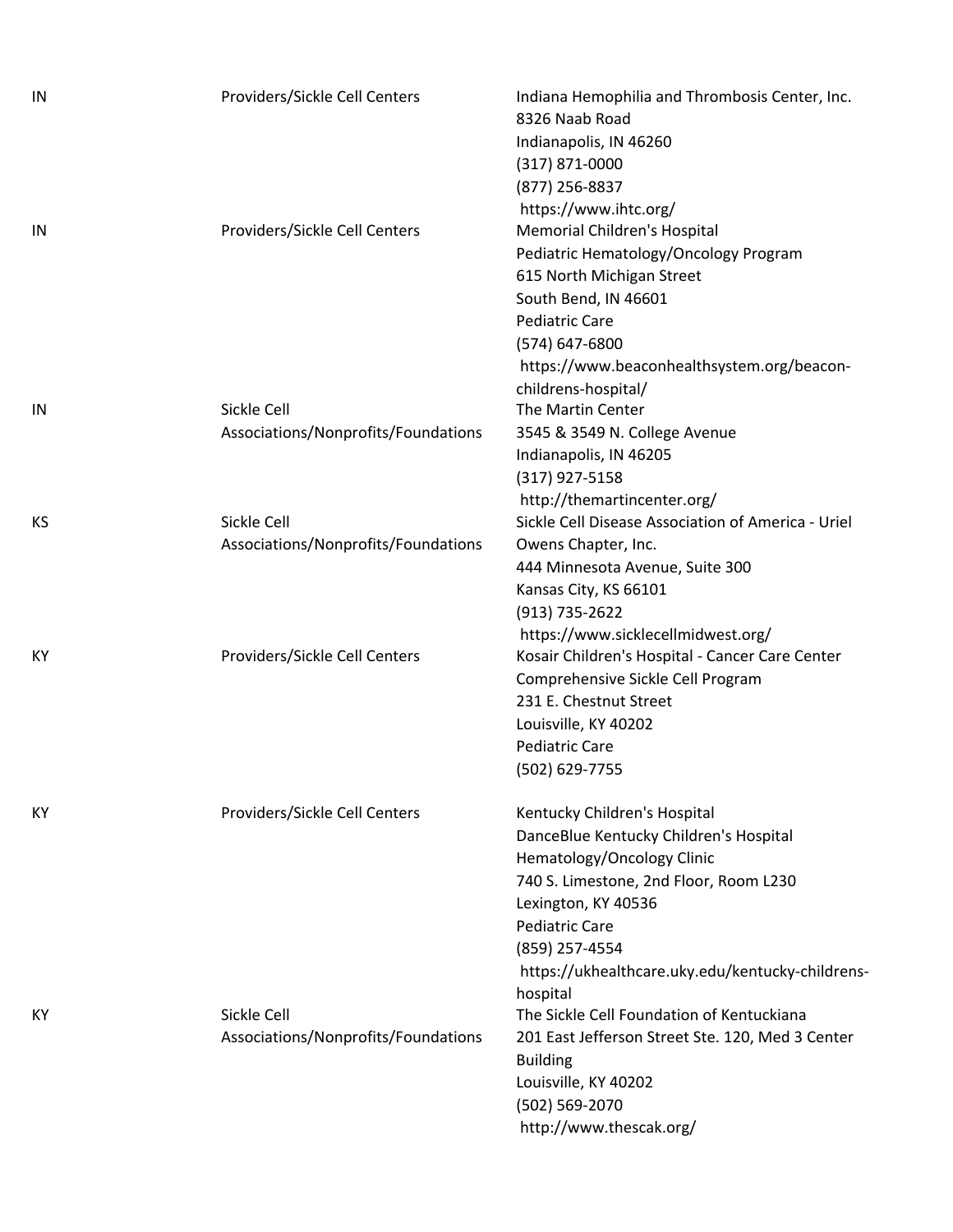| KY | Sickle Cell<br>Associations/Nonprofits/Foundations | Christian County Sickle Cell Foundation<br>604 E 2nd Street |
|----|----------------------------------------------------|-------------------------------------------------------------|
|    |                                                    | Hopkinsville, KY 42240                                      |
|    |                                                    | (270) 885-0870                                              |
| LA | Providers/Sickle Cell Centers                      | Alexandria Sickle Cell Clinic                               |
|    |                                                    | Rapides Parish Health Unit                                  |
|    |                                                    | 5604-A-Coliseum Blvd                                        |
|    |                                                    | Alexandria, LA 71303                                        |
|    |                                                    | <b>Adult and Pediatric Care</b>                             |
|    |                                                    | (318) 487-5282 ext. 229                                     |
| LA | Providers/Sickle Cell Centers                      | Our Lady of the Lake Children's Hospital                    |
|    |                                                    | Hematology/Oncology                                         |
|    |                                                    | St. Jude Domestic Affiliate Clinic in Baton Rouge           |
|    |                                                    | 7777 Hennessy Boulevard, Suite 312                          |
|    |                                                    | Baton Rouge, LA 70808                                       |
|    |                                                    | <b>Pediatric Care</b>                                       |
|    |                                                    | (225) 763-6337                                              |
| LA | Providers/Sickle Cell Centers                      | Children's Hospital of New Orleans                          |
|    |                                                    | <b>Center for Cancer and Blood Disorders</b>                |
|    |                                                    | 200 Henry Clay Avenue                                       |
|    |                                                    | New Orleans, LA 70118                                       |
|    |                                                    | <b>Pediatric Care</b>                                       |
|    |                                                    | (504) 896-9740                                              |
|    |                                                    | https://www.chnola.org/                                     |
| LA | Providers/Sickle Cell Centers                      | Children's Hospital of New Orleans                          |
|    |                                                    | <b>Outpatient Center of Baton Rogue</b>                     |
|    |                                                    | <b>Center for Cancer and Blood Disorders</b>                |
|    |                                                    | 720 Connell Park Lane                                       |
|    |                                                    | Baton Rouge, LA 70806                                       |
|    |                                                    | <b>Pediatric Care</b>                                       |
|    |                                                    | (504) 896-9740                                              |
|    |                                                    | https://www.chnola.org/locations/childrens-                 |
|    |                                                    | hospital-outpatient-center-of-baton-ro/                     |
| LA | Providers/Sickle Cell Centers                      | Ochsner Health Center for Children - New Oreleans           |
|    |                                                    | Pediatric Hematology-Oncology                               |
|    |                                                    | 1315 Jefferson Highway                                      |
|    |                                                    | New Orleans, LA 70121                                       |
|    |                                                    | <b>Pediatric Care</b>                                       |
|    |                                                    | (504) 842-3900                                              |
|    |                                                    | https://www.ochsner.org/locations/ochsner-health-           |
|    |                                                    | center-for-children-new-orleans                             |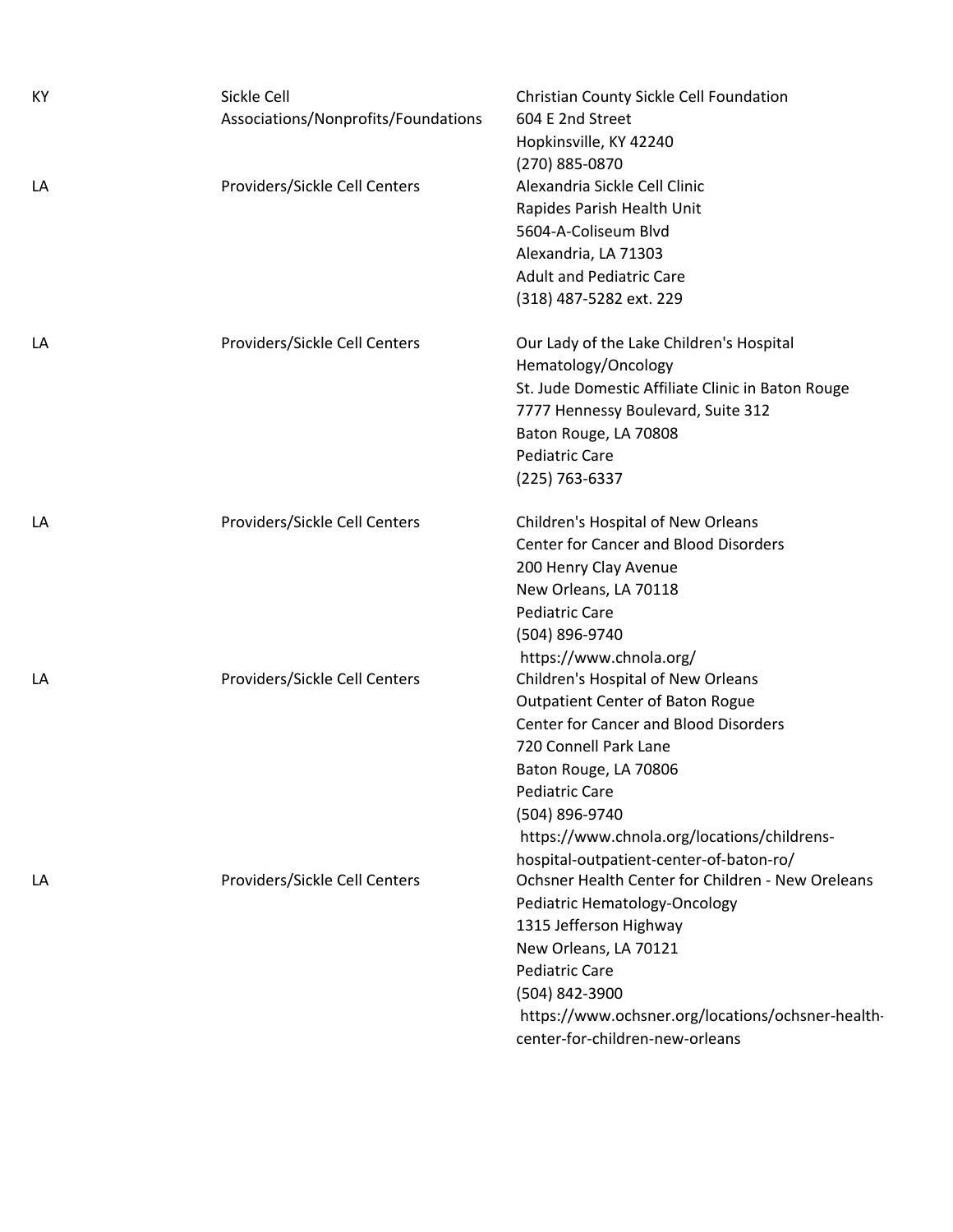| LA | Providers/Sickle Cell Centers       | St. Jude's Children Hospital                                 |
|----|-------------------------------------|--------------------------------------------------------------|
|    |                                     | Sickle Cell Disease Treatment                                |
|    |                                     | 7777 Hennessy Blvd - Suite 312                               |
|    |                                     | Baton Rouge, LA 70808                                        |
|    |                                     | <b>Pediatric Care</b>                                        |
|    |                                     | (225) 763-6337                                               |
|    |                                     | (901) 595-5041 - Patient Questions                           |
|    |                                     | (901) 595-3300 - Patient Questions (after hours)             |
|    |                                     | (888) 226-4343                                               |
|    |                                     | https://www.stjude.org/                                      |
| LA | Providers/Sickle Cell Centers       | Tulane University School of Medicine                         |
|    |                                     | Adult Sickle Cell Clinic                                     |
|    |                                     | 150 S. Liberty Street                                        |
|    |                                     | New Orleans, LA 70112                                        |
|    |                                     | <b>Adult Care</b>                                            |
|    |                                     |                                                              |
|    |                                     | (504) 988-6300                                               |
|    |                                     | (504) 988-1250                                               |
|    |                                     | https://medicine.tulane.edu/<br><b>Tulane Medical Center</b> |
| LA | Providers/Sickle Cell Centers       |                                                              |
|    |                                     | Pediatric Sickle Cell Clinic                                 |
|    |                                     | 1415 Tulane Avenue, 5th Floor                                |
|    |                                     | New Orleans, LA 70112                                        |
|    |                                     | <b>Adult and Pediatric Care</b>                              |
|    |                                     | (504) 988-5800                                               |
|    |                                     | (504) 988-1250                                               |
|    |                                     | https://medicine.tulane.edu                                  |
| LA | Providers/Sickle Cell Centers       | Louisiana State University Health, Shreveport                |
|    |                                     | Feist-Weiller Cancer Center                                  |
|    |                                     | 1501 Kings Highway                                           |
|    |                                     | Shreveport, LA 71103                                         |
|    |                                     | <b>Adult Care</b>                                            |
|    |                                     | $(318)$ 813-1013                                             |
| LA | Providers/Sickle Cell Centers       | Women's and Children's Hospital                              |
|    |                                     | <b>Kid Specialty Center</b>                                  |
|    |                                     | 4801 Ambassador Caffery Pkwy                                 |
|    |                                     | Lafayette, LA 70508                                          |
|    |                                     | <b>Pediatric Care</b>                                        |
|    |                                     | (337) 521-9100                                               |
|    |                                     | (337) 371-3101 - Appointments                                |
|    |                                     | https://lourdesrmc.com/                                      |
| LA | Sickle Cell                         | Baton Rogue Sickle Cell Anemia Foundation                    |
|    | Associations/Nonprofits/Foundations | 2301 North Blvd                                              |
|    |                                     | Baton Rouge, LA 70806                                        |
|    |                                     | (225) 346-8434                                               |
|    |                                     | https://scasl.org/                                           |
|    |                                     |                                                              |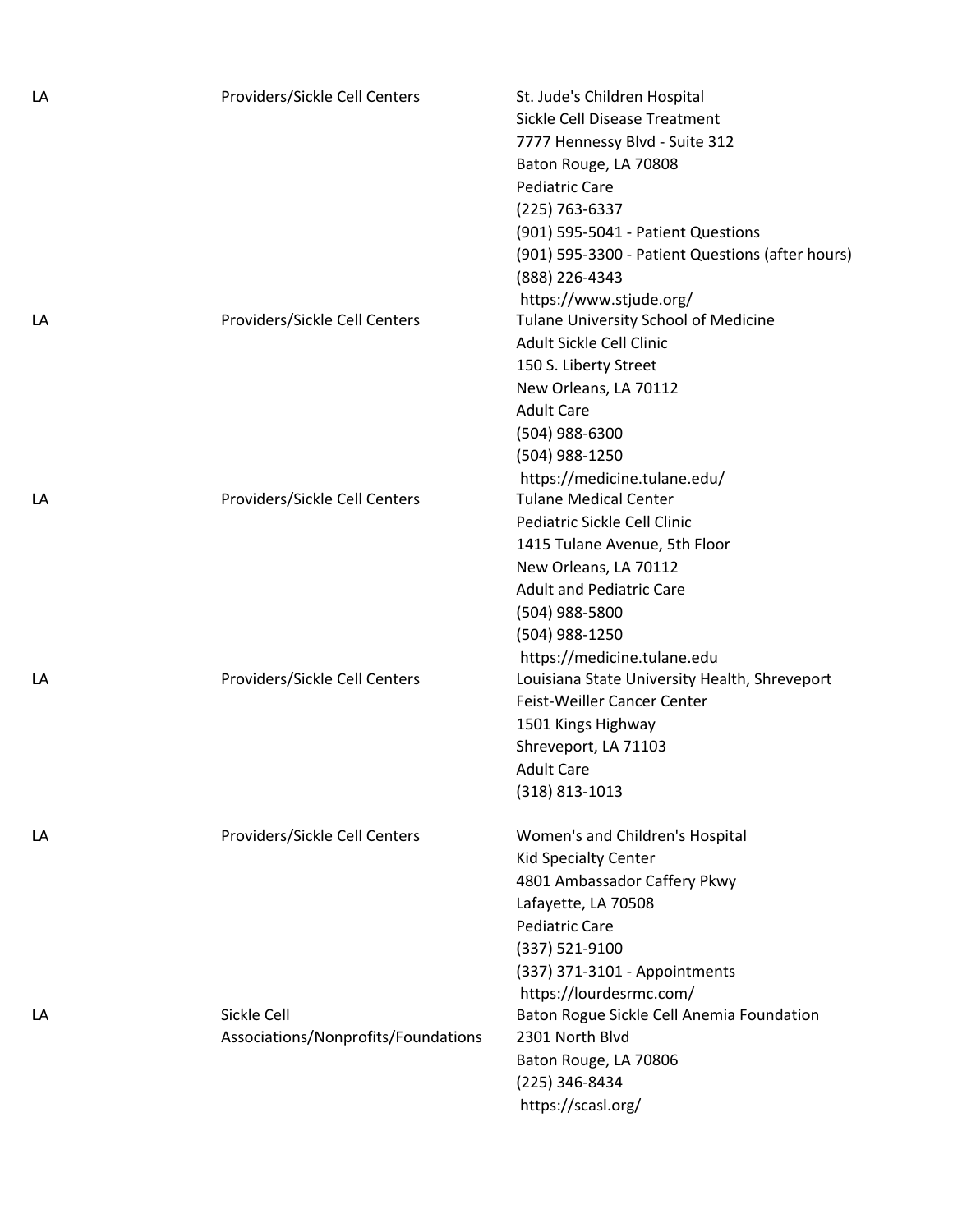| LA | Sickle Cell                         | Sickle Cell Anemia Research Foundation -            |
|----|-------------------------------------|-----------------------------------------------------|
|    | Associations/Nonprofits/Foundations | Alexandria                                          |
|    |                                     | 2625 Third Street                                   |
|    |                                     | Alexandria, LA 71309                                |
|    |                                     | (318) 487-8019                                      |
|    |                                     | https://m.me/alexlascarf                            |
| LA | Sickle Cell                         | Northeast Louisiana Sickle Cell Anemia Foundation - |
|    | Associations/Nonprofits/Foundations | Monroe                                              |
|    |                                     | P.O. Box 1165                                       |
|    |                                     | Monroe, LA 71210                                    |
|    |                                     | (318) 322-0896                                      |
|    |                                     | http://www.nelascaf.org/                            |
| LA | Sickle Cell                         | Sickle Cell Disease Association of America -        |
|    | Associations/Nonprofits/Foundations | Northwest Louisiana - Shreveport                    |
|    |                                     | 3658 Judson Street                                  |
|    |                                     | Shreveport, LA 71109                                |
|    |                                     | $(318) 636 - 5300$                                  |
|    |                                     | https://www.sicklecellnwla.org/                     |
| LA | Sickle Cell                         | Southwest Louisiana Sickle Cell Anemia, Inc.        |
|    | Associations/Nonprofits/Foundations | 1917 Harless Street                                 |
|    |                                     | Lake Charles, LA 70601                              |
|    |                                     | $(337)$ 433-2602                                    |
|    |                                     | (888) 795-2411                                      |
|    |                                     | www.swlasicklecell.org                              |
| LA | <b>Support Groups</b>               | Louisiana State University Health, Shreveport       |
|    |                                     | Feist-Weiller Cancer Center                         |
|    |                                     | 1501 Kings Highway                                  |
|    |                                     | Shreveport, LA 71103                                |
|    |                                     | <b>Adult Care</b>                                   |
|    |                                     | $(318)$ 813-1000                                    |
|    |                                     |                                                     |
|    |                                     | (http://www.feistweiller.org/index.php?src=gendoc   |
|    |                                     | s&ref=SickleCellService&category=Patient_Care)      |
| MA | Providers/Sickle Cell Centers       | Brigham and Women's Hospital                        |
|    |                                     | Dana-Farber Cancer Institute                        |
|    |                                     | <b>Adult Hematology Treatment Center</b>            |
|    |                                     | 450 Brookline Ave, Floor 8                          |
|    |                                     | Boston, MA 02215                                    |
|    |                                     | <b>Adult Care</b>                                   |
|    |                                     | (617) 732-6089                                      |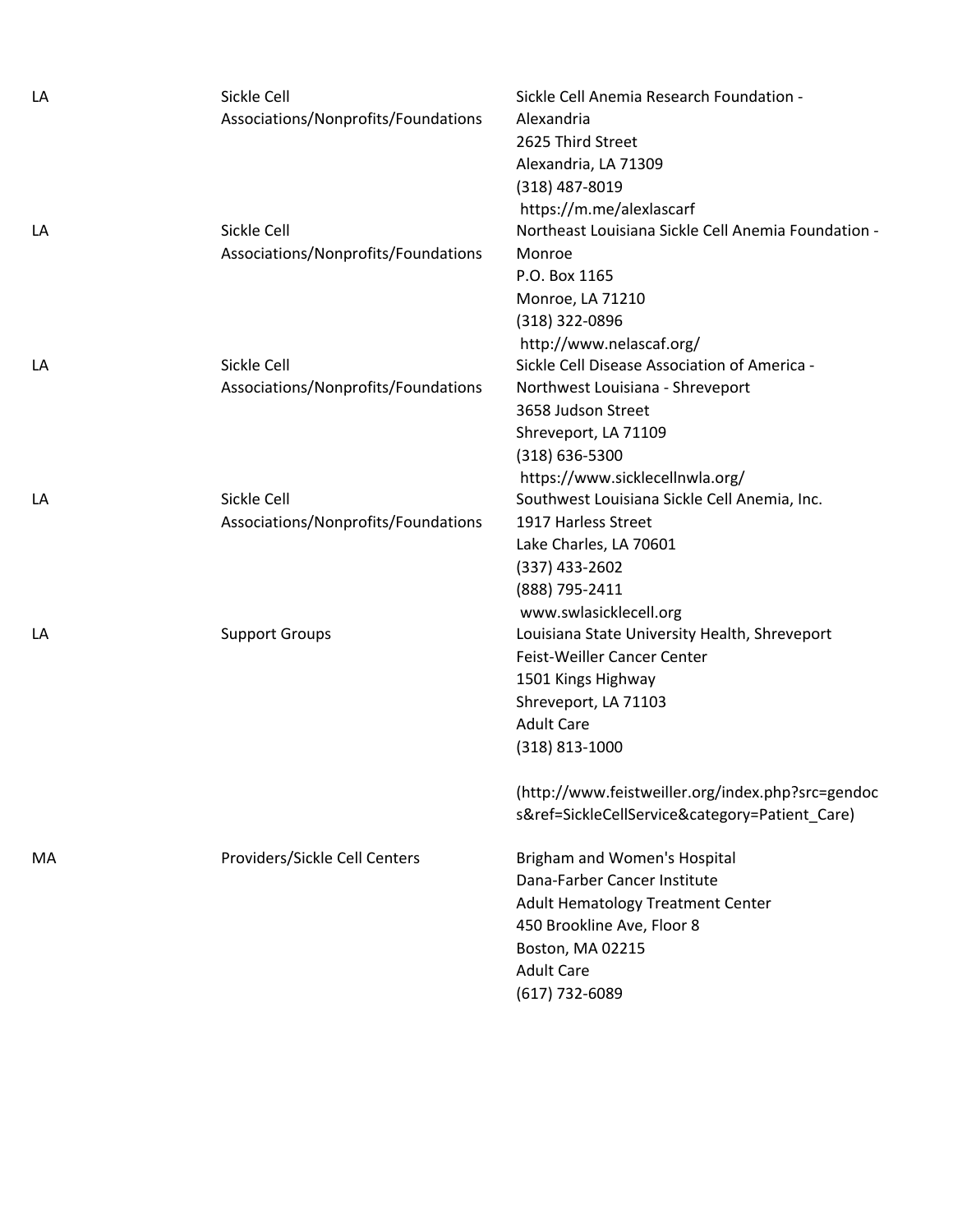| МA | Providers/Sickle Cell Centers                      | <b>Boston Medical Center</b><br>Pediatric Hematology Program<br>Yawkee Ambulatory Care Center, 4S01<br>850 Harrison Avenue<br>Boston, MA 02118<br>Pediatric Care<br>$(617)$ 414-4841<br>(800) 682-2862                                                                                                                                |
|----|----------------------------------------------------|---------------------------------------------------------------------------------------------------------------------------------------------------------------------------------------------------------------------------------------------------------------------------------------------------------------------------------------|
| MA | Providers/Sickle Cell Centers                      | <b>Boston Medical Center</b><br>Solomont Center for Hematology and Medical<br>Oncology<br>Moakley Building, 3rd Floor<br>830 Harrison Avenue<br>Boston, MA 02118<br><b>Adult Care</b><br>$(617) 638 - 6428$                                                                                                                           |
| MA | Providers/Sickle Cell Centers                      | Boston Children's Hospital<br>Danta-Farber/Boston Children's Cancer and Blood<br><b>Disorders Center</b><br>Sickle Cell Disease Program<br>450 Brookline Avenue<br>3rd Floor, Dana Building<br>Boston, MA 02215<br><b>Pediatric Care</b><br>$(617)$ 355-8246                                                                          |
| MA | Providers/Sickle Cell Centers                      | http://www.danafarberbostonchildrens.org/<br>Massachusetts General Hospital for Children<br>Pediatric Blood Disorders Program<br>Yawkey Outpatient Center, 8th Floor, Suite 8B<br>Boston, MA 02214<br><b>Pediatric Care</b><br>$(617) 726 - 2737$<br>https://www.massgeneral.org/children/blood-<br>disorders/blood-disorders-program |
| МA | Sickle Cell<br>Associations/Nonprofits/Foundations | New England Pediatric Sickle Cell Consortium<br>(NEPSCC)<br>https://nepscc.org/                                                                                                                                                                                                                                                       |
| MA | Sickle Cell<br>Associations/Nonprofits/Foundations | Greater Boston Sickle Cell Disease Association, Inc.<br>1803 Dorchester Ave<br>Dorchester, MA 02124<br>(617) 825-4595                                                                                                                                                                                                                 |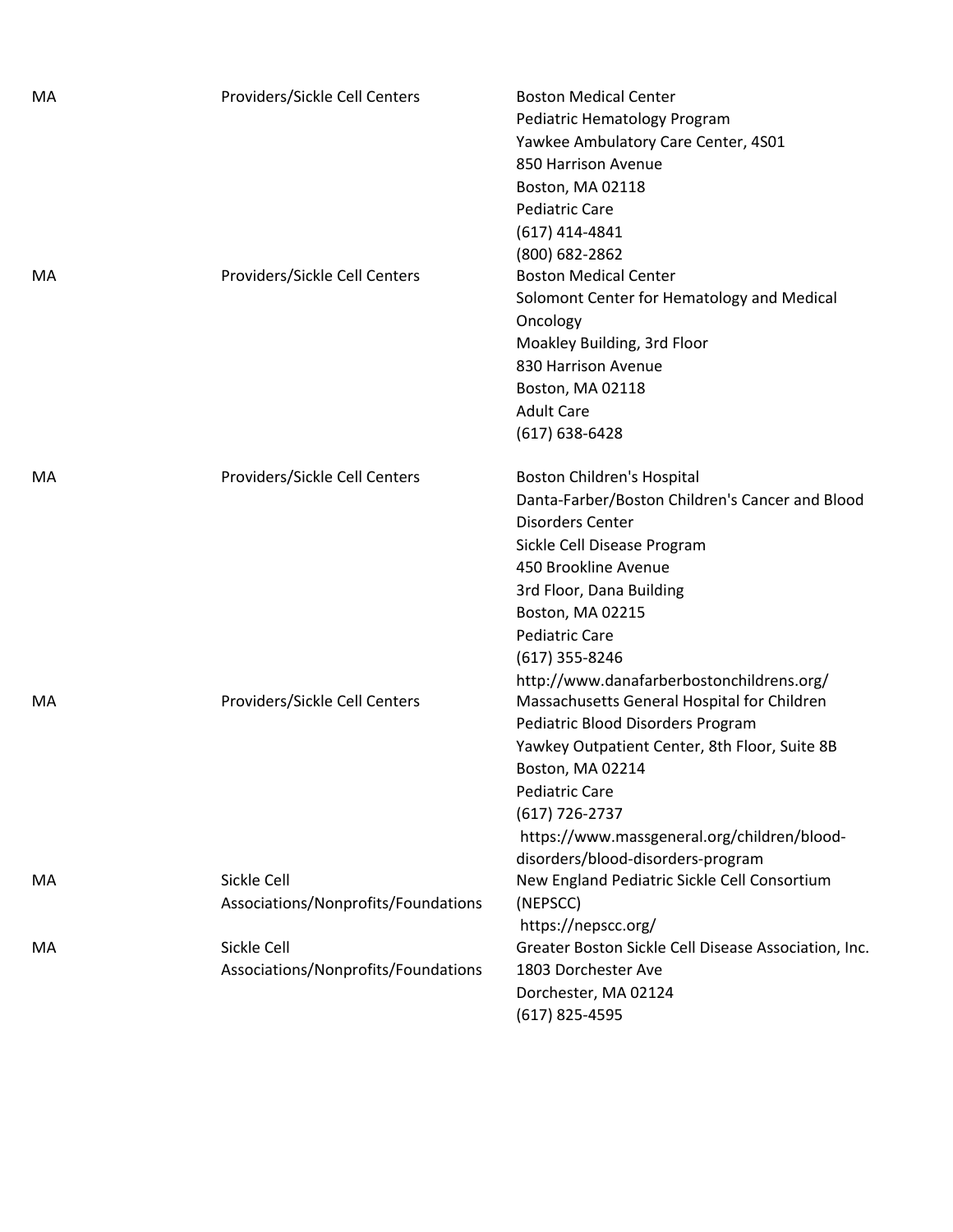| MD | Providers/Sickle Cell Centers                      | Johns Hopkins Children's Center<br>Division of Pediatric Hematology<br>200 North Wolfe Street<br>Baltimore, MD 21287<br><b>Pediatric Care</b><br>(443) 997-5437                                                                                                   |
|----|----------------------------------------------------|-------------------------------------------------------------------------------------------------------------------------------------------------------------------------------------------------------------------------------------------------------------------|
| MD | Providers/Sickle Cell Centers                      | University of Maryland Children's Hospital<br>Division of Pediatric Hematology/Oncology<br>22 S. Greene Street<br>Baltimore, MD 21201<br><b>Pediatric Care</b><br>(410) 328-2808                                                                                  |
| MD | Providers/Sickle Cell Centers                      | The Herman and Walter Samuelson Children's<br>Hospital at Sinai<br>Pediatric Hematology/Oncology<br>Ground Floor, Blaustein Building<br>2401 West Belvedere Avenue<br>Baltimore, MD 21215<br><b>Pediatric Care</b><br>(410) 601-5864<br>https://health.usnews.com |
| MD | Providers/Sickle Cell Centers                      | The Johns Hokins Hospital<br>Sickle Cell Infusion Center<br>Carnegie Building, Room 136<br>601 North Wolfe Street<br>Baltimore, MD 21287<br><b>Adult Care</b><br>(443) 287-8288                                                                                   |
| MD | Sickle Cell<br>Associations/Nonprofits/Foundations | Maryland Sickle Cell Disease Association<br>8775 Centre Park Drive, Suite 701<br>Columbia, MD 21045<br>(410) 465-4822                                                                                                                                             |
| MD | Sickle Cell<br>Associations/Nonprofits/Foundations | https://marylandsicklecelldisease.org/contact/<br>William E. Proudford Sickle Cell Fund, Inc.<br>P.O Box 42411<br>Baltimore, MD 21284<br>(888) 893-6735<br>https://wepsicklecell.org/contact/                                                                     |
| MD | <b>Support Groups</b>                              | Johns Hopkins Hospital<br><b>Adult Support Group</b><br>Broadway Research Building, Room 181<br>Baltimore, MD 21287<br>(410) 614-0684                                                                                                                             |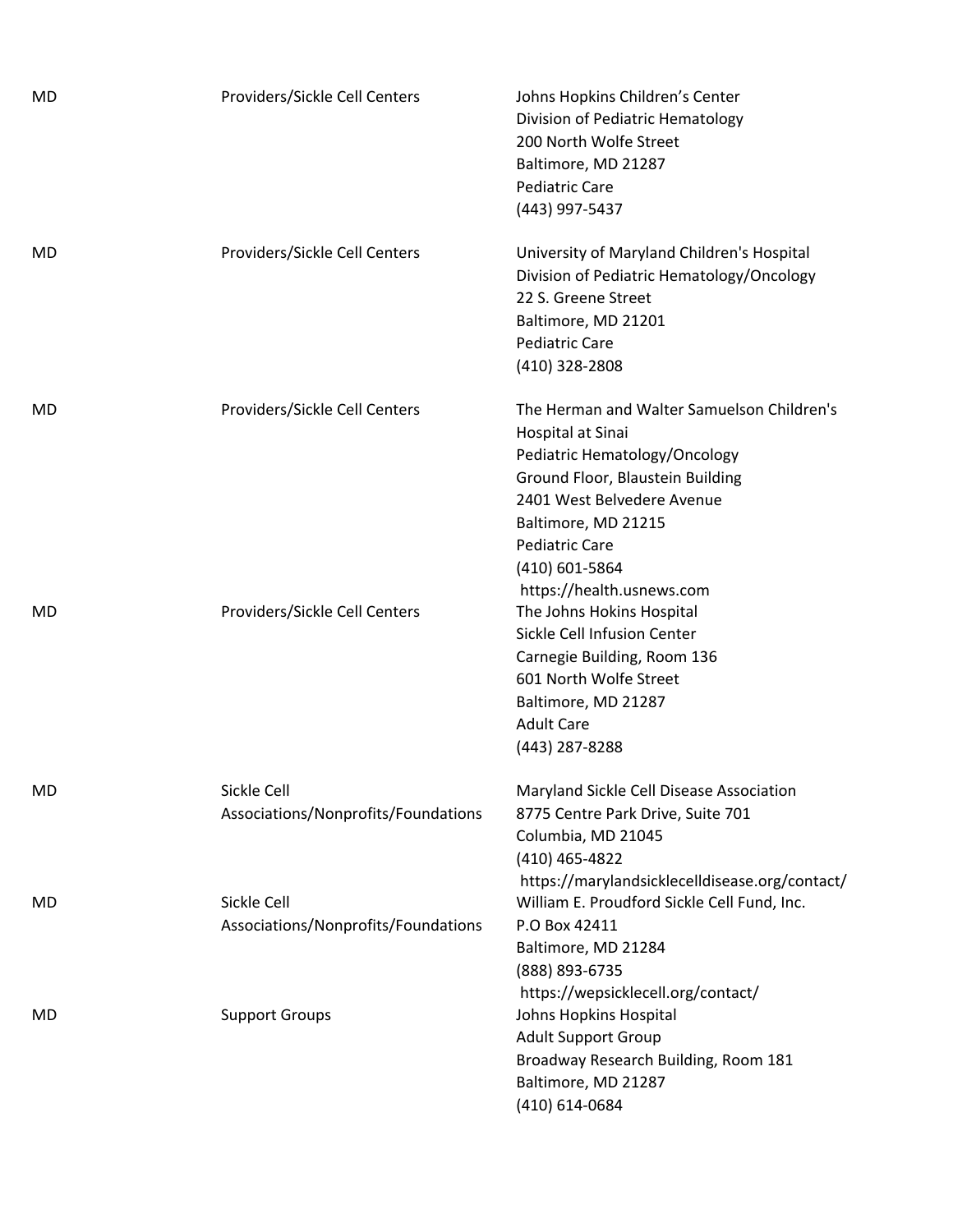| <b>MD</b> | <b>Support Groups</b>         | Johns Hopkins Hospital<br>Sickle Cell Disease Support Group<br>1800 Orleans Street<br>Baltimore, MD 21287<br>(410) 614-0833                                                                                                                                           |
|-----------|-------------------------------|-----------------------------------------------------------------------------------------------------------------------------------------------------------------------------------------------------------------------------------------------------------------------|
| MD        | <b>Support Groups</b>         | <b>Howard University</b><br>Center for Sickle Cell Disease<br>Families Advocating for Sickle Cell<br>4301 Garden City Drive<br>UFCW 400 - Metro 400 Building<br>Hyattsville, MD 20785<br>(202) 806-6329                                                               |
| ME        | None                          |                                                                                                                                                                                                                                                                       |
| MI        | Providers/Sickle Cell Centers | Bronson's Children's Hospital<br>Pediatric Hematology/ Oncology<br>601 John Street, 3rd Floor, West Pavilion<br>Kalamazoo, MI 49007<br><b>Pediatric Care</b><br>(269) 341-6350<br>https://www.bronsonhealth.com                                                       |
| MI        | Providers/Sickle Cell Centers | C.S. Mott Children's Hospital<br>Pediatric Divison of Hematology/Oncology<br>Pediatric Comprehensive Hemoglobinopathy<br>Program<br>1500 E. Medical Center Drive, Cancer Center, Floor<br><b>B1</b><br>Ann Arbor, MI 48109<br><b>Pediatric Care</b><br>(734) 936-9814 |
| MI        | Providers/Sickle Cell Centers | Children's Hospital of Michigan<br>Sickle Cell Center<br>3901 Beaubien<br>Detroit, MI 48201<br><b>Pediatric Care</b><br>$(313) 745 - 5437$<br>(888) 362-2500<br>https://www.childrensdmc.org/                                                                         |
| MI        | Providers/Sickle Cell Centers | <b>Hurley Medical Center</b><br>Sickle Cell Clinic<br>One Hurley Plaza<br>Flint, MI 48503<br><b>Pediatric Care</b><br>(810) 262-4970<br>https://www.hurleymc.com/                                                                                                     |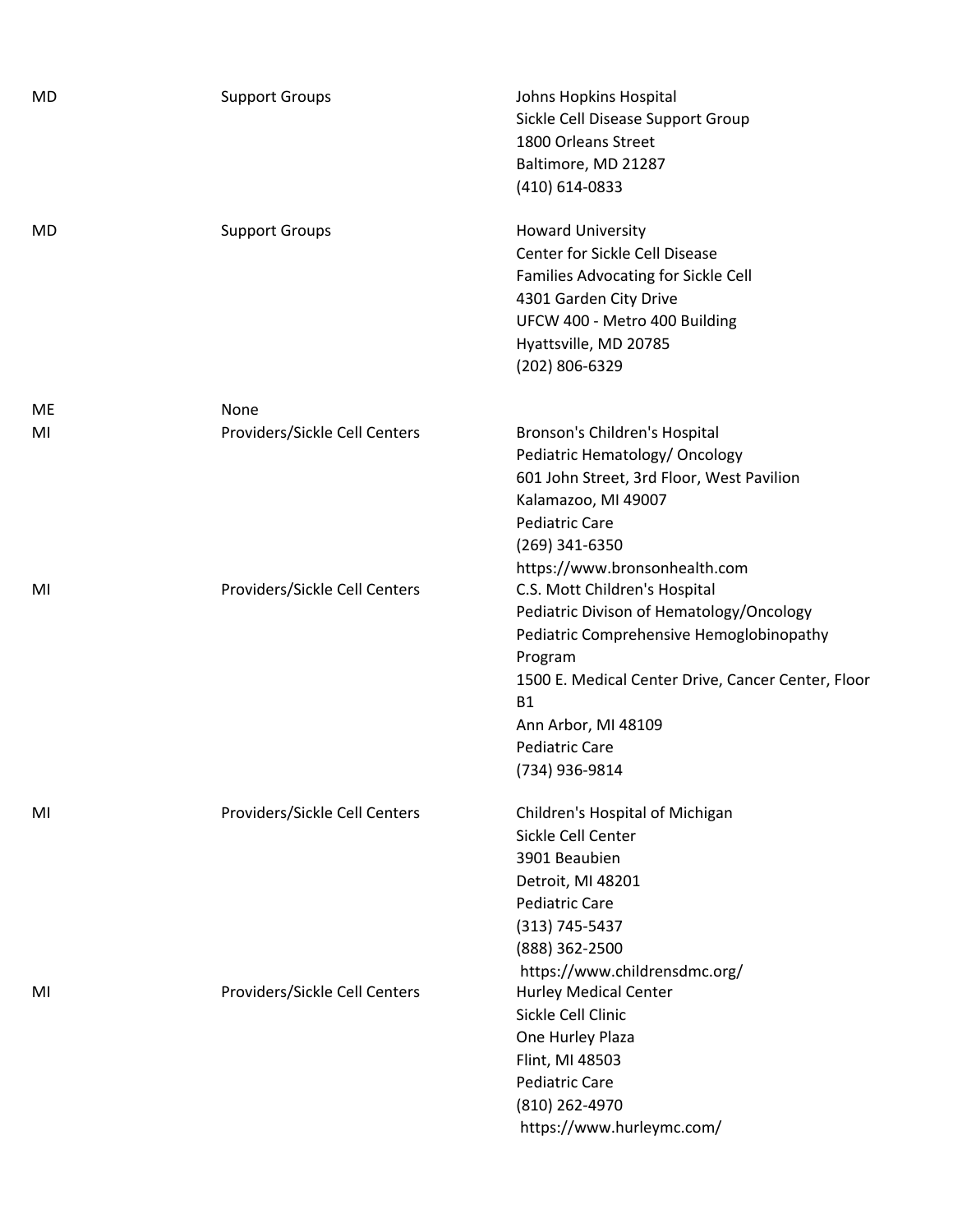| MI        | Providers/Sickle Cell Centers                      | <b>Wayne State University</b><br>Harper Hospital Pathology<br>Hematology/Oncology Division<br>3990 John R Street<br>Detroit, MI 48201<br><b>Adult Care</b><br>(313) 745-8555                                                                                                                                                        |
|-----------|----------------------------------------------------|-------------------------------------------------------------------------------------------------------------------------------------------------------------------------------------------------------------------------------------------------------------------------------------------------------------------------------------|
| MI        | Sickle Cell<br>Associations/Nonprofits/Foundations | Sickle Cell Disease Association of America, Michigan<br>- Detroit<br>18516 James Couzens<br>Detroit, MI 48235<br>$(313) 864 - 4406$<br>(800) 842-0973                                                                                                                                                                               |
| ΜN        | Providers/Sickle Cell Centers                      | https://www.scdaami.org/<br>Children's Hospitals and Clinics of Minnesota - St.<br>Paul<br>Hemoglobinopathy and Sickle Cell Program<br>345 N. Smith Avenue<br>St. Paul, MN 55102<br><b>Pediatric Care</b><br>(612) 813-5940                                                                                                         |
| <b>MN</b> | Providers/Sickle Cell Centers                      | (888) 811-5940<br>https://www.childrensmn.org<br>Children's Hospitals and Clinics of Minnesota -<br>Minneapolis<br>Hemoglobinopathy and Sickle Cell Program<br>Jim and Colleen Ryan Pediatric Cancer and Blood<br><b>Disorders Center</b><br>2525 Chicago Avenue South<br>Minneapolis, MN 55404<br>Pediatric Care<br>(612) 813-5940 |
| ΜN        | Providers/Sickle Cell Centers                      | (888) 811-5940<br>https://www.childrensmn.org<br>University of Minnesota Medical Center<br>Sickle Cell Program<br>Masonic Memorial Building, 1st Floor, Suite M100<br>424 Harvard Street Southeast<br>Minneapolis, MN 55455<br><b>Adult Care</b><br>$(612) 625 - 5411$<br>https://www.childrensmn.org                               |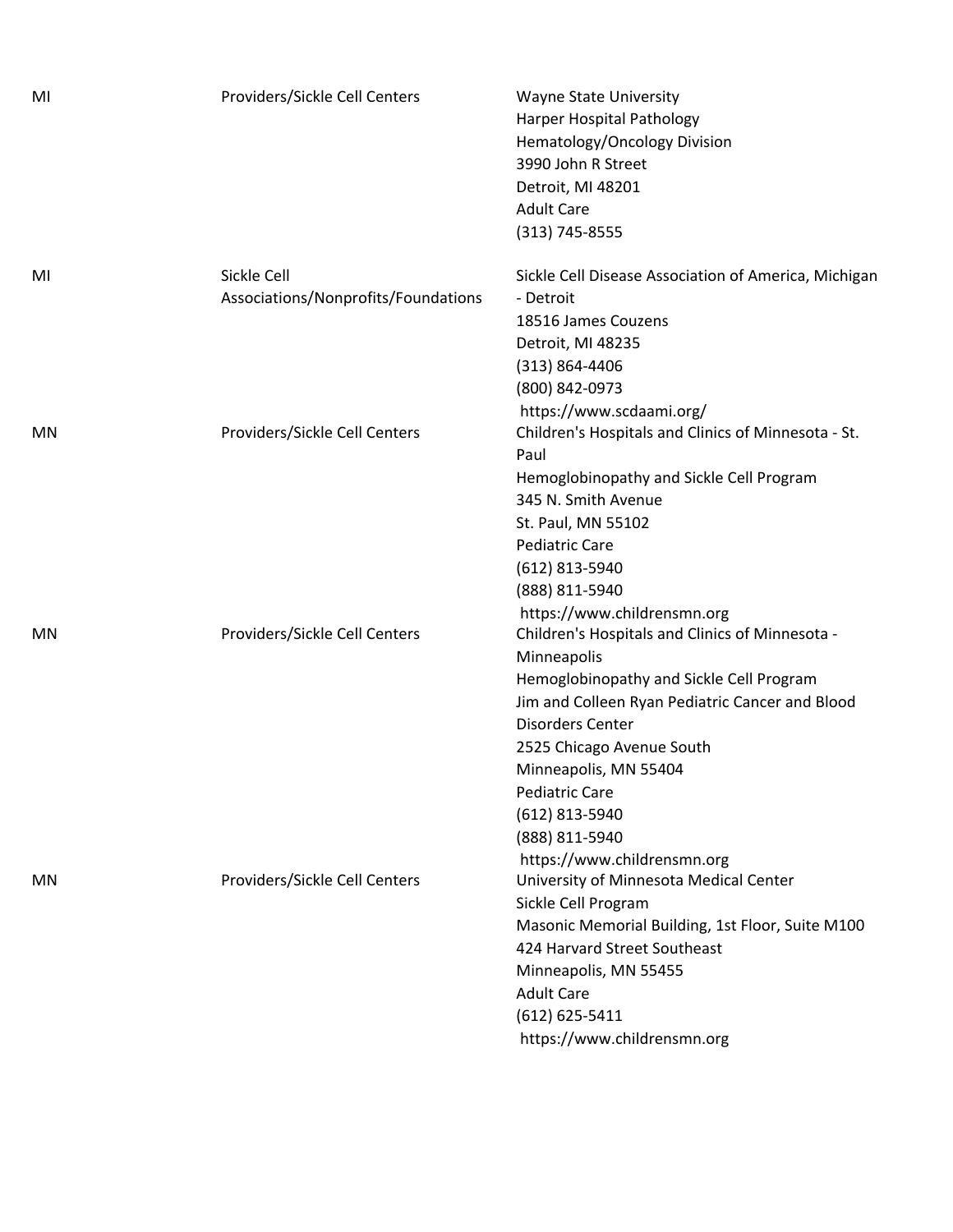| ΜN        | Providers/Sickle Cell Centers                                        | Children's Hospitals and Clinics of Minnesota -<br><b>Children's Speciality Center</b><br>Hemoglobinopathy and Sickle Cell Program<br>Cancer and Blood Disorders Clinic and the C.H.<br><b>Robinson Infusion Center</b><br>2525 Chicago Ave<br>Minneapolis, MN 55404<br><b>Pediatric Care</b><br>(612) 813-5940<br>(888) 811-5940<br>http://www.childrensmn.org/services/cancer-and-<br>blood-disorders/conditions-and-<br>services/hemoglobinopathy-and-sickle-cell-program |
|-----------|----------------------------------------------------------------------|------------------------------------------------------------------------------------------------------------------------------------------------------------------------------------------------------------------------------------------------------------------------------------------------------------------------------------------------------------------------------------------------------------------------------------------------------------------------------|
| MN        | Sickle Cell                                                          | Sickle Cell Foundation of Minnesota                                                                                                                                                                                                                                                                                                                                                                                                                                          |
| <b>MO</b> | Associations/Nonprofits/Foundations<br>Providers/Sickle Cell Centers | https://www.sicklecellmn.org/<br><b>Washington University Physicians</b><br>Washington School of Medicine in St. Louis<br>Division of Hematology<br>St. Louis, MO<br><b>Adult Care</b><br>$(314)$ 362-7578                                                                                                                                                                                                                                                                   |
| <b>MO</b> | Providers/Sickle Cell Centers                                        | Missouri Department of Health and Senior Services<br>Bureau of Genetics and Healthy Childhood<br>Adult Sickle Cell Disease Treatment Program<br>P.O. Box 570<br>Jefferson City, MO 65102<br>(573) 751-6266                                                                                                                                                                                                                                                                   |
| MO        | Providers/Sickle Cell Centers                                        | SSM Cardinal Glennon Children's Medical Center<br><b>Bob Costas Cancer Center</b><br>Sickle Cell Anemia Treatment Program<br>1465 S. Grand Boulevard<br>St. Louis, MO 63104<br><b>Pediatric Care</b><br>$(314)$ 268-4000                                                                                                                                                                                                                                                     |
| MO        | Providers/Sickle Cell Centers                                        | Truman Medical Centers - Hospital Hill<br>Sickle Cell Center<br>2301 Holmes Street<br>Kansas City, MO 64108<br><b>Adult Care</b><br>$(816)$ 404 1000                                                                                                                                                                                                                                                                                                                         |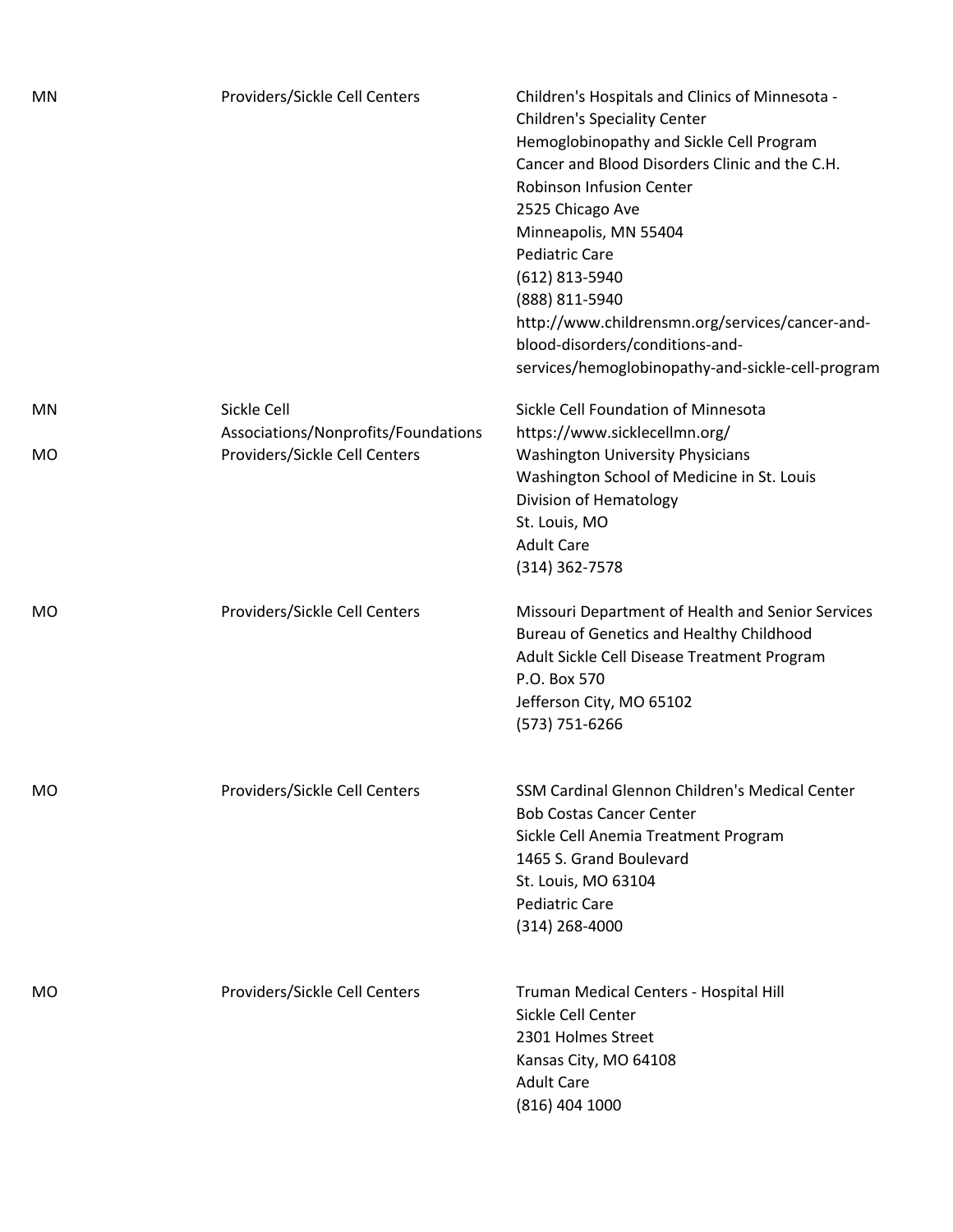| <b>MO</b> | Providers/Sickle Cell Centers | University of Missouri Health Care, UM Children's<br>Hospital<br><b>Pediatric Cancer</b><br>404 Keene Street<br>Columbia, MO 65201<br><b>Pediatric Care</b><br>(573) 882-3961                                               |
|-----------|-------------------------------|-----------------------------------------------------------------------------------------------------------------------------------------------------------------------------------------------------------------------------|
| MO        | Providers/Sickle Cell Centers | University of Missouri Health Care, Ellis Fischel<br><b>Cancer Center</b><br>Division of Hematology and Medical Oncology<br>One Hospital Drive<br>Columbia, MO 65212<br><b>Pediatric Care</b><br>(573) 882-2100             |
| MO        | Providers/Sickle Cell Centers | (http://www.muhealth.org/services/gim/hematolo<br>gyoncology/)<br>Childen Mercy hospitals Section of Hematology<br>2401 Gillham Road<br>Kansas City, MO 64108<br><b>Pediatric Care</b><br>$(816)$ 302-6808                  |
| MO        | Providers/Sickle Cell Centers | Children's Hospital of St. Louis<br>Division of Pediatric Hematology/ Oncology<br>Sickle Cell Disease Program<br>One Children's Place<br>St. Louis, MO 63110<br><b>Pediatric Care</b><br>$(314)$ 454-5437<br>(800) 678-5437 |
| MS        | Providers/Sickle Cell Centers | Batson Children's Hospital Children's Cancer Center<br><b>Pediatric Hematology</b><br>2500 N. State Street<br>Jackson, MS 39216<br><b>Pediatric Care</b><br>(888) 815-2005<br>https://www.sicklecellmn.org/contact          |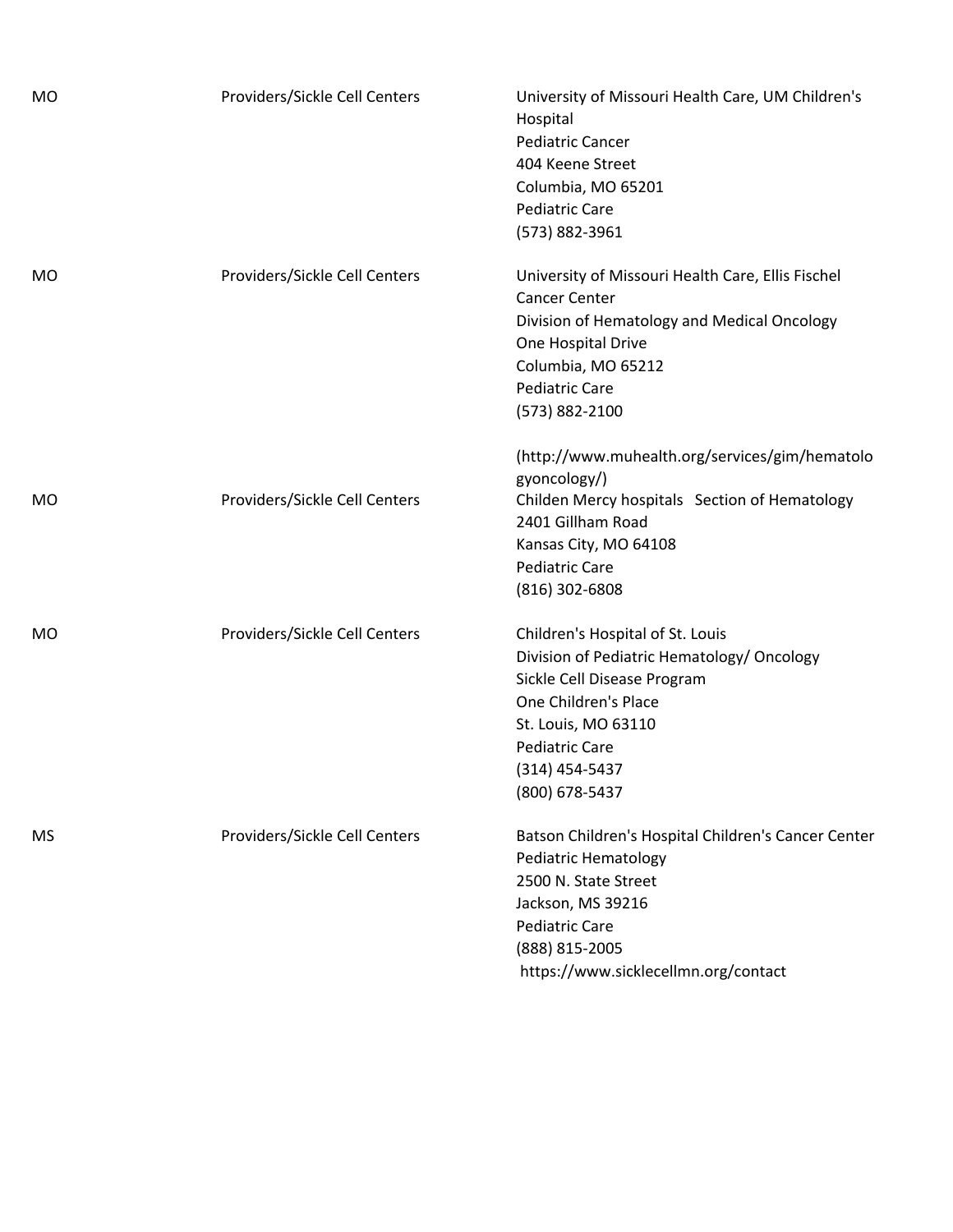| MS        | Providers/Sickle Cell Centers                      | Jackson-Hinds Comprehensive Health Center<br>Dr. James Anderson Health Facility<br>3502 West Northside Drive<br>Jackson, MS 39213<br><b>Pediatric Care</b><br>$(601)$ 362-5321                |
|-----------|----------------------------------------------------|-----------------------------------------------------------------------------------------------------------------------------------------------------------------------------------------------|
| <b>MS</b> | Sickle Cell<br>Associations/Nonprofits/Foundations | https://www.jackson-hinds.com/<br>Mississippi Sickle Cell Foundation<br>350 W. Woodrow Wilson Drive, Suite 731-B<br>Jackson, MS 39213<br>(601) 366-5874<br>http://mssicklecellfdn.weebly.com/ |
| МT        | None                                               |                                                                                                                                                                                               |
| n/a       | n/a                                                | Sickle Cell Disease Association of America, Inc.<br>7240 Parkway Drive, Suite 180<br>Baltimore, Maryland 21076<br>(410) 528-1555<br>(800) 421-8453                                            |
| <b>NC</b> | Providers/Sickle Cell Centers                      | Novant Health Presbyterian Medical Center<br>Sickle Cell Program<br>200 Hawthorne Lane<br>Charlotte, NC 28204<br><b>Adult Care</b><br>(704) 384-4139                                          |
| NC.       | Providers/Sickle Cell Centers                      | <b>UNC Health Care</b><br>Comprehensive Sickle Cell Program<br>101 Manning Drive<br>Chapel Hill, NC 27514<br><b>Adult and Pediatric Care</b><br>(919) 966-0178<br>(800) 476-6876              |
| NC.       | Providers/Sickle Cell Centers                      | Duke Adult Comprehensive Sickle Cell Center<br>40 Duke Medicine Circle<br>Duke South Clinic-1C<br>Durham, NC 27705<br><b>Adult Care</b><br>(919) 684-6464<br>https://www.dukehealth.org/      |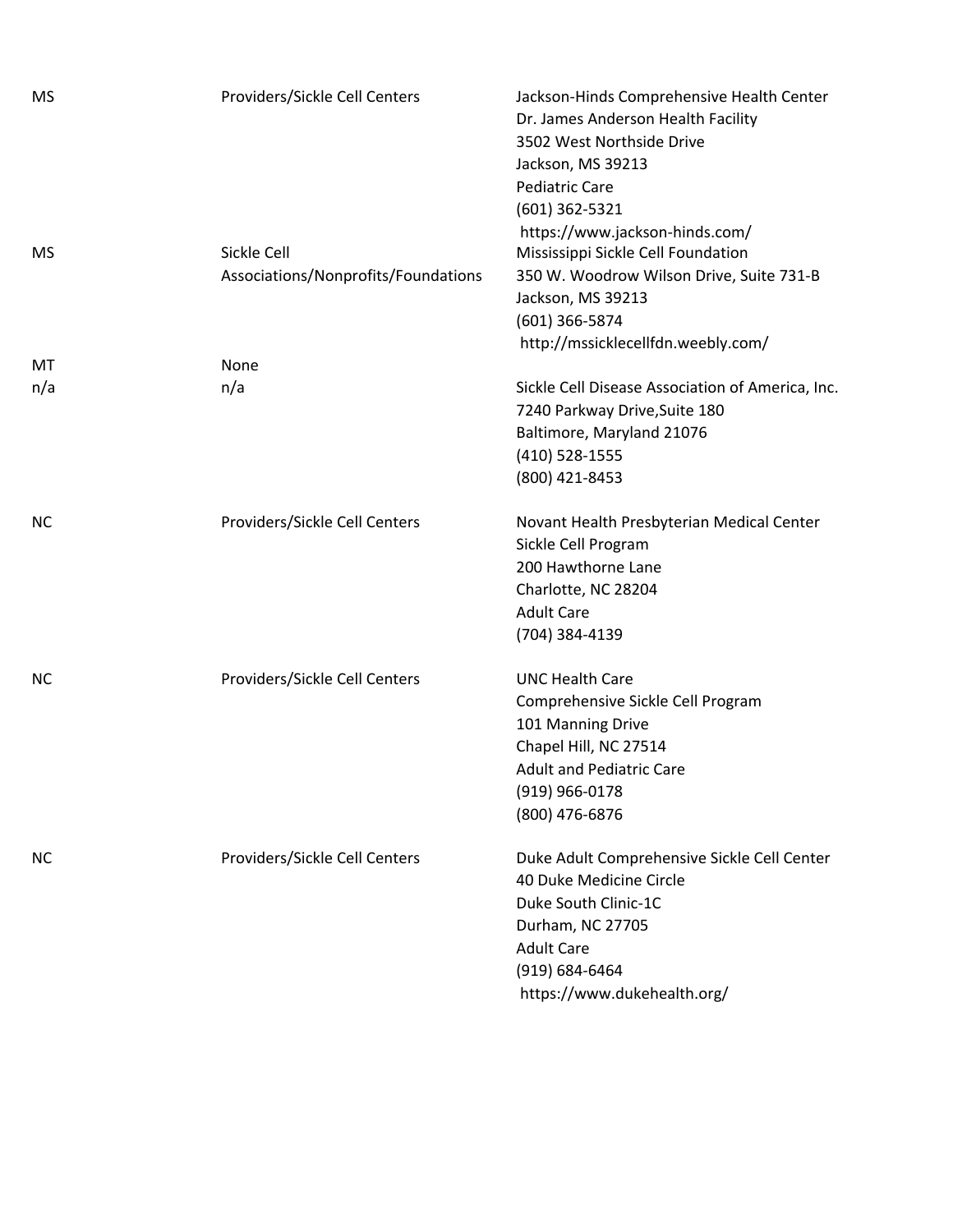| <b>NC</b> | Providers/Sickle Cell Centers | Duke Children's Hospital and Health Center<br>Division of Hematology/Oncology<br>2301 Erwin Road<br>Durham, NC 27710<br><b>Pediatric Care</b><br>$(919) 668 - 4000$<br>(919) 684-3401 - Appointments<br>https://www.dukehealth.org/locations/duke-<br>childrens-health-center-hematology-<br>clinic?utm_source=google&utm_medium=organic&<br>utm_campaign=Directory+Management |
|-----------|-------------------------------|--------------------------------------------------------------------------------------------------------------------------------------------------------------------------------------------------------------------------------------------------------------------------------------------------------------------------------------------------------------------------------|
| <b>NC</b> | Providers/Sickle Cell Centers | Duke Children's and WakeMed Childrne's Specialty<br>Services<br>Division of Hematology/Oncology<br>23 Sunntbrook Road, Suite 200<br>Raleigh, NC 27610<br><b>Pediatric Care</b><br>$(919) 862 - 1200$<br>(919) 684-3401 - Appointments                                                                                                                                          |
| <b>NC</b> | Providers/Sickle Cell Centers | (http://www.dukechildrens.org/services/hematolog<br>y_oncology)<br>Levine Children's Hospital<br>Pediatric Hematology and Oncology Center<br>1001 Blythe Boulevard, Suite 601<br>Charlotte, NC 28203<br><b>Pediatric Care</b><br>(704) 381-9900<br>https://atriumhealth.org/medical-<br>services/childrens-services/levine-childrens-hospital                                  |
| <b>NC</b> | Providers/Sickle Cell Centers | Mission Children's Hospital<br>Zeiss Children's Cancer Center<br><b>Pediatric Blood Disorders</b><br>11 Vanderbilt Park Drive<br>Asheville, NC 28803<br><b>Pediatric Care</b><br>(828) 213-9770<br>https://missionhealth.org/member-<br>hospitals/childrens/                                                                                                                   |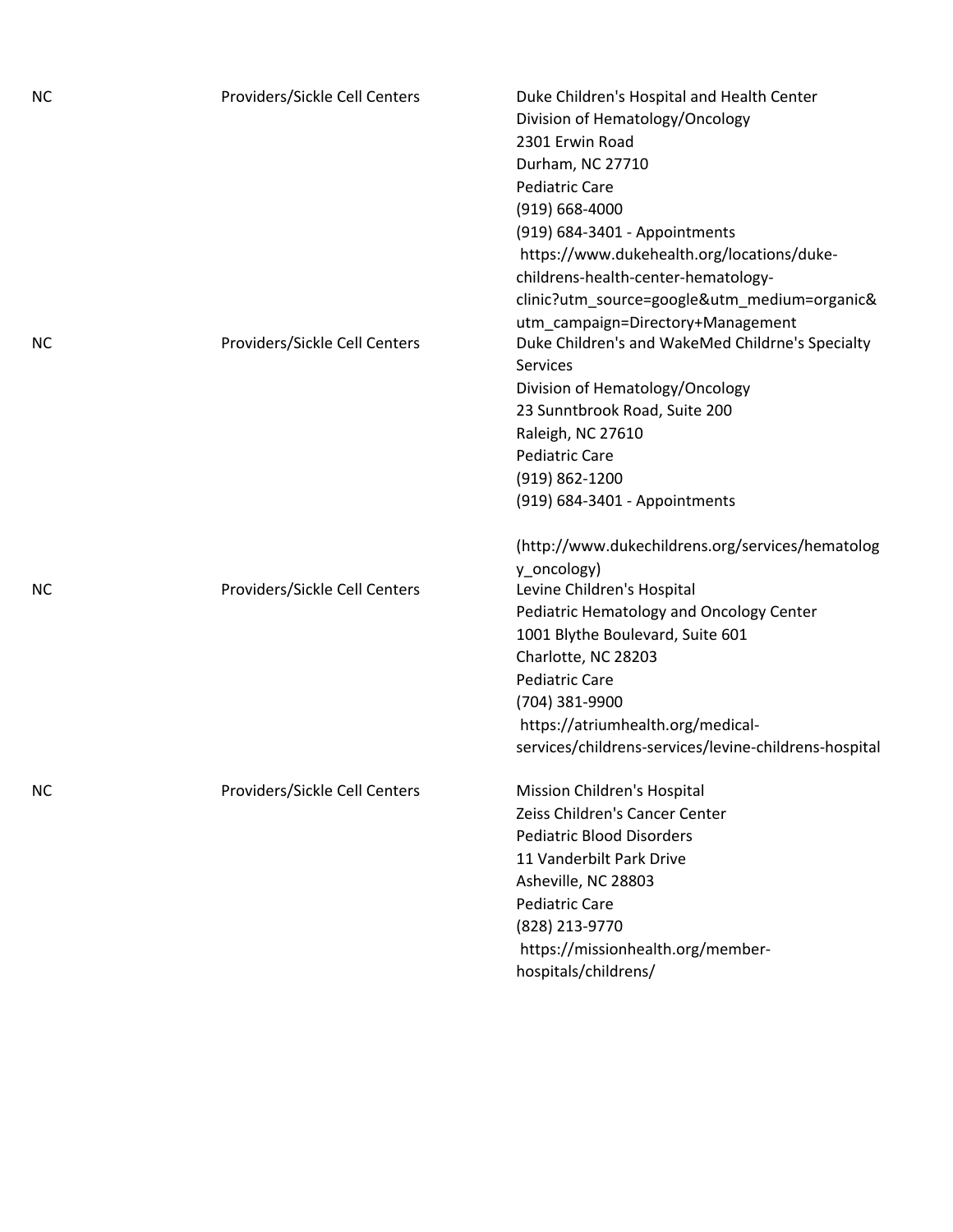| <b>NC</b> | Providers/Sickle Cell Centers                      | St. Jude Affiliate Clinic at Novant Health Hemby<br>Children's Hospital<br>Presbyterian Comprehensive Sickle Cell Disease<br>Management Program<br>301 Hawthorne Lane, Suite 100<br>Charlotte, NC 28204<br><b>Pediatric Care</b><br>(704) 384-1900 |
|-----------|----------------------------------------------------|----------------------------------------------------------------------------------------------------------------------------------------------------------------------------------------------------------------------------------------------------|
| NС        | Providers/Sickle Cell Centers                      | <b>UNC Children's</b><br>Pediatric Sickle Cell Clinic<br>101 Manning Drive<br>Chapel Hill, NC 27514<br><b>Pediatric Care</b><br>(800) 476-6876<br>(http://www.uncchildrens.org/uncmc/unc-<br>childrens/care-treatment/hematology/sickle-cell/)     |
| <b>NC</b> | Providers/Sickle Cell Centers                      | Wake Forest Baptist Health, Brenner Children's<br>Hospital<br>Pediatric Hematology and Oncology<br><b>Medical Center Blvd</b><br>Winston-Salem, NC 27157<br><b>Pediatric Care</b><br>(336) 716-4085<br>https://www.brennerchildrens.org/index.htm  |
| NС        | Providers/Sickle Cell Centers                      | <b>East Carolina University</b><br>Division of Hematology/Oncology<br>Leo W. Jenkins Cancer Center Clinic<br>600 Moye Blvd<br>Greenville, NC 27834<br><b>Adult Care</b><br>(800) 223-9328                                                          |
| <b>NC</b> | Providers/Sickle Cell Centers                      | Wake Forest Baptist Health<br><b>Hematology and Oncology Clinic</b><br><b>Comprehensive Cancer Center</b><br><b>Medical Center Blvd</b><br>Winston-Salem, NC 27157<br><b>Adult Care</b><br>(336) 716-9253                                          |
| NС        | Sickle Cell<br>Associations/Nonprofits/Foundations | Community Health Interventions and Sickle Cell<br>Agency Inc.<br>2409 Murchison Rd<br>Fayetteville, NC, 28301<br>910-488-6118<br>http://communityhealthinterventions.org/                                                                          |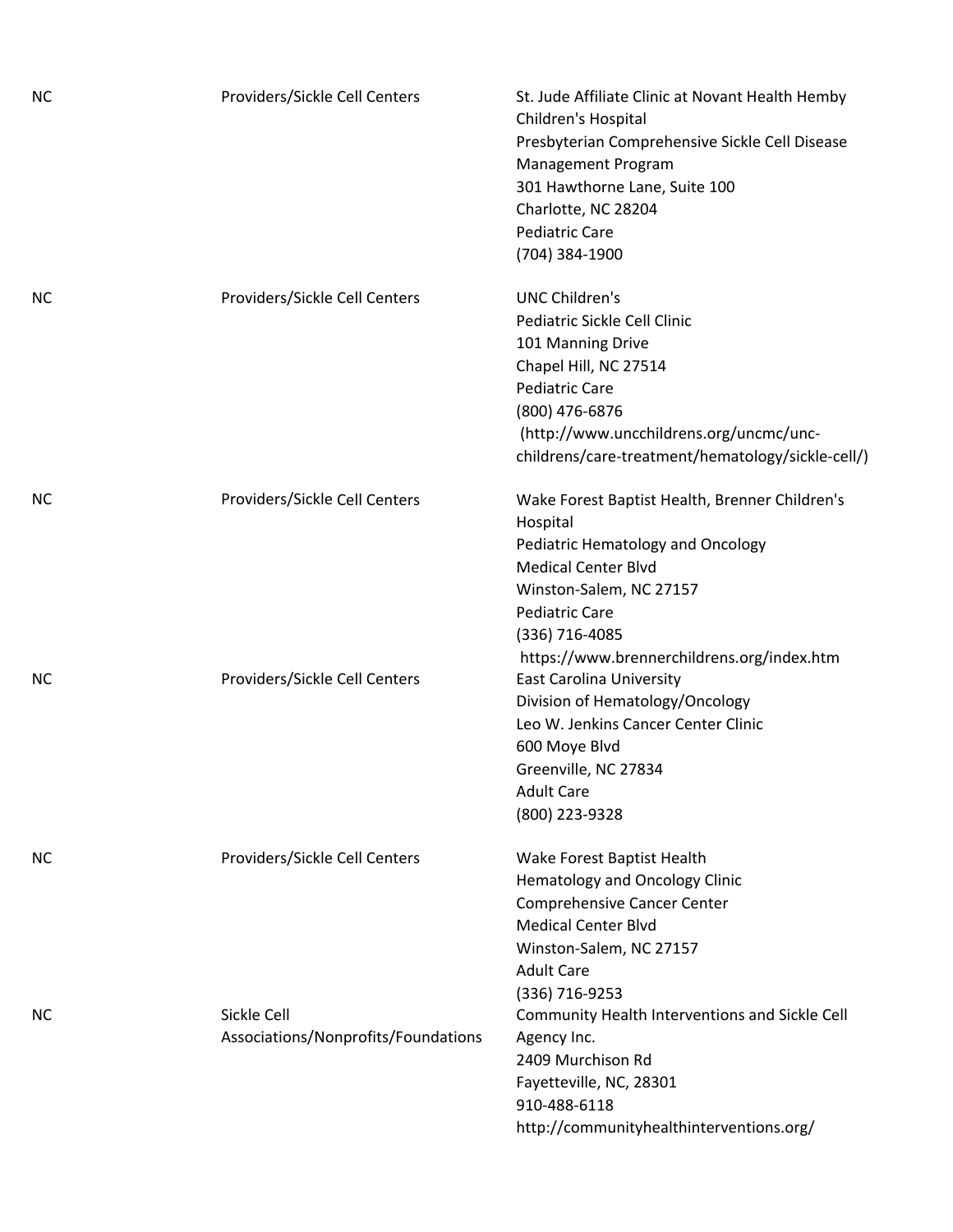| <b>NC</b> | Sickle Cell<br>Associations/Nonprofits/Foundations | North Carolina Sickle Cell Syndrome Program<br>1929 Mail Service Center<br>Raleigh, North Carolina 27699<br>(919) 707-5700<br>(866) 627-2355 - Resource Line                                    |
|-----------|----------------------------------------------------|-------------------------------------------------------------------------------------------------------------------------------------------------------------------------------------------------|
|           |                                                    | https://www.ncsicklecellprogram.org/contactus.asp                                                                                                                                               |
| <b>NC</b> | Sickle Cell<br>Associations/Nonprofits/Foundations | Community Health Interventions and Sickle Cell<br>Agency, Inc.<br>2409 Murchison Road<br>Fayetteville, NC 28301<br>$(910)$ 488-6118                                                             |
| <b>NC</b> | Sickle Cell<br>Associations/Nonprofits/Foundations | Piedmont Health Services and Sickle Cell Agency<br>1102 Market ST Greensboro, NC 27401<br>(336) 274-1507<br>(800) 733-8297<br>https://www.piedmonthealthservices.org/                           |
| <b>ND</b> | Providers/Sickle Cell Centers                      | Sanford Health<br>Pediatrics - Hematology/ Oncology<br>801 Broadway North<br>Fargo, ND 58102<br><b>Pediatric Care</b><br>(701) 234-5423                                                         |
| <b>NE</b> | Providers/Sickle Cell Centers                      | University of Nebraska Medical Center<br>Division of Oncology and Hematology<br>987680 Nebraska Medical Center<br>Omaha, NE 68198<br><b>Adult Care</b><br>(402) 559-4000                        |
| <b>NE</b> | Providers/Sickle Cell Centers                      | Children's Hospital and Medical Center<br>Hematology and Oncology Program<br>8200 Dodge Street<br>Omaha, NE 68114<br><b>Pediatric Care</b><br>(402) 955-3949<br>https://www.childrensomaha.org/ |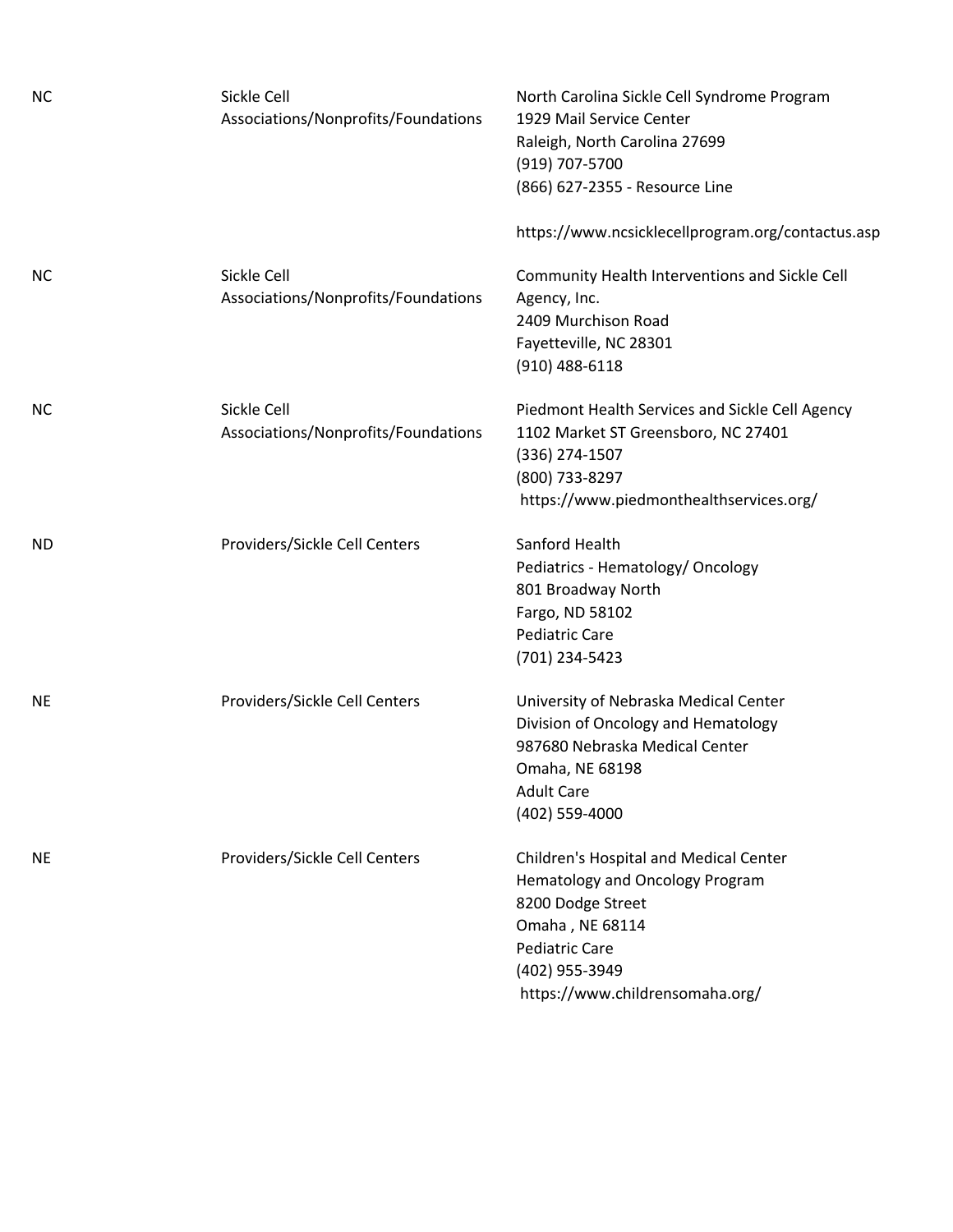| <b>NH</b> | Providers/Sickle Cell Centers | Dartmouth-Hitchcock Children's Hospital at<br>Dartmouth<br>Pediatric Hematology-Oncology<br>Dartmouth-Hitchcock Medical Center<br>1 Medical Center<br>Lebanon, NH 03756<br><b>Pediatric Care</b><br>(603) 650-5000<br>https://www.chadkids.org/        |
|-----------|-------------------------------|--------------------------------------------------------------------------------------------------------------------------------------------------------------------------------------------------------------------------------------------------------|
| NΗ        | Providers/Sickle Cell Centers | Norris Cotton Cancer Center Manchester<br>Notre Dame Pavilion, Catholic Medical Center<br>87 McGregor St.<br>Manchester, New Hampshire 03102<br>603-629-1828                                                                                           |
| <b>NH</b> | Providers/Sickle Cell Centers | Norris Cotton Cancer Center Nashua<br>Dartmouth-Hitchcock Nashua<br>2300 Southwood Drive<br>Nashua, New Hampshire 03063<br>603-577-4170                                                                                                                |
| <b>NH</b> | Providers/Sickle Cell Centers | Norris Cotton Cancer Center Lebanon<br>Dartmouth-Hitchcock Medical Center<br>One Medical Center Drive<br>Lebanon, New Hampshire 03756<br>603-650-4344                                                                                                  |
| NΗ        | Providers/Sickle Cell Centers | Norris Cotton Cancer Center North<br>Norris Cotton Cancer Center North<br>1080 Hospital Drive<br>St. Johnsbury, Vermont 05819<br>802-473-4100                                                                                                          |
| NJ        | Providers/Sickle Cell Centers | St. Joseph's Children's Hospital - Pediatric<br>Subspecialties at H<br>Pobokenediatric Hematology/Oncology Division<br>158 14th Street<br>Hoboken, NJ 07030<br><b>Pediatric Care</b><br>(973) 754-3230<br>(https://www.stjosephshealth.org/pedshemonc) |
| NJ        | Providers/Sickle Cell Centers | University Hospital<br>Pediatric Hematology/ Oncology<br>150 Bergen Street<br>Newark, NJ 07103<br>Pediatric Care                                                                                                                                       |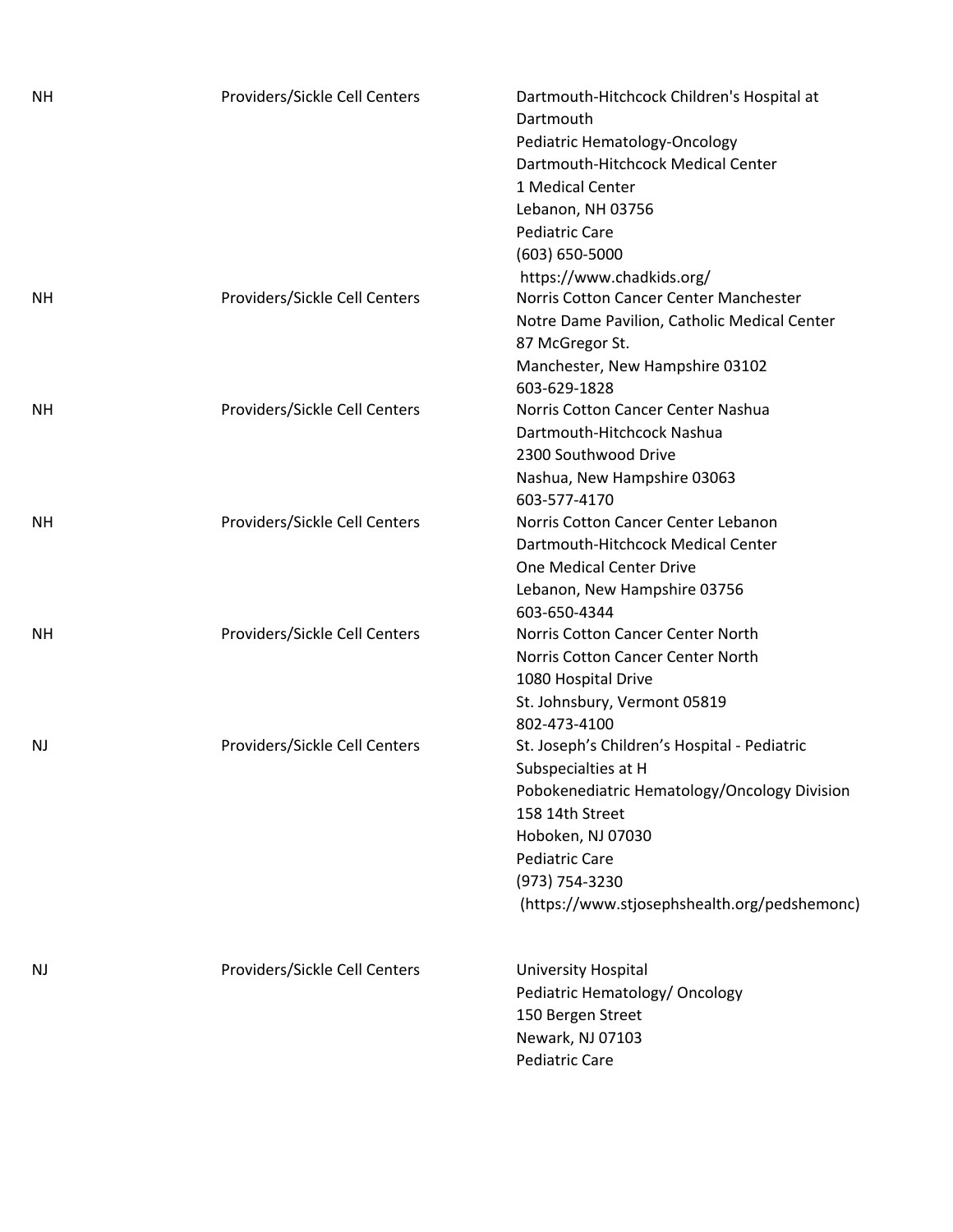| NJ | Providers/Sickle Cell Centers | Barnabas Health - Newark Beth Israel Medical<br>Center<br>Sickle Cell Center<br>Frederick B. Cohen Center for Cancer and Blood<br><b>Disorders</b><br>201 Lyons Avenue at Osborne Terrace<br>Newark, NJ 07112<br>Adu<br>(973) 926-692<br>(973) 926-7230 - Appointments<br>https://www.rwjbh.org/childrens-hospital-of-nj-at-<br>newark-beth-israel/treatment-care/cancer-blood- |
|----|-------------------------------|---------------------------------------------------------------------------------------------------------------------------------------------------------------------------------------------------------------------------------------------------------------------------------------------------------------------------------------------------------------------------------|
|    |                               | disorders/sickle-cell-anemia-center/                                                                                                                                                                                                                                                                                                                                            |
| NJ | Providers/Sickle Cell Centers | St. Joseph's Children's Hospital at St. Joseph's<br><b>Regional Medical Center</b><br>Pediatric Hematology/Oncology Division<br>703 Main Street<br>Paterson, NJ 07503<br><b>Pediatric Care</b><br>$(877) - 757 - 7547$<br>http://www.stjosephshealth.org/                                                                                                                       |
| NJ | Providers/Sickle Cell Centers | Rutgers Cancer Institute of New Jersey<br>Pediatric Hematology/Oncology Program<br>195 Little Albany Street<br>New Brunswick, NJ 08903<br><b>Pediatric Care</b><br>(732) 235-7552<br>https://www.cinj.org/                                                                                                                                                                      |
| NJ | Providers/Sickle Cell Centers | Barnabas Health - The Unterberg Children's Hospital<br>at Monomouth Medical Center<br>The Valerie Fund Children's Centers for Cancer and<br><b>Blood Disorders</b><br>300 Second Avenue<br>Long Branch, NJ 07740<br><b>Pediatric Care</b><br>(888) 724-7123<br>https://www.rwjbh.org/unterberg-childrens-<br>hospital-at-monmouth-medical/                                      |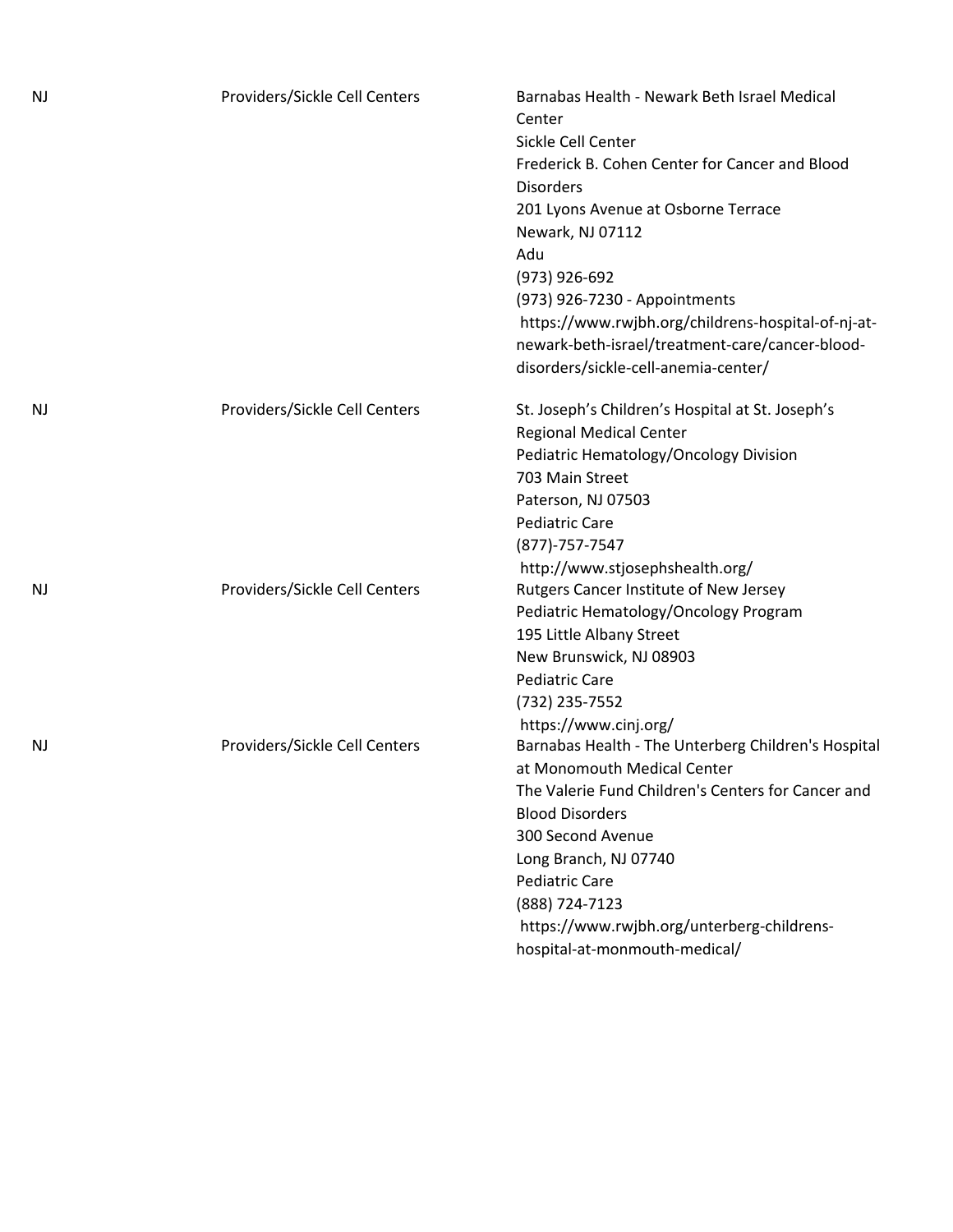| <b>NJ</b> | Providers/Sickle Cell Centers | The Children's Hospital of Philadelphia<br>Specialty Care & Surgery Center, Voorhees<br>Sickle Cell Center<br>1012 Laurel Oak Road<br>Laurel Oak Corporate Center<br>Voorhees, NJ 08043<br><b>Pediatric Care</b><br>(856) 435-1300                                                                                                                   |
|-----------|-------------------------------|------------------------------------------------------------------------------------------------------------------------------------------------------------------------------------------------------------------------------------------------------------------------------------------------------------------------------------------------------|
| NJ        | Providers/Sickle Cell Centers | The Children's Hospital at St. Peter's University<br>Hospital<br>Pediatric Hematology/Oncology Program<br>254 Easton Avenue<br>New Brunswick, NJ 08901<br><b>Pediatric Care</b><br>(732) 565-5437                                                                                                                                                    |
| NJ        | Providers/Sickle Cell Centers | https://www.saintpetershcs.com/Locations/Childre<br>ns-Hospital<br>Barnabas Health - Children's Hospital of New Jersey<br>at Newark Beth Israel Medical Center<br>The Valerie Fund Children's Centers for Cancer and<br><b>Blood Disorders</b><br>201 Lyons Avenue at Osborne Terrace<br>Newark, NJ 07112<br><b>Pediatric Care</b><br>(973) 926-7161 |
| NJ        | Providers/Sickle Cell Centers | Barnabas Health - Community Medical Center<br>The Valerie Fund Children's Centers for Cancer and<br><b>Blood Disorders</b><br>99 Highway 37 West<br>Toms River, NJ 08755<br><b>Pediatric Care</b><br>(732) 923-7455<br>https://www.rwjbh.org/unterberg-childrens-<br>hospital-at-monmouth-medical/treatment-<br>care/cancer-blood-disorders/         |
| <b>NJ</b> | Providers/Sickle Cell Centers | Jersey Shore University Medical Center<br>1945 Route 33<br>Neptune, NJ 07753<br><b>Pediatric Care</b><br>(732) 776-4860<br>https://www.jerseyshoreuniversitymedicalcenter.c<br>om/                                                                                                                                                                   |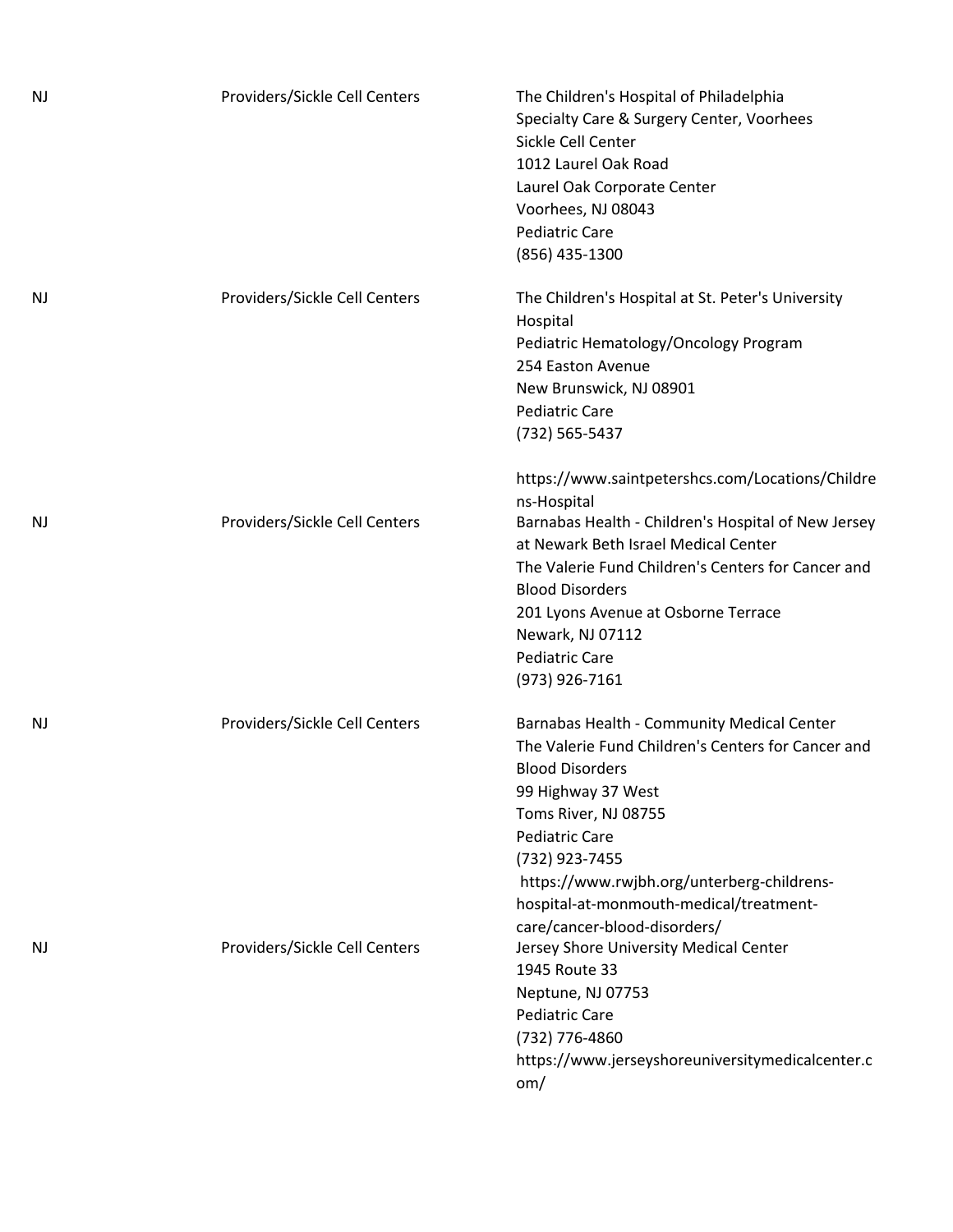| <b>NJ</b> | Providers/Sickle Cell Centers                      | Joseph M. Sanzari Children's Hospital<br>Children's Cancer Institute<br>30 Prospect Ave<br>Hackensack, NJ 07601<br><b>Pediatric Care</b><br>(551) 996-5437                                                                                          |
|-----------|----------------------------------------------------|-----------------------------------------------------------------------------------------------------------------------------------------------------------------------------------------------------------------------------------------------------|
| <b>NJ</b> | Sickle Cell<br>Associations/Nonprofits/Foundations | The Sickle Cell Disease Association of New Jersey,<br>Inc. - Newark<br>P.O. Box 9501<br>Newark, NJ 07104<br>(973) 482-9070                                                                                                                          |
| ΝM        | Providers/Sickle Cell Centers                      | University of New Mexico Children's Hospital<br>Division of Hematology/ Oncology<br>2211 Lomas Blvd NE<br>Albuquerque, NM 87131<br><b>Pediatric Care</b><br>(505) 272-4461<br>https://medicine.unm.edu/academic-<br>divisions/hematology/index.html |
| ΝM        | Sickle Cell<br>Associations/Nonprofits/Foundations | Sickle Cell Council of New Mexico, Inc.<br>1330 San Pedro NE, Suite #201A<br>Albuquerque, NM 87110<br>(505) 254-9550                                                                                                                                |
| <b>NV</b> | Sickle Cell<br>Associations/Nonprofits/Foundations | Nevada Childhood Cancer Foundation- Las Vegas<br>3711 E Sunset Rd<br>Las Vegas, NV 89120<br>(702) 735-8434                                                                                                                                          |
| <b>NY</b> | Providers/Sickle Cell Centers                      | University Hospital of Brooklyn<br>SUNY Downstate Pediatric Sickle Cell Program<br>445 Lenox Road<br>Brooklyn, NY 11203<br><b>Pediatric Care</b><br>(718) 270-4714                                                                                  |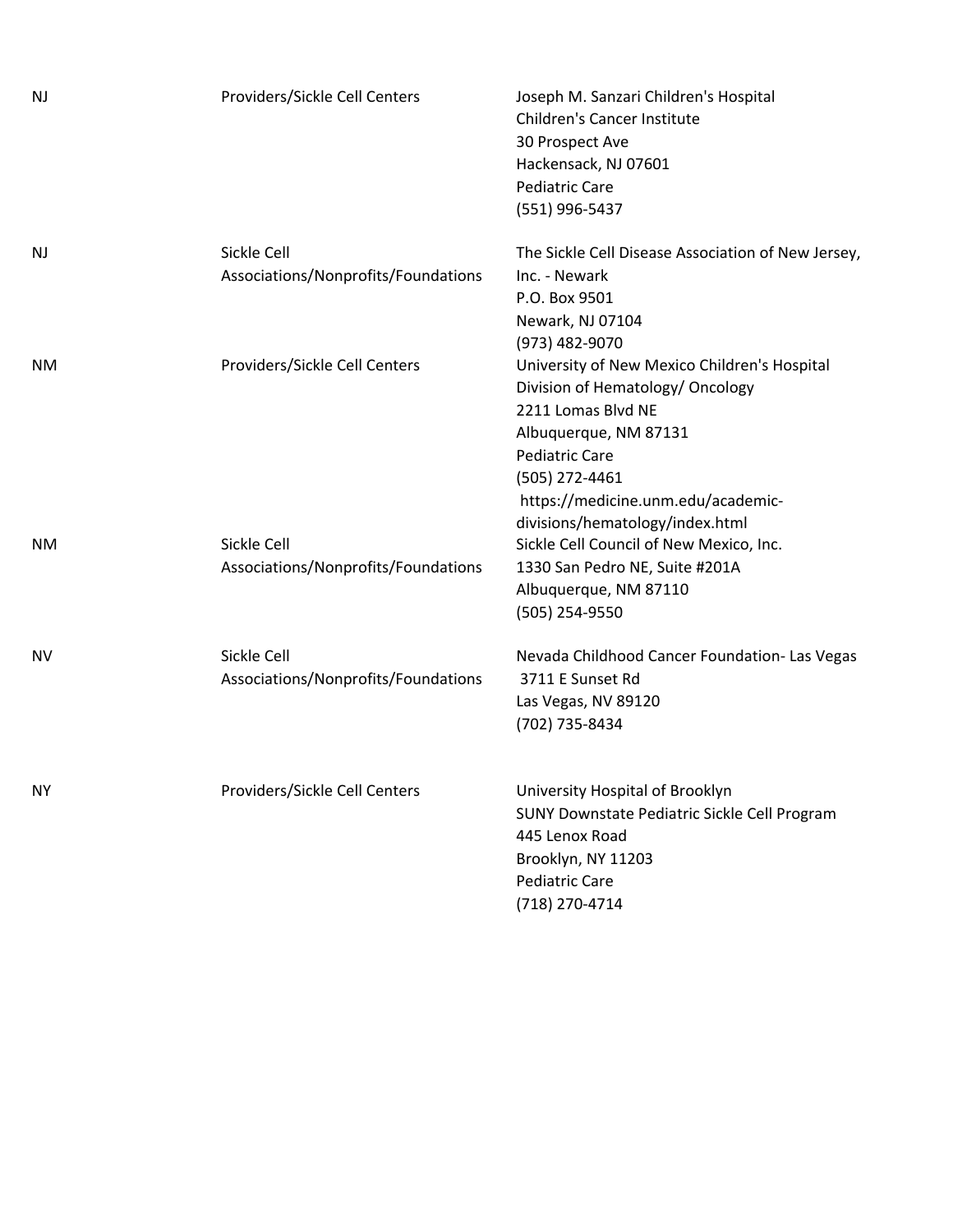| NΥ | Providers/Sickle Cell Centers | <b>Montefiore Medical Center</b><br>Division of Hematology<br>Montefiore Sickle Cell Centre for Adults<br>Family Care Center<br>4th Floor, Clinic 460<br>3444 Kossuth Avenue<br>Bronx, NY 10467<br><b>Adult Care</b>                                                                                                         |
|----|-------------------------------|------------------------------------------------------------------------------------------------------------------------------------------------------------------------------------------------------------------------------------------------------------------------------------------------------------------------------|
|    |                               | (718) 920-2273                                                                                                                                                                                                                                                                                                               |
| NΥ | Providers/Sickle Cell Centers | New York Methodist Hospital<br>Sickle Cell/Thalassemia Program<br>506 Sixth Street<br>Brooklyn, NY 11215<br><b>Adult and Pediatric Care</b>                                                                                                                                                                                  |
|    |                               | https://m.me/SCTPNWalk?fbclid=IwAR0Lb7Gg-<br>IlNso71YMSLHYP6-<br>bRvHht1M40krObBtlKZn43tltWuEi89yls                                                                                                                                                                                                                          |
| NΥ | Providers/Sickle Cell Centers | The Children's Hospital at Albany Medical Center<br>Melodies Center for Childhood Cancer and Blood<br><b>Disorders</b><br><b>Albany Medical Center</b><br>A Building, 5th Floor<br>43 New Scotland Avenue<br>Albany, NY 12208<br>Pediatric Care<br>(518) 262-5513                                                            |
|    |                               | https://www.amc.edu/patient/services/childrens_h<br>ospital/index.cfm                                                                                                                                                                                                                                                        |
| NΥ | Providers/Sickle Cell Centers | Upstate Golisano Children's Hospital<br>Water's Center for Children's Cancer and Blood<br><b>Disorders</b><br>Sickle Cell Treatment Program<br>750 East Adams Street<br>Syracuse, NY 13210<br><b>Pediatric Care</b><br>(315) 464-5294<br>https://www.upstate.edu/cancer/cancer-<br>care/treatment-options/child-cancerblood/ |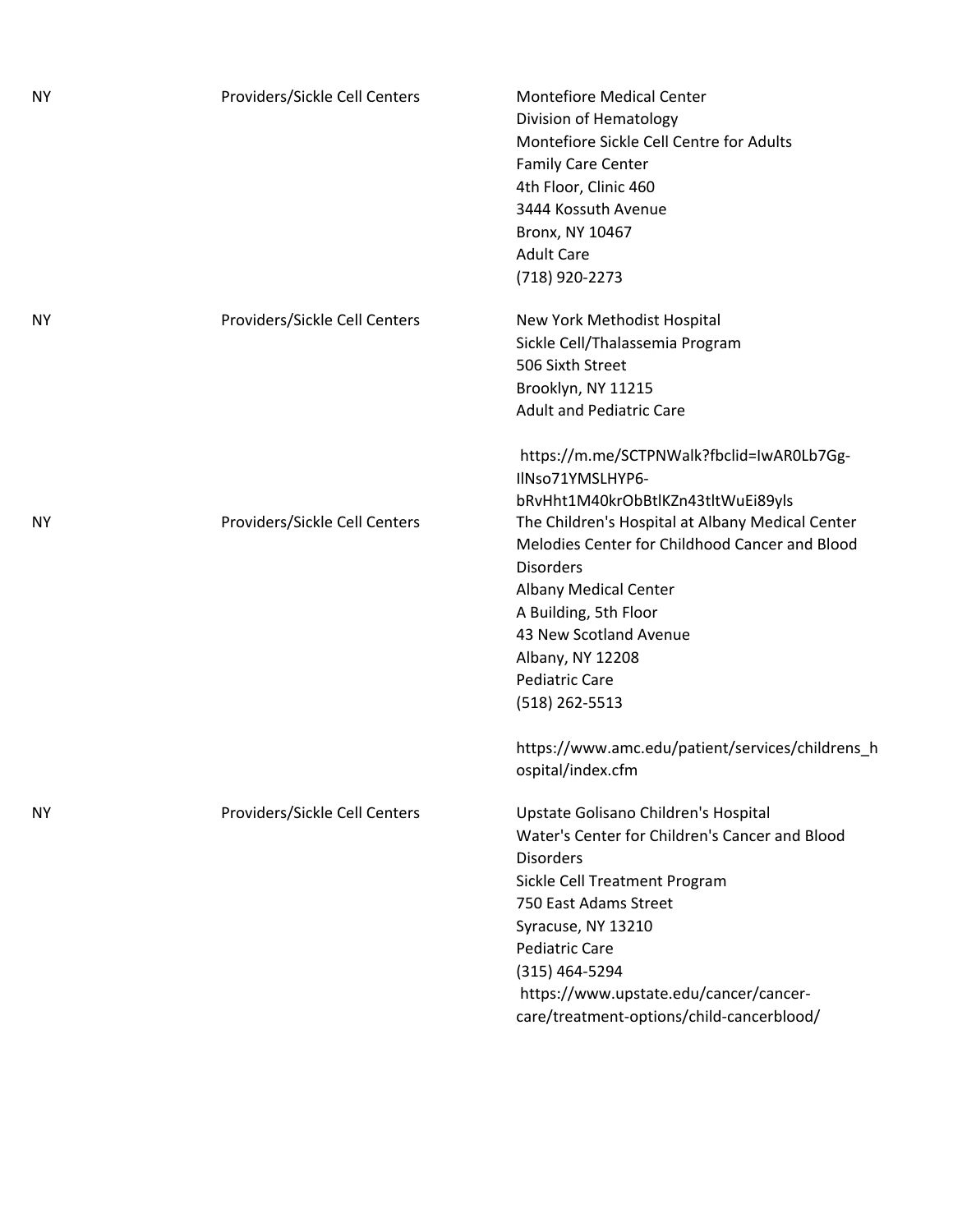| <b>NY</b> | Providers/Sickle Cell Centers | <b>Montefiore Medical Group</b><br>Comprehensive Family Care Center<br>1621 Eastchester Road<br>Bronx, NY 10461<br><b>Adult Care</b><br>(718) 405-8040<br>https://www.montefiore.org/family-health-and-                                                                                                                   |
|-----------|-------------------------------|---------------------------------------------------------------------------------------------------------------------------------------------------------------------------------------------------------------------------------------------------------------------------------------------------------------------------|
| NΥ        | Providers/Sickle Cell Centers | wellness-center<br>Maimonides Infants and Children's Hospital<br><b>Pediatric Cancer Services</b><br>6300 8th Avenue<br>Brooklyn, NY 11220<br><b>Pediatric Care</b><br>(718) 765-2671<br>(718) 283-7500<br>https://www.maimonidesmed.org/maimonides-<br>infants-and-childrens-hospital/pediatric-medical-<br>services/chi |
| NΥ        | Providers/Sickle Cell Centers | Children's Hospital at Montefiore<br>Division of Childhood Cancers and Blood Disorders<br>Sickle Cell Program<br>3415 Bainbridge Avenue<br>Bronx, NY 10467<br><b>Pediatric Care</b><br>(718) 741-2342<br>https://www.cham.org/specialties-and-<br>programs/hematology-oncology/our-team                                   |
| NΥ        | Providers/Sickle Cell Centers | <b>Cohen Children's Medical Center</b><br>Comprehensive Sickle Cell Program<br>269-01 76th Avenue<br>New Hyde Park, NY 11040<br><b>Pediatric Care</b><br>(718) 470-3470<br>http://childrenshospital.northwell.edu                                                                                                         |
| NY        | Providers/Sickle Cell Centers | <b>Interfaith Medical Center</b><br>Department of Medicine<br>Sickle Cell Program<br>1545 Atlantic Avenue<br>Brooklyn, NY 11213<br><b>Adult and Pediatric Care</b><br>$(718)$ 613-4000<br>http://www.interfaithmedical.com/                                                                                               |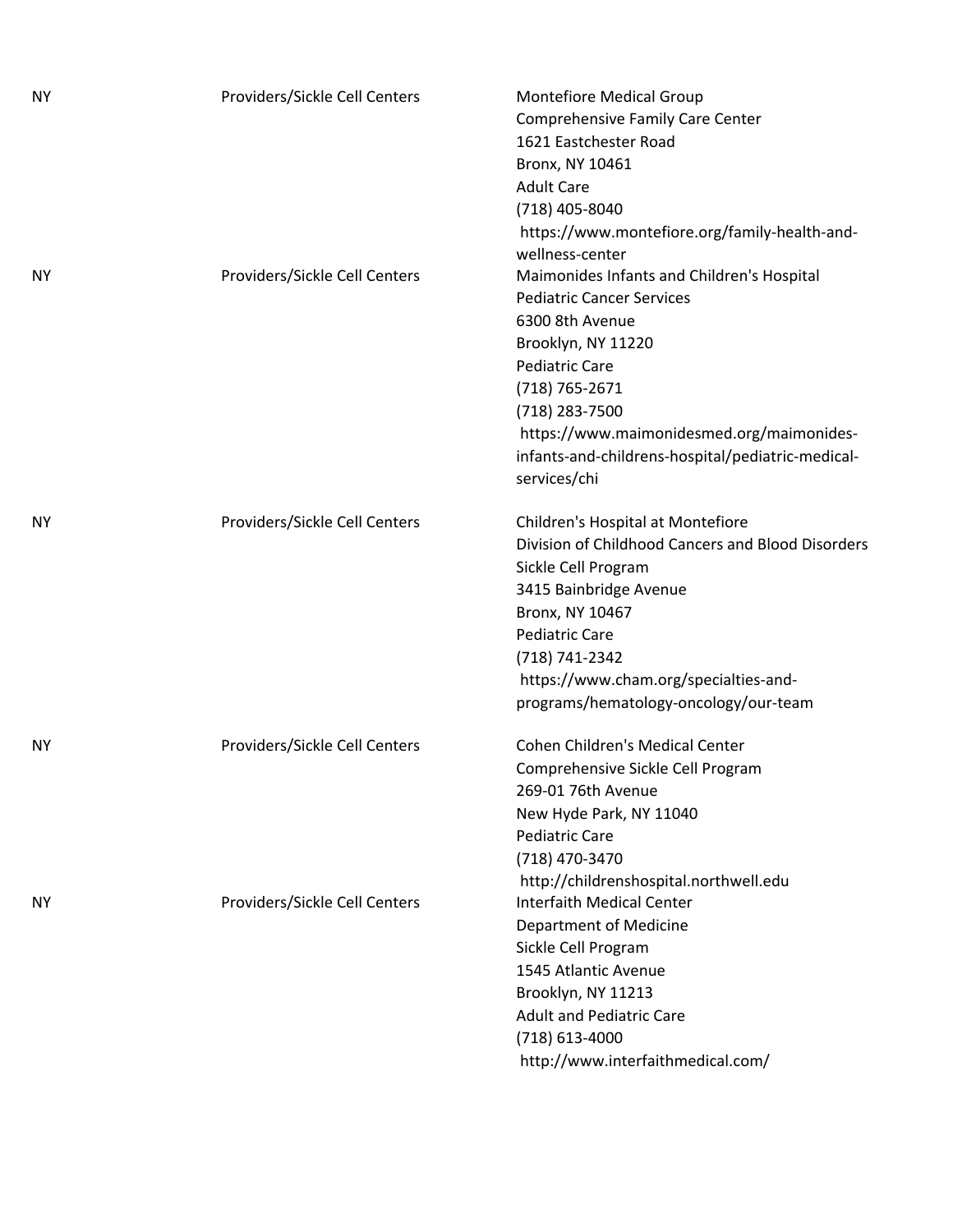| <b>NY</b> | Providers/Sickle Cell Centers       | New York-Presbyterian, Morgan Stanley Children's<br>Hospital |
|-----------|-------------------------------------|--------------------------------------------------------------|
|           |                                     | Columbia University Medical Center                           |
|           |                                     | St. Giles Comprehensive Sickle Cell and Thalassemia          |
|           |                                     | Program                                                      |
|           |                                     | 3959 Broadway                                                |
|           |                                     | New York, NY 10032                                           |
|           |                                     | <b>Pediatric Care</b>                                        |
|           |                                     | (212) 305-2466                                               |
|           |                                     | https://www.nyp.org/morganstanley?                           |
| <b>NY</b> | Providers/Sickle Cell Centers       | The Brookdale University Hospital and Medical                |
|           |                                     | Center                                                       |
|           |                                     | Division of Pediatric Hematology/ Oncology                   |
|           |                                     | Comprehensive Pediatric Sickle Cell Program                  |
|           |                                     |                                                              |
|           |                                     | One Brookdale Plaza, Suite 346 CHC                           |
|           |                                     | Brooklyn, NY 11212                                           |
|           |                                     | <b>Pediatric Care</b>                                        |
|           |                                     | (718) 240-5904                                               |
|           |                                     | https://www.brookdalehospital.org/pediatric-                 |
|           |                                     | hematology.html                                              |
| NΥ        | Providers/Sickle Cell Centers       | University of Rochester Medical Center                       |
|           |                                     | Golisano Children's Hospital                                 |
|           |                                     | Pediatric Hematology/Oncology Division                       |
|           |                                     | 601 Elmwood Avenue                                           |
|           |                                     | Rochester, NY 14642                                          |
|           |                                     | <b>Pediatric Care</b>                                        |
|           |                                     | (585) 275-2981                                               |
|           |                                     | https://www.urmc.rochester.edu/childrens-                    |
|           |                                     | hospital.aspx                                                |
| NY        | Providers/Sickle Cell Centers       | Women and Children's Hospital of Buffalo                     |
|           |                                     | Sickle Cell and Hemoglobinopathy Center of                   |
|           |                                     | <b>Western New York</b>                                      |
|           |                                     | 219 Bryant Street                                            |
|           |                                     | Buffalo, NY 14222                                            |
|           |                                     | <b>Pediatric Care</b>                                        |
|           |                                     | (716) 878-7349                                               |
|           |                                     | https://www.roswellpark.org/sites/default/files/inf          |
|           |                                     | o sheet sickle cell 8.19.pdf                                 |
| NΥ        | Sickle Cell                         | Queens Sickle Cell Advocacy Network, Inc.                    |
|           | Associations/Nonprofits/Foundations | 207-08 Hollis Avenue                                         |
|           |                                     | Queens Village, NY 11429                                     |
|           |                                     | (718) 712-0873                                               |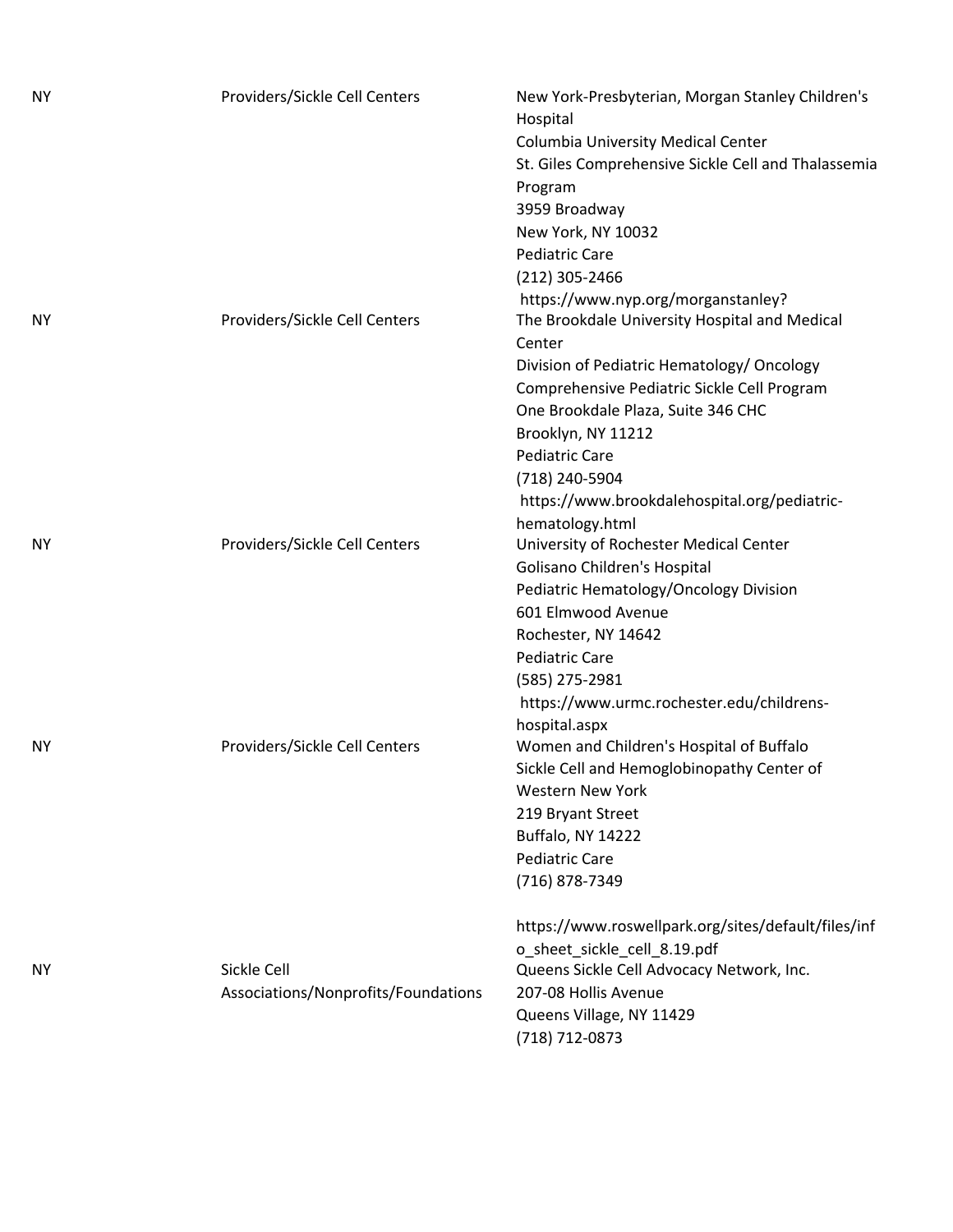| ΝY        | Sickle Cell                         | Candice's Sickle Cell Fund, Inc.                                       |
|-----------|-------------------------------------|------------------------------------------------------------------------|
|           | Associations/Nonprofits/Foundations | P.O. Box 672237                                                        |
|           |                                     | Bronx, NY 10467                                                        |
|           |                                     | (646) 436-0477                                                         |
|           |                                     | (http://www.candicessicklecellfund.org/)                               |
| OН        | Providers/Sickle Cell Centers       | Akron Children's Hospital - Boardman                                   |
|           |                                     | Center for Childhood Cancer and Blood Disorders                        |
|           |                                     | Ohio Region VI Coordinated Sickle Cell Program                         |
|           |                                     | <b>Beeghly Campus</b>                                                  |
|           |                                     | 6505 Market St., Building A                                            |
|           |                                     | Boardman, OH 44512                                                     |
|           |                                     | <b>Pediatric Care</b>                                                  |
|           |                                     | (330) 746-9522                                                         |
|           |                                     | https://www.akronchildrens.org                                         |
|           |                                     |                                                                        |
| OН        | Providers/Sickle Cell Centers       | Akron Children's Hospital                                              |
|           |                                     | Showers Family Center for Childhood Cancer and                         |
|           |                                     | <b>Blood Disorders</b>                                                 |
|           |                                     | Ohio Region VI Coordinated Sickle Cell Program                         |
|           |                                     | 214 W. Bowery Street                                                   |
|           |                                     | Akron, OH 44308                                                        |
|           |                                     | <b>Pediatric Care</b>                                                  |
|           |                                     | (330) 543-8580                                                         |
|           |                                     | https://www.akronchildrens.org                                         |
| <b>OH</b> | Providers/Sickle Cell Centers       | Cincinnati Children's Hospital Medical Center                          |
|           |                                     | Comprehensive Sickle Cell Center                                       |
|           |                                     | <b>MLC 7015</b>                                                        |
|           |                                     | 3333 Burnet Avenue                                                     |
|           |                                     | Cincinnati, OH 45229                                                   |
|           |                                     | <b>Pediatric Care</b>                                                  |
|           |                                     | (513) 636-8790 Ext. 2                                                  |
|           |                                     |                                                                        |
|           |                                     | https://www.cincinnatichildrens.org/service/s/sickl                    |
|           |                                     | e-cell                                                                 |
| OH.       | Providers/Sickle Cell Centers       | Dayton's Children's Hospital                                           |
|           |                                     | The Comprehensive Care Center for Cancer and<br><b>Blood Disorders</b> |
|           |                                     |                                                                        |
|           |                                     | One Children's Plaza                                                   |
|           |                                     | Dayton, OH 45404                                                       |
|           |                                     | <b>Pediatric Care</b>                                                  |
|           |                                     | (937) 641-4000                                                         |
|           |                                     | https://www.childrensdayton.org/                                       |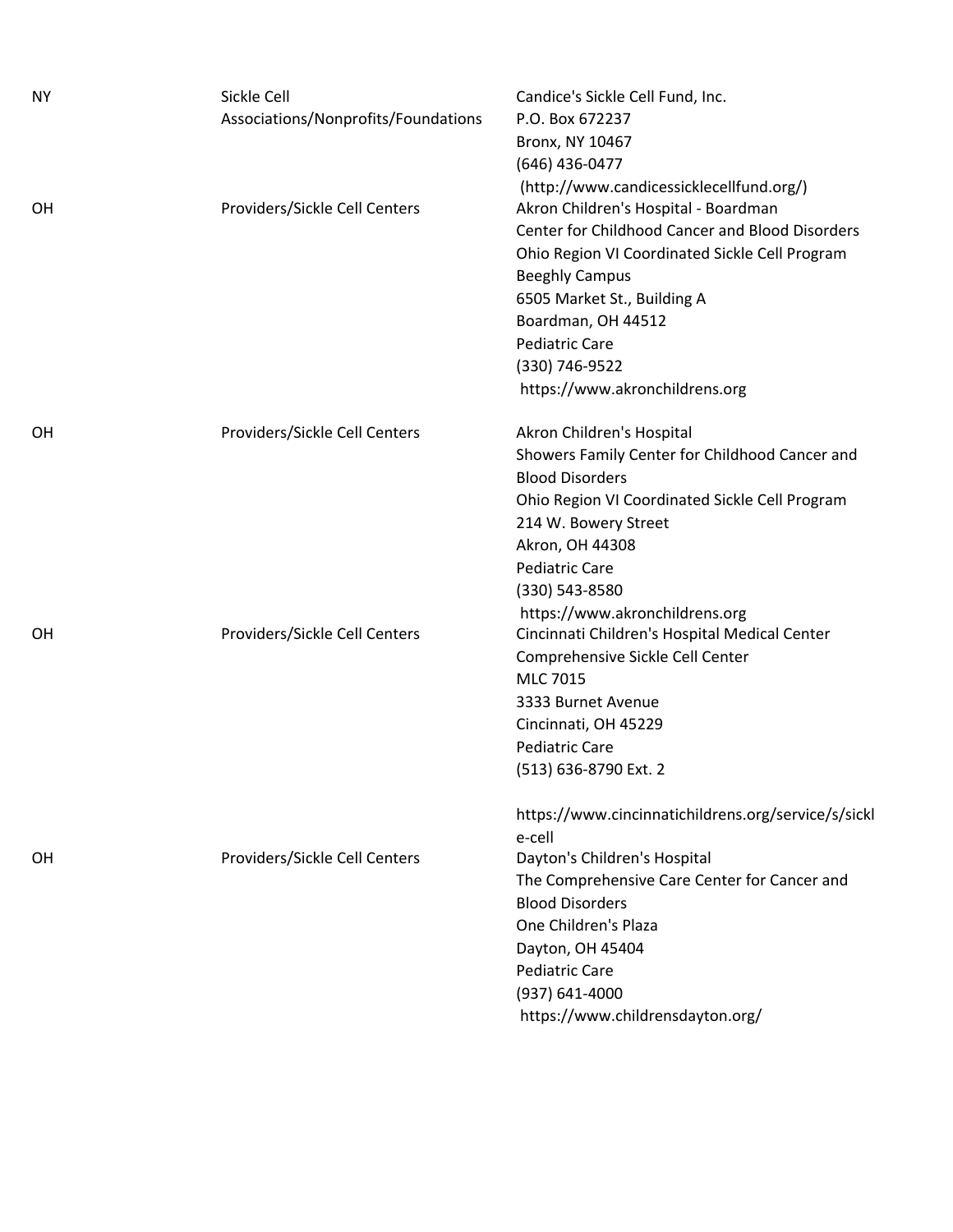| OH        | Providers/Sickle Cell Centers | Nationwide Children's Hospital<br>The Comprehensive Sickle Cell and Thalassemia<br>Program<br>700 Children's Drive<br>Columbus, OH 43206<br>Pediatric Care<br>(614) 722-5948<br>https://www.nationwidechildrens.org/                                                                                                                             |
|-----------|-------------------------------|--------------------------------------------------------------------------------------------------------------------------------------------------------------------------------------------------------------------------------------------------------------------------------------------------------------------------------------------------|
| OH        | Providers/Sickle Cell Centers | Dayton's Children's, Specialty Care Center -<br>Middletown<br>100 Campus Loop Road, Suite A<br>Franklin, OH 45005<br>Pediatrics<br>(513) 424-2850<br>https://www.nationwidechildrens.org/                                                                                                                                                        |
| <b>OH</b> | Providers/Sickle Cell Centers | Dayton's Children's, Specialty Clinics - Lima<br>967 Bellefontaine Avenue<br>Lima, OH 45801<br>Pediatrics<br>(937) 641-3000<br>(http://www.childrensdayton.org/cms/dayton-<br>childrens-services/hematology-<br>oncology/index.html)                                                                                                             |
| OH        | Providers/Sickle Cell Centers | University Hospitals Rainbow Babies and Children's<br>Hospital<br>Angie Fowler Adolescent and Young Adult Cancer<br>Institute<br>11100 Euclid Avenue<br>Cleveland, OH 44106<br><b>Pediatric Care</b><br>(216) 844-3345<br>(216) 844-5437 - Appointments<br>https://www.uhhospitals.org/rainbow/services/ped<br>iatric-cancer-and-blood-disorders |
| OH        | Providers/Sickle Cell Centers | University of Cincinnati Medical Center<br>Adult Sickle Cell Center<br>234 Goodman Street<br>Cincinnati, OH 45219<br><b>Adult Care</b><br>$(513) 584 - 1000$<br>https://www.uchealth.com/university-of-cincinnati-<br>medical-center/                                                                                                            |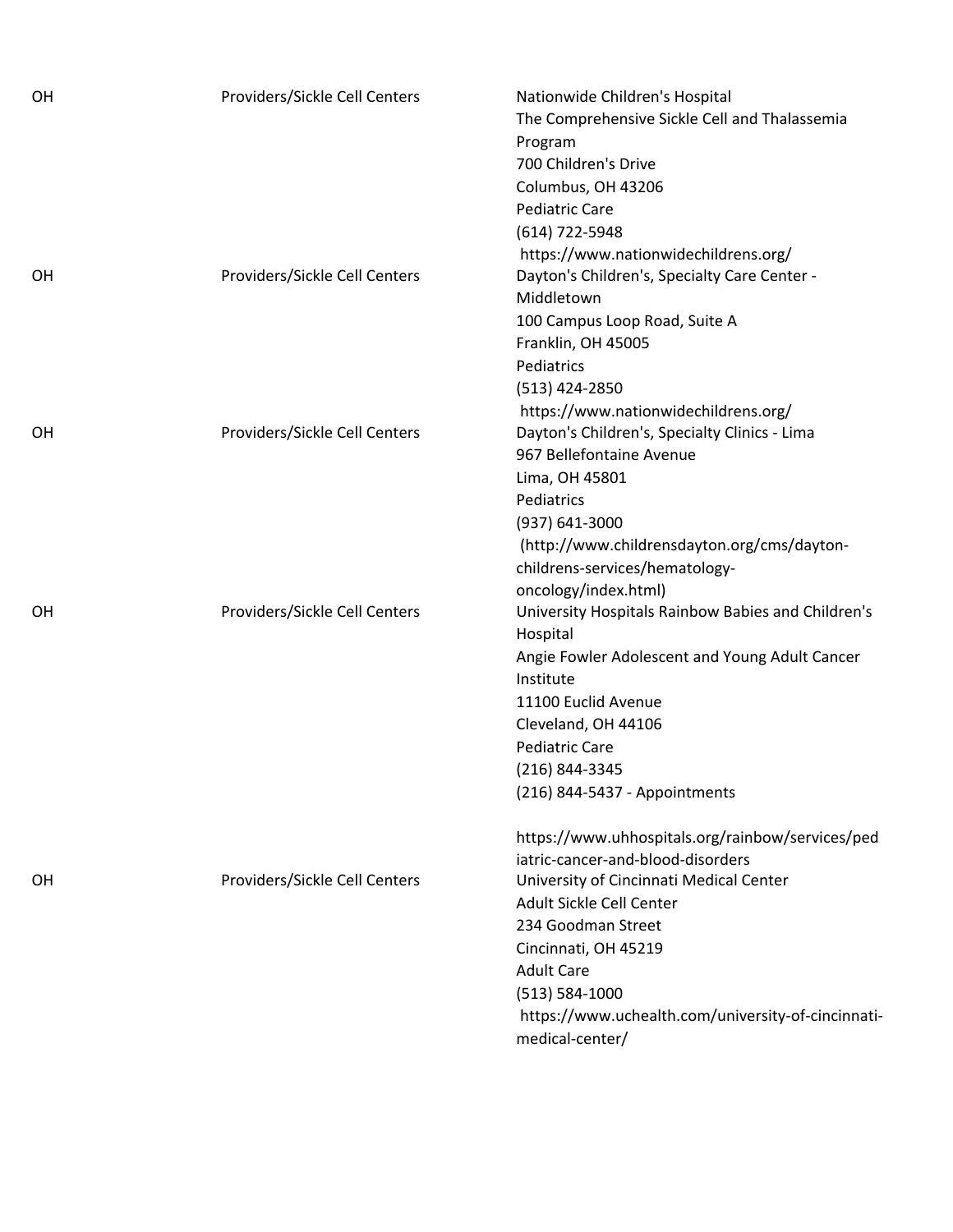| OH | Sickle Cell                         | Neighborhood Health Association                           |
|----|-------------------------------------|-----------------------------------------------------------|
|    | Associations/Nonprofits/Foundations | Sickle Cell Project of Northwest Ohio                     |
|    |                                     | Cordelia Martin Community Health Center                   |
|    |                                     | 430 Nebraska Avenue                                       |
|    |                                     | Toledo, OH 43604                                          |
|    |                                     | (419) 214-5700 ext. 6240                                  |
|    |                                     | http://nhainc.org/sickle-cell-project-nwo/                |
| OH | Sickle Cell                         | American Sickle Cell Anemia Association                   |
|    | Associations/Nonprofits/Foundations | 10900 Carnegie Avenue                                     |
|    |                                     | DD Bldg. at the Cleveland Clinic, Suite DD1-201           |
|    |                                     | Cleveland, OH 44106                                       |
|    |                                     | $(216)$ 229-8600                                          |
|    |                                     | http://www.ascaa.org/                                     |
| OH | Sickle Cell                         | Ohio Sickle Cell and Health Association                   |
|    | Associations/Nonprofits/Foundations | 341 S 3rd Street, Suite 200                               |
|    |                                     | Columbus, OH 43215                                        |
|    |                                     | $(614)$ 228-0157                                          |
|    |                                     | http://ohiosicklecell.org/new/about-us/                   |
| OH | Sickle Cell                         | Dayton/ Springfield Sickle Cell Affected Families         |
|    | Associations/Nonprofits/Foundations | <b>Association (DSCAFA)</b>                               |
|    |                                     | 5433 Olive Road                                           |
|    |                                     | Trotwood, OH 45426                                        |
|    |                                     | (937) 864-4357                                            |
| OH | Sickle Cell                         | Kincaid's Kindred Spirits                                 |
|    | Associations/Nonprofits/Foundations | P.O. Box 93142                                            |
|    |                                     | Cleveland, OH 44101                                       |
|    |                                     | $(216)$ 347-1931                                          |
|    |                                     | https://www.kks4scd.org/contact-us                        |
| OH | Sickle Cell                         | Sickle Cell Awareness Group of Greater Cincinnati         |
|    | Associations/Nonprofits/Foundations | 3458 Reading Road                                         |
|    |                                     | Cincinnati, OH 45229                                      |
|    |                                     | $(513)$ 487-6502                                          |
|    |                                     | http://www.ulgso.org/sickle-cell-and-health-<br>awareness |
|    |                                     |                                                           |
| OH | <b>Support Groups</b>               | Choosing Health, Awareness, Mobility, Personal            |
|    |                                     | Power, and Success (CHAMPPS)                              |
|    |                                     | (216) 229-8600                                            |
|    |                                     | http://www.ascaa.org/champps.php                          |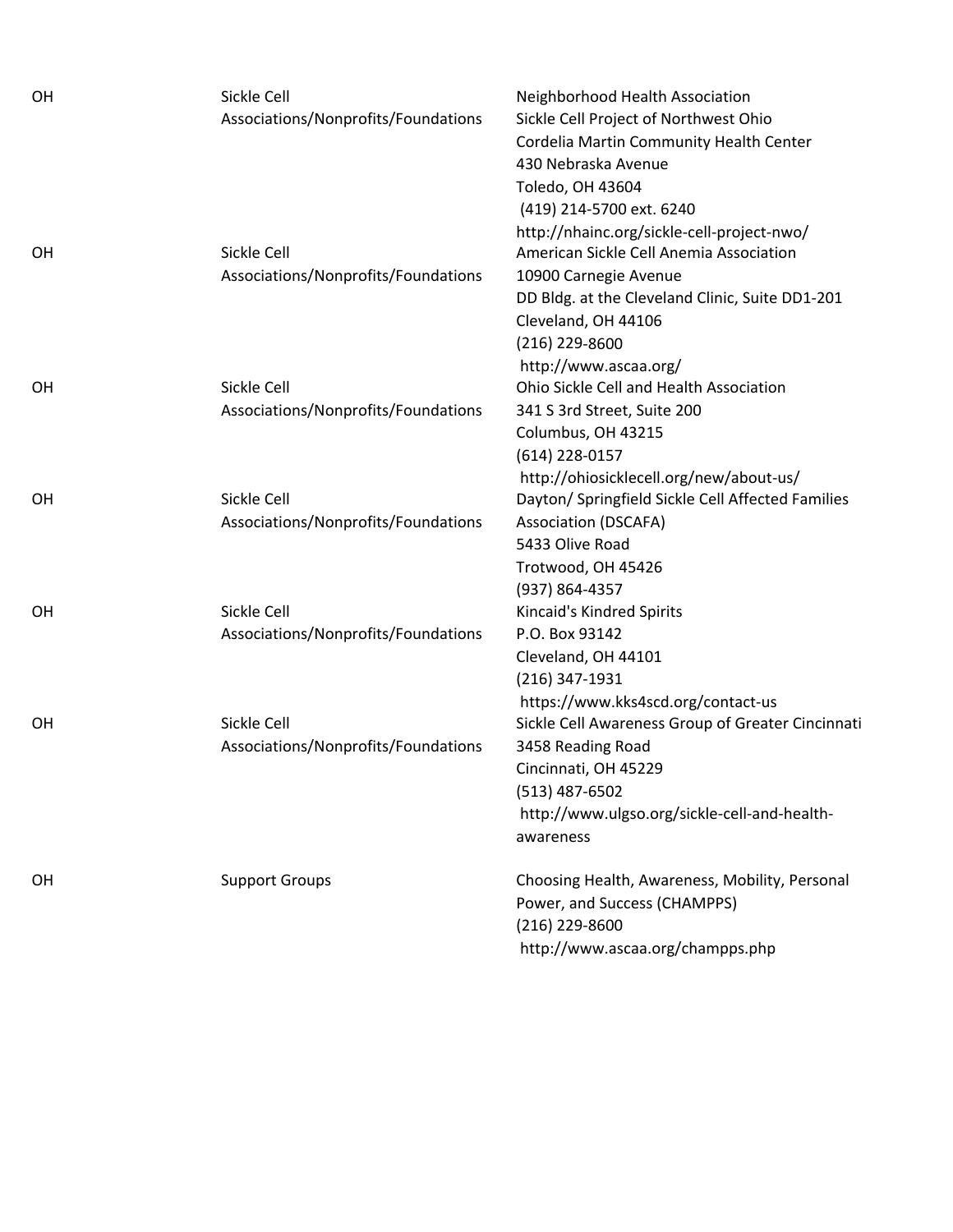| OK | Providers/Sickle Cell Centers                      | Oklahoma University Children's Physician's Building<br>The Jimmy Everest Center for Cancer and Blood<br>Disorders in Children<br>1200 Children's Avenue, 10th Floor, Suite 10A<br>Oklahoma City, OK 73104<br><b>Pediatric Care</b><br>(405) 271-4412<br>https://www.oumedicine.com |
|----|----------------------------------------------------|------------------------------------------------------------------------------------------------------------------------------------------------------------------------------------------------------------------------------------------------------------------------------------|
| OK | Providers/Sickle Cell Centers                      | The Children's Hospital at Saint Francis<br>Pediatric Hematology/Oncology<br>6161 South Yale Avenue<br>Tulsa, OK 74136<br><b>Pediatric Care</b><br>(918) 502-6270<br>(800) 888-9599 x26720<br>https://www.saintfrancis.com                                                         |
| OR | Providers/Sickle Cell Centers                      | Oregon Health and Science University Doernbecher<br>Children's Hospital<br>Cancer and Blood Disorders Program<br>700 S.W. Campus Drive, 10th Floor<br>Portland, OR 97239<br><b>Pediatric Care</b><br>(503) 346-0640<br>(877) 346-0640<br>https://www.ohsu.edu                      |
| OR | Sickle Cell<br>Associations/Nonprofits/Foundations | Sickle Cell Anemia Foundation of Oregon<br>4566 NE 85th Avenue<br>Portland, OR 97218<br>(503) 249-1366<br>https://sicklecelloregon.org/                                                                                                                                            |
| PA | Providers/Sickle Cell Centers                      | <b>Temple University Hospital</b><br>Department of Hematology and Thromboembolic<br><b>Diseases</b><br><b>Temple Cancer Center</b><br>4th Floor, Ambulatory Care Center<br><b>Broad &amp; Tioga Streets</b><br>Philadelphia, PA 19140<br><b>Adult Care</b><br>(215) 707-4675       |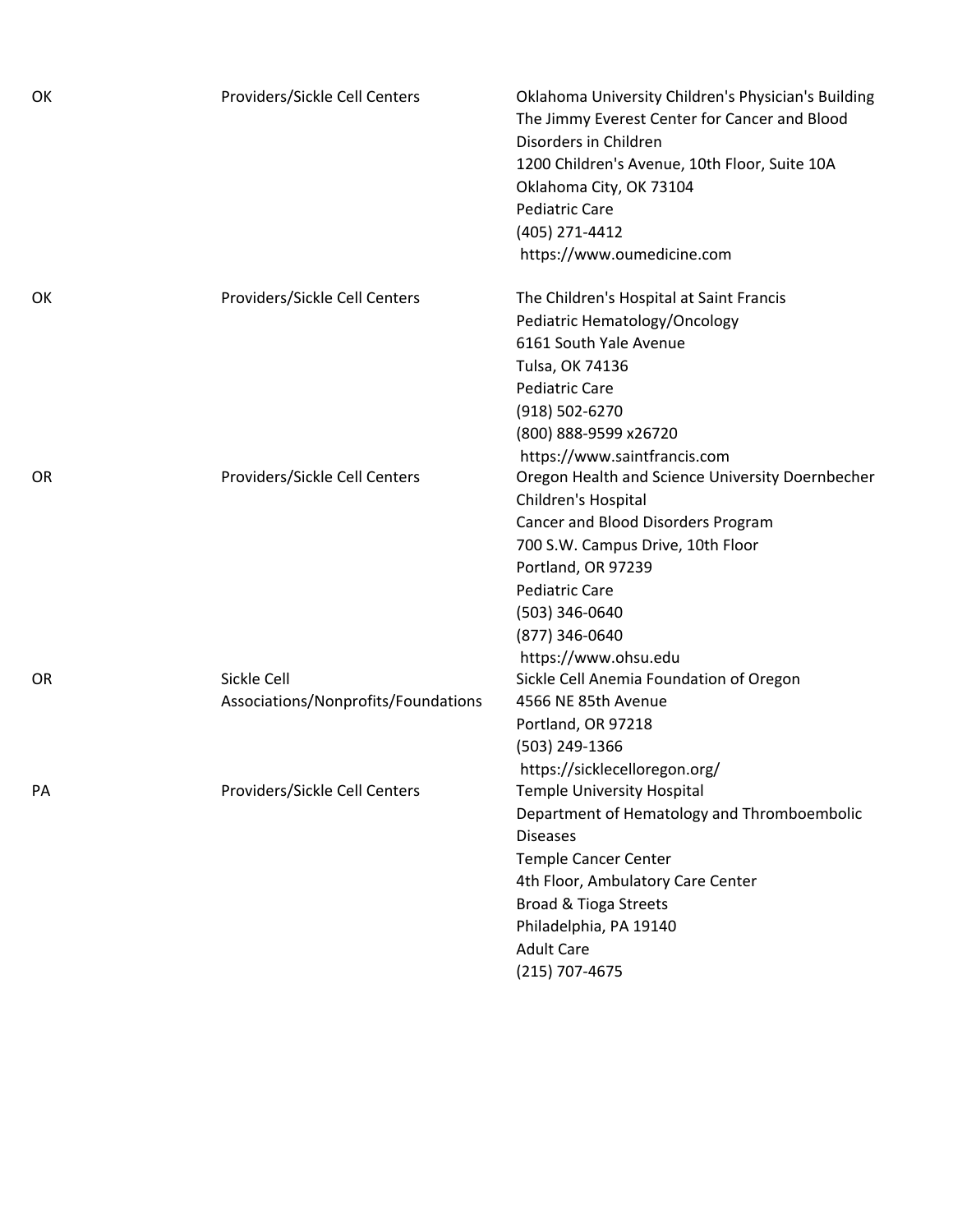| PA | Providers/Sickle Cell Centers | Jefferson University Hospitals<br>Division of Hematology & Division of Internal<br>Medicine<br>Comprehensive Sickle Cell Program<br>1015 Chestnut Street, Suite 1321<br>Philadelphia, PA 19107<br><b>Adult and Pediatric Care</b><br>(215) 955-6180<br>https://hospitals.jefferson.edu/departments-and-<br>services/comprehensive-sickle-cell-program.html |
|----|-------------------------------|------------------------------------------------------------------------------------------------------------------------------------------------------------------------------------------------------------------------------------------------------------------------------------------------------------------------------------------------------------|
| PA | Providers/Sickle Cell Centers | St. Christopher's Hospital for Children<br>Marian Anderson Comprehensive Sickle Cell Care<br>and Research Center<br>160 East Erie Avenue<br>Philadelphia, PA 19134<br><b>Pediatric Care</b><br>(215) 427-5096<br>(215) 427-5336 - Appointments                                                                                                             |
| PA | Providers/Sickle Cell Centers | https://www.stchristophershospital.com/SitePages<br>/Home.aspx<br>The Children's Hospital of Philadelphia<br>Sickle Cell Center<br>34th Street and Civic Center Boulevard<br>Philadelphia, PA 19104<br><b>Pediatric Care</b><br>(215) 590-3437<br>https://www.chop.edu/centers-programs/sickle-<br>cell-center                                             |
| PA | Providers/Sickle Cell Centers | University of Pittsburgh Medical Center<br>Adult Sickle Cell Disease Program<br><b>Hillman Cancer Center</b><br>William Cooper Pavilion, 2nd Floor<br>5115 Centre Avenue<br>Pittsburgh, PA 15232<br><b>Adult Care</b><br>(412) 692-4724<br>https://www.upmc.com/services/sickle-cell                                                                       |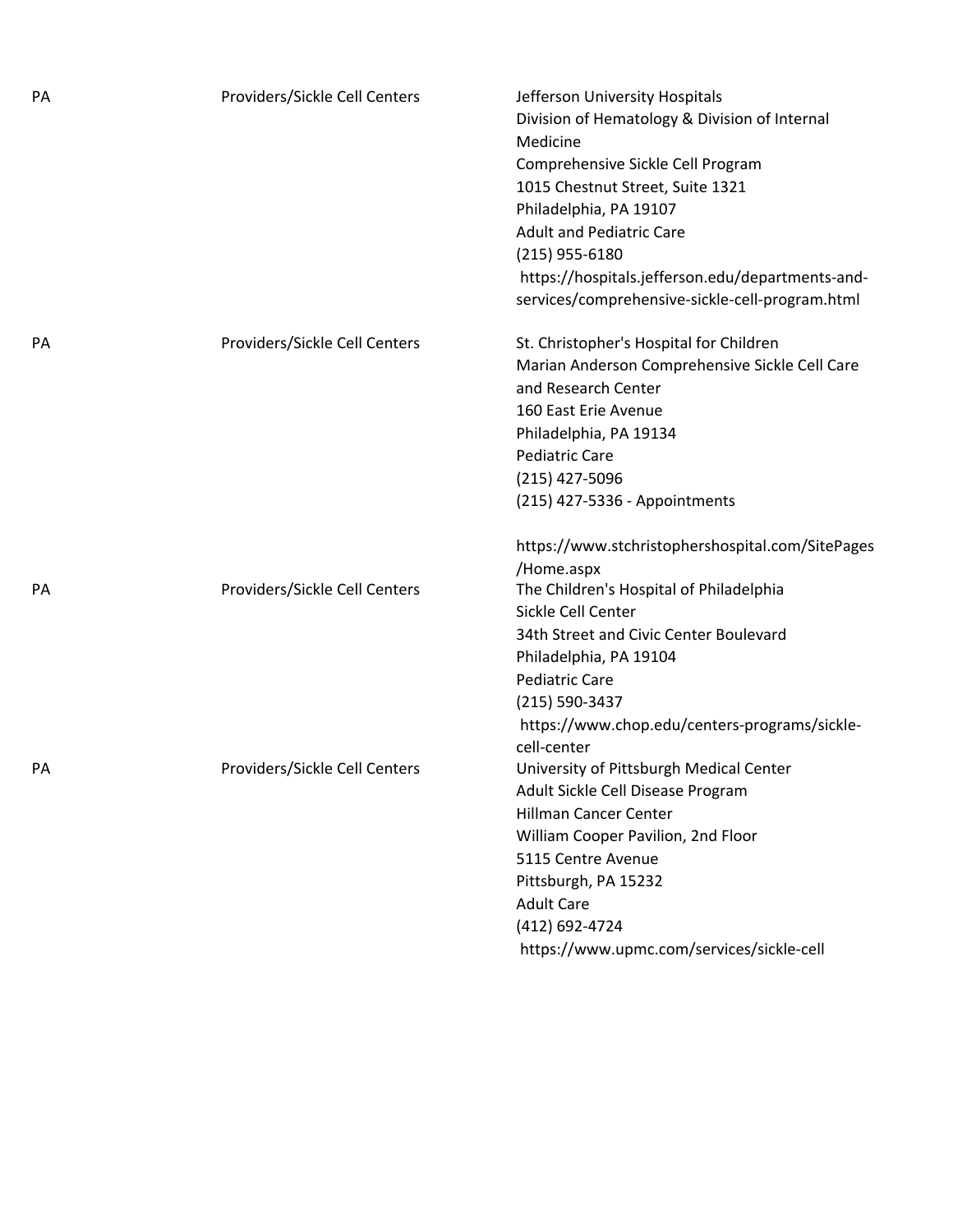| PA | Providers/Sickle Cell Centers | The Children's Hospital of Philadelphia<br>Specialty Care & Surgery Center, King of Prussia<br>Sickle Cell Center<br>555 South Goddard Boulevard<br>King of Prussia, PA 19406<br><b>Pediatric Care</b><br>(610) 337-3232<br>(http://www.chop.edu/centers-programs/sickle-  |
|----|-------------------------------|----------------------------------------------------------------------------------------------------------------------------------------------------------------------------------------------------------------------------------------------------------------------------|
| PA | Providers/Sickle Cell Centers | cell-center)<br>Children's Hospital of Pittsburgh<br>Division of Hematology/ Oncology<br>Sickle Cell Program<br>4401 Penn Avenue, Floor 9<br>Pittsburgh, PA 15224<br><b>Pediatric Care</b><br>(412) 692-5055<br>(412) 692-6072 - Support Services                          |
| PA | Providers/Sickle Cell Centers | Nemours duPont Pediatrics, Lancaster<br>2128 Embassy Drive, Suite A<br>Lancaster, PA 17603<br><b>Pediatric Care</b><br>$(717)$ 481-8771<br>(800) 416-4441 - Appointments<br>https://www.nemours.org/locations/pennsylvania-<br>pediatric-specialty-care-lancaster.html     |
| PA | Providers/Sickle Cell Centers | Nemours duPont Pediatrics, Philadelphia<br>833 Chestnut St. E., Suite 300<br>Philadelphia, PA 19107<br><b>Pediatric Care</b><br>(215) 861-9100<br>(800) 416-4441 - Appointments<br>(http://www.nemours.org/service/medical/center-<br>for-cancer-and-blood-disorders.html) |
| PA | Providers/Sickle Cell Centers | Penn State Hershey Children's Hospital<br>Division of Pediatric Hematology/Oncology<br>Comprehensive Sickle Cell Program<br>600 University Drive<br>Hershey, PA 17033<br><b>Pediatric Care</b><br>$(717) 531 - 6012$<br>(http://www.pennstatehershey.org/web/pedshema      |

tology/patientcare/services/hematology/sicklecell)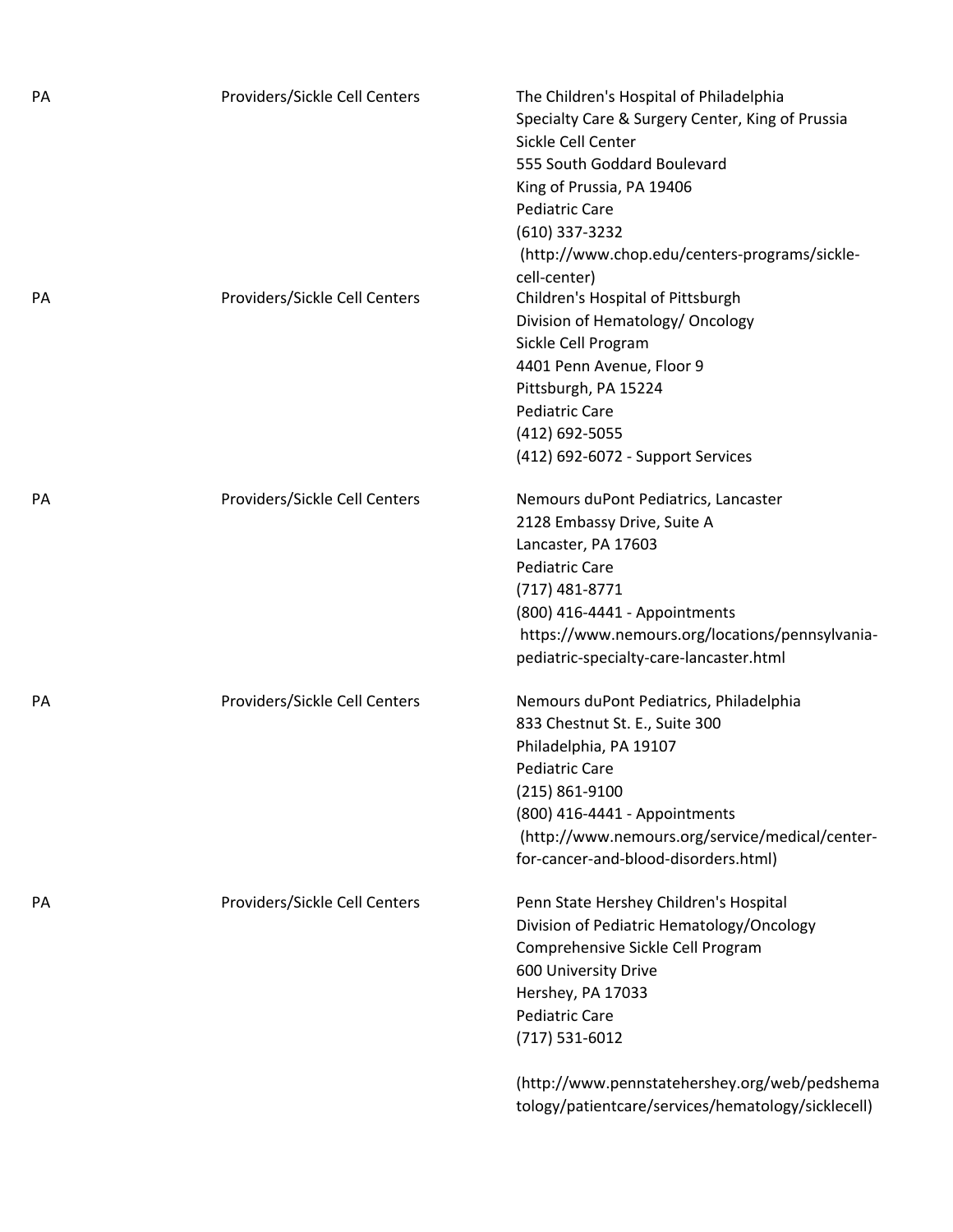| PA        | Sickle Cell<br>Associations/Nonprofits/Foundations | Ryan Clark's Cure League<br>Forbes Tower, Suite 8084<br>3600 Forbes Avenue at Meyran Avenue<br>Pittsburgh, PA 15213<br>(412) 647-2434                                                                                                                                                         |
|-----------|----------------------------------------------------|-----------------------------------------------------------------------------------------------------------------------------------------------------------------------------------------------------------------------------------------------------------------------------------------------|
| PA        | Sickle Cell<br>Associations/Nonprofits/Foundations | Sickle Cell Disease Association of America -<br>Philadelphia/Delaware Valley Chapter<br>5300 Wynnefield Ave 2nd Floor<br>Philadelphia, PA 19131                                                                                                                                               |
| <b>PA</b> | Sickle Cell<br>Associations/Nonprofits/Foundations | South Central PA Sickle Cell Council<br>2000 Linglestown Road, Suite 103<br>Harrisburg, PA 17110<br>(717) 234-3358<br>https://www.scpascc.org/                                                                                                                                                |
| PA        | Sickle Cell<br>Associations/Nonprofits/Foundations | Sickle Cell Society, Inc.<br>The Murray-Irvis Genetic Disease Center<br>7643 Frankstown Avenue<br>Pittsburgh, PA 15208<br>(412) 371-0628<br>https://www.sicklecelldisease.org/                                                                                                                |
| PA        | Sickle Cell<br>Associations/Nonprofits/Foundations | Children's Sickle Cell Foundation<br>226 Paul Street, Suite 105<br>Pittsburgh, PA 15211<br>(412) 448-2723<br>http://livingwellwithsicklecell.org/form/contact-us                                                                                                                              |
| <b>RI</b> | Providers/Sickle Cell Centers                      | Hasbro Children's Hospital<br>Division of Pediatric Hematology/ Oncology<br>593 Eddy Street<br>Providence, RI 02903<br><b>Pediatric Care</b><br>(401) 444-5241<br>https://www.hasbrochildrenshospital.org/                                                                                    |
| <b>SC</b> | Providers/Sickle Cell Centers                      | Medical University of South Carolina Children's<br>Hospital<br>Blood Disorders - Sickle Cell Program<br>Rutledge Tower, 3rd Floor<br>135 Rutledge Avenue<br>Charleston, SC 29425<br>Pediatric Care 843-876-0444<br>(843) 792-1414<br>https://musckids.org/our-services/sickle-cell-<br>center |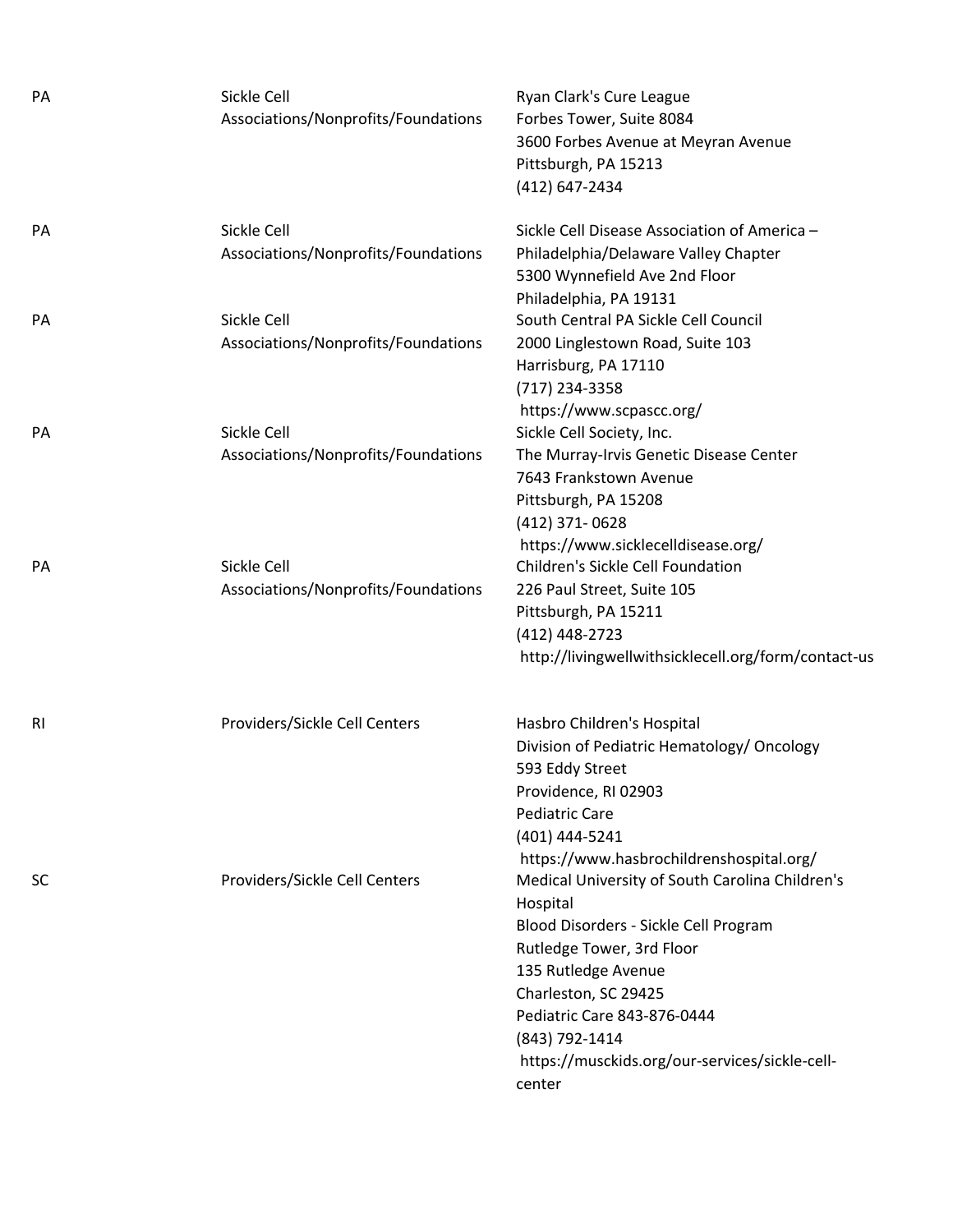| <b>SC</b> | Providers/Sickle Cell Centers                      | Greenville Hospital System Children's Hospital,<br>Spartanburg Office<br>Pediatric Hematology and Oncology<br>Sickle Cell Disease Center<br>249 North Grove Medical Park Drive, Suite 200<br>Spartanburg, SC 29303<br><b>Pediatric Care</b><br>(864) 573-8732                                            |
|-----------|----------------------------------------------------|----------------------------------------------------------------------------------------------------------------------------------------------------------------------------------------------------------------------------------------------------------------------------------------------------------|
| <b>SC</b> | Providers/Sickle Cell Centers                      | https://www.ghschildrens.org/<br>Greenville Hospital System Children's Hospital,<br><b>Greenville Office</b><br>Children's Hospital Pediatric Hematology and<br>Oncology<br>Sickle Cell Disease Center<br>900 W. Faris Road 2nd Floor<br>Greenville, SC 29605<br><b>Pediatric Care</b><br>(864) 455-8898 |
| <b>SC</b> | Providers/Sickle Cell Centers                      | Palmetto Health Children's Hospital<br><b>Center for Cancer and Blood Disorders</b><br>7 Richland Medical Park<br>Columbia, SC 29203<br><b>Pediatric Care</b><br>(803) 434-3533<br>(800) 775-2287<br>https                                                                                               |
| <b>SC</b> | Sickle Cell<br>Associations/Nonprofits/Foundations | Orangeburg Area Sickle Cell Foundation<br>825 Summers Avenue<br>Orangeburg, SC 29115<br>(803) 534-1716<br>https://www.scdhec.gov/health/child-teen-<br>health/services-children-special-health-care-<br>needs/18-and-older-sickle-cell                                                                   |
| <b>SC</b> | Sickle Cell<br>Associations/Nonprofits/Foundations | C.O.B.R.A Sickle Cell Program<br>3962 Rivers Avenue<br>Charleston, SC 29405<br>(843) 225-4866                                                                                                                                                                                                            |
| <b>SC</b> | Sickle Cell<br>Associations/Nonprofits/Foundations | https://sc211.org/?option=com_cpx&task=resource<br>&id=1136832<br>James R. Clark Memorial Sickle Cell Foundation<br>1420 Gregg Street<br>Columbia, SC 29201<br>(803) 765-9916                                                                                                                            |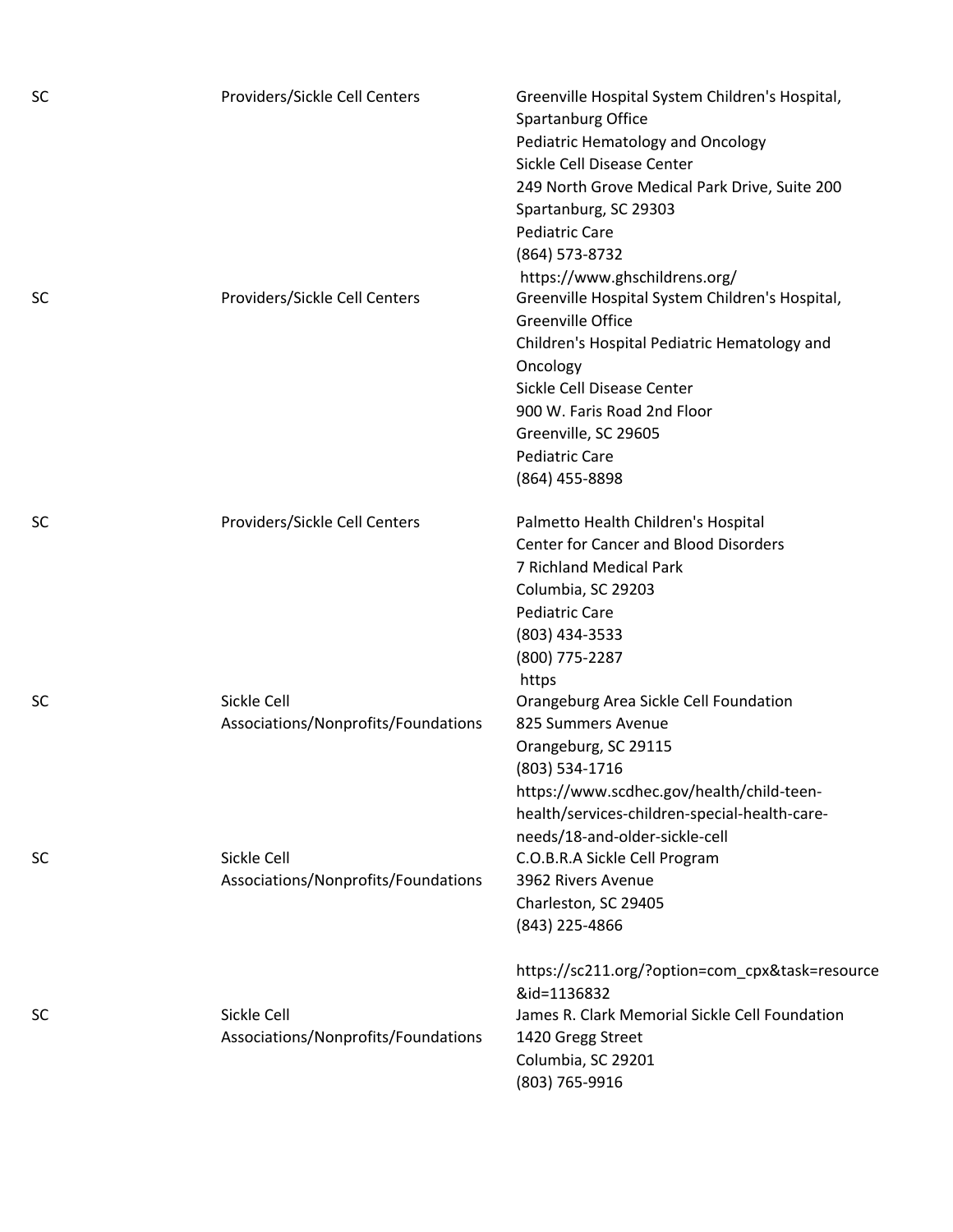| <b>SC</b> | Sickle Cell<br>Associations/Nonprofits/Foundations | Louvenia D. Barksdale Sickle Cell Anemia<br>Foundation<br>645 South Church Street |
|-----------|----------------------------------------------------|-----------------------------------------------------------------------------------|
|           |                                                    | Spartanburg, SC 29306                                                             |
|           |                                                    | (864) 582-9420                                                                    |
|           |                                                    | http://barksdalesicklecell.org/contact_us.html                                    |
| <b>SD</b> | Providers/Sickle Cell Centers                      | Avera Children's Hospital                                                         |
|           |                                                    | Pediatric Hematology/Oncology                                                     |
|           |                                                    | 1325 S. Cliff Avenue                                                              |
|           |                                                    | Sioux Falls, SD 57117                                                             |
|           |                                                    | <b>Pediatric Care</b>                                                             |
|           |                                                    | (605) 322-5437                                                                    |
|           |                                                    | (888) 315-3666                                                                    |
| <b>SD</b> | Providers/Sickle Cell Centers                      | <b>Sanford Cancer Center</b>                                                      |
|           |                                                    | Hematology                                                                        |
|           |                                                    | 1309 W 17th Street, Suite 101                                                     |
|           |                                                    | Sioux Falls, SD 57104                                                             |
|           |                                                    | <b>Adult Care</b>                                                                 |
|           |                                                    | $(605)$ 328-8000                                                                  |
|           |                                                    | (800) 843-2638                                                                    |
| ΤN        | Providers/Sickle Cell Centers                      | Children's Hospital at Erlanger                                                   |
|           |                                                    | 910 Blackford Street                                                              |
|           |                                                    | Chattanooga, TN 37403                                                             |
|           |                                                    | <b>Pediatric Care</b>                                                             |
|           |                                                    | (423) 778-6011                                                                    |
| ΤN        | Providers/Sickle Cell Centers                      | Le Bonheur Children's Hospital                                                    |
|           |                                                    | Department of Hematology                                                          |
|           |                                                    | 848 Adams Avenue                                                                  |
|           |                                                    | Memphis, TN 38103                                                                 |
|           |                                                    | <b>Pediatric Care</b>                                                             |
|           |                                                    | (901) 287-5437 866-870-5570                                                       |
|           |                                                    | https://www.lebonheur.org/                                                        |
| ΤN        | Providers/Sickle Cell Centers                      | <b>Meharry Medical College</b>                                                    |
|           |                                                    | Meharry Sickle Cell Center                                                        |
|           |                                                    | Metro General Hospital, 2nd Floor                                                 |
|           |                                                    | 1005 D. B. Todd Jr. Boulevard                                                     |
|           |                                                    | Nashville, TN 37208                                                               |
|           |                                                    | <b>Adult Care</b>                                                                 |
|           |                                                    | (615) 341-4383 (615-327-6000)                                                     |
|           |                                                    | https://www.mmc.edu/education/som/centers/clin                                    |

ical‐centers/sickle‐cell/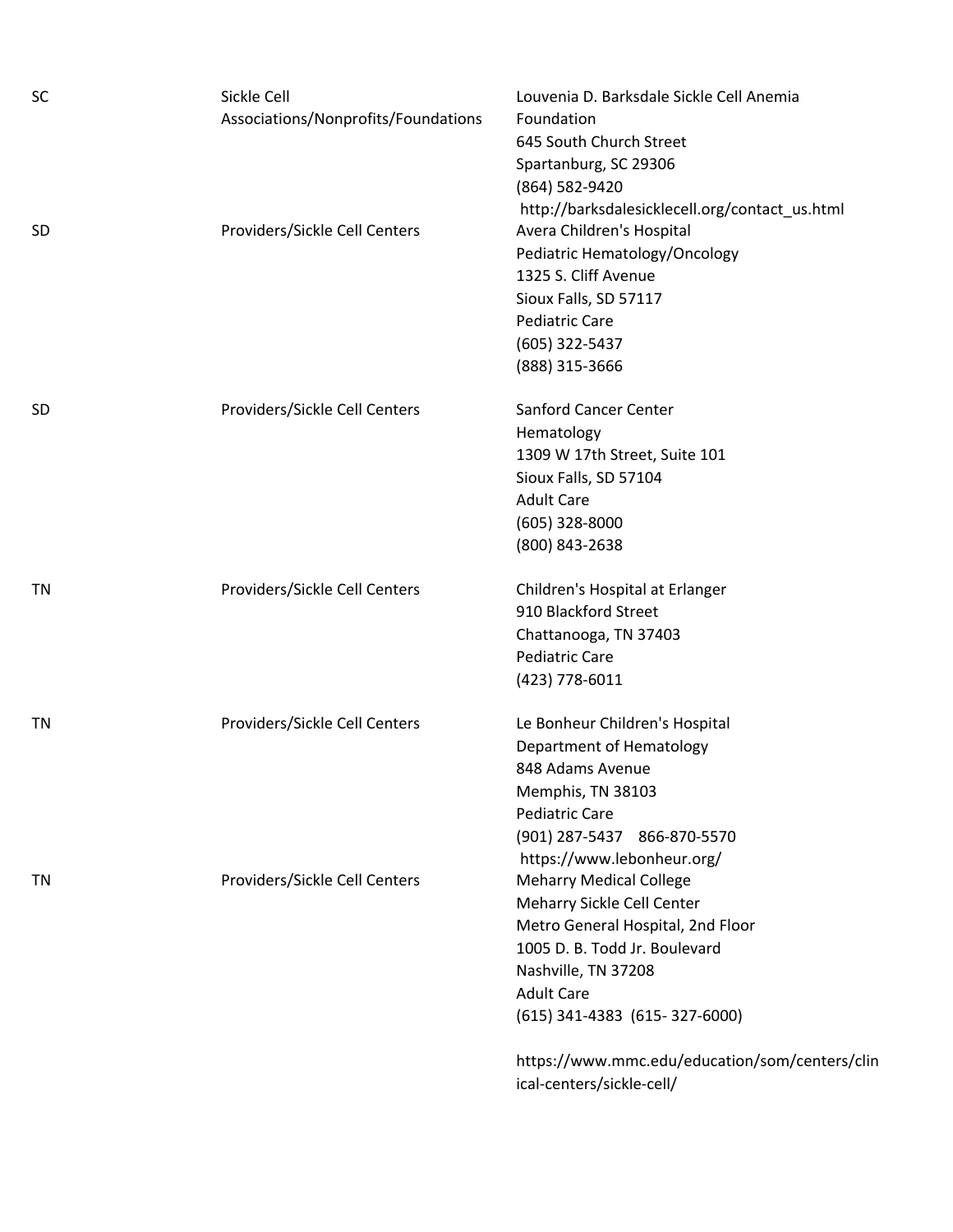| <b>TN</b> | Providers/Sickle Cell Centers                      | East Tennessee Children's Hospital<br>Division of Pediatric Hematology/ Oncology<br>2018 Clinch Avenue<br>Knoxville, TN 37916<br><b>Pediatric Care</b><br>(865) 541-8000                                                                                                       |
|-----------|----------------------------------------------------|--------------------------------------------------------------------------------------------------------------------------------------------------------------------------------------------------------------------------------------------------------------------------------|
| TN        | Providers/Sickle Cell Centers                      | https://www.etch.com/<br>Monroe Carell Jr. Children's Hospital at Vanderbilt<br>Center of Excellence in Sickle Cell Disease 22000<br>Childen way 6th Avenue<br>Nashville, TN 37208<br><b>Pediatric Care</b><br>$(615-936-1762)$<br>https://www.childrenshospitalvanderbilt.org |
| <b>TN</b> | Providers/Sickle Cell Centers                      | St. Jude's Children's Hospital<br>Sickle Cell Treatment Program<br>262 Danny Thomas Place<br>Memphis, TN 38105<br><b>Pediatric Care</b><br>(888) 226-4343<br>https://www.stjude.org/treatment/disease/sickle-<br>cell-disease.html                                             |
| TN        | Providers/Sickle Cell Centers                      | Regional One Health<br>Diggs-Kraus Sickle Cell Center<br>877 Jefferson Avenue<br>Memphis, TN 38103<br><b>Pediatric Care</b><br>(901) 545-8535                                                                                                                                  |
| <b>TN</b> | Sickle Cell<br>Associations/Nonprofits/Foundations | The Sickle Cell Foundation of Tennessee<br>680 Oak Leaf, Suite 101<br>Memphis, TN 38117<br>(901) 552-4267<br>(888) 695-0006<br>https://m.me/SickleCellFoundationTN?f                                                                                                           |
| TX        | Providers/Sickle Cell Centers                      | Cook Children's Health Care System - Abilene<br><b>Hematology and Oncology</b><br>Sickle Cell Center<br><b>Abilene Specialty Clinic</b><br>1401 Ambler Avenue, Suite 101<br>Abilene, TX 79601<br><b>Pediatric Care</b><br>(325) 670-3910                                       |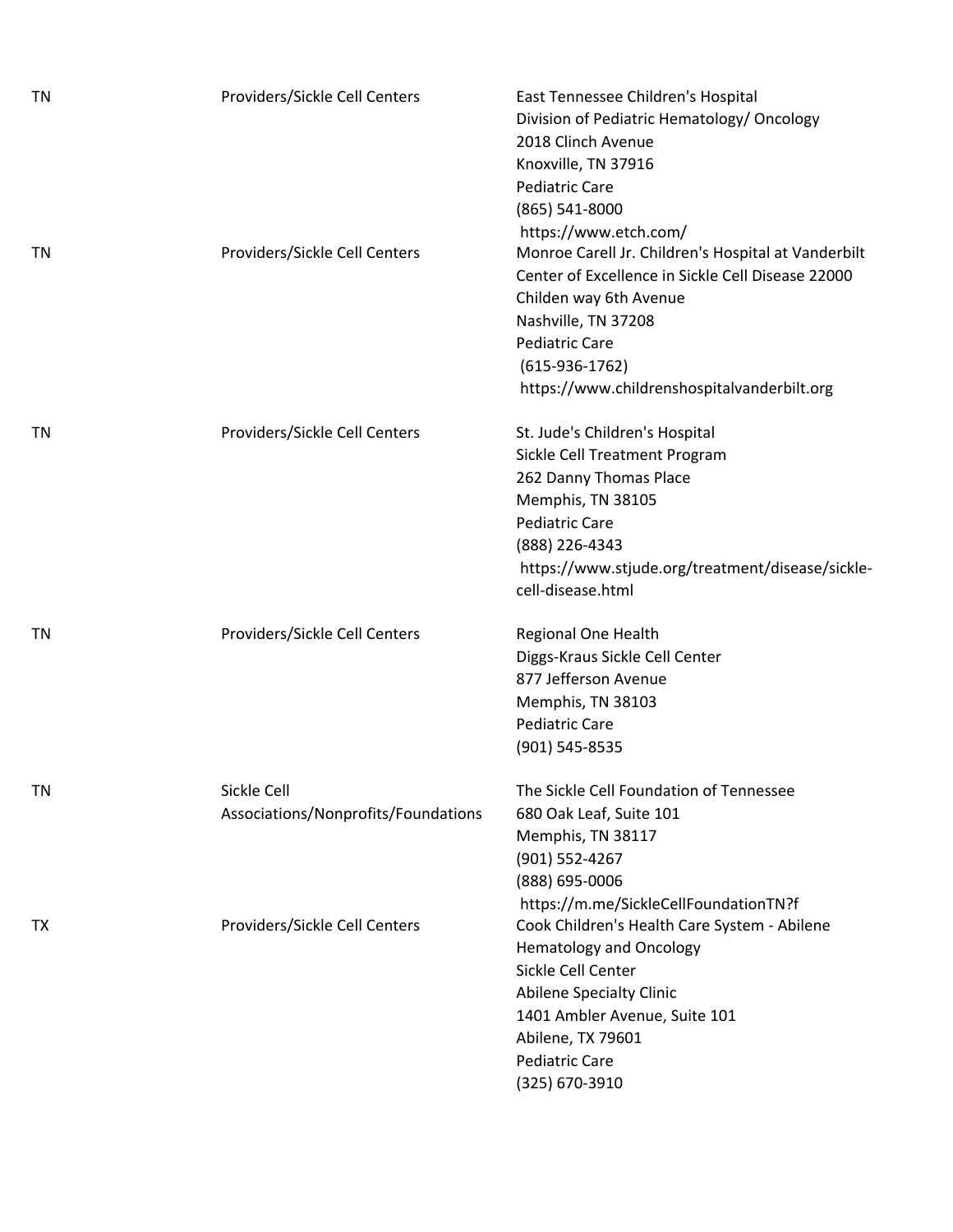| TΧ | Providers/Sickle Cell Centers | Cook Children's Health Care System - Midland<br><b>Hematology and Oncology</b><br>Sickle Cell Center<br><b>Midland Specialty Clinic</b><br>4214 Andrews Highway, Suite 305<br>Midland, TX 79701<br>Pediatric Care<br>(432) 570-5693                                                                                                                                                 |
|----|-------------------------------|-------------------------------------------------------------------------------------------------------------------------------------------------------------------------------------------------------------------------------------------------------------------------------------------------------------------------------------------------------------------------------------|
| TΧ | Providers/Sickle Cell Centers | <b>Baylor Clinic</b><br>Section of Hematology-Oncology<br>6620 Main Street, 12th Floor, Suite 1250<br>Houston, TX 77030<br><b>Adult Care</b><br>(713) 798-3750                                                                                                                                                                                                                      |
| ТX | Providers/Sickle Cell Centers | https://www.bcm.edu/departments/medicine/secti<br>ons-divisions-<br>Children's Hospital of San Antonio<br><b>Cancer and Blood Disorders Center</b><br>Sickle Cell Program<br>333 North Santa Rosa Street, 8th Floor<br>Antonio, TX 78207<br><b>Pediatric Care</b><br>(210) 704-2187                                                                                                 |
| TΧ | Providers/Sickle Cell Centers | Cook Children's Health Care System - Waco<br><b>Hematology and Oncology</b><br>Sickle Cell Center<br><b>Waco Specialty Clinic</b><br>300 Richland West Circle, Suite 3<br>Waco, TX 76712<br><b>Pediatric Care</b><br>(254) 420-2747<br>https://cookchildrens.org/specialty-<br>clinics/waco/Pages/default.aspx?utm_source=googl<br>e&utm_medium=OrganicSearch&utm_campaign=y<br>ext |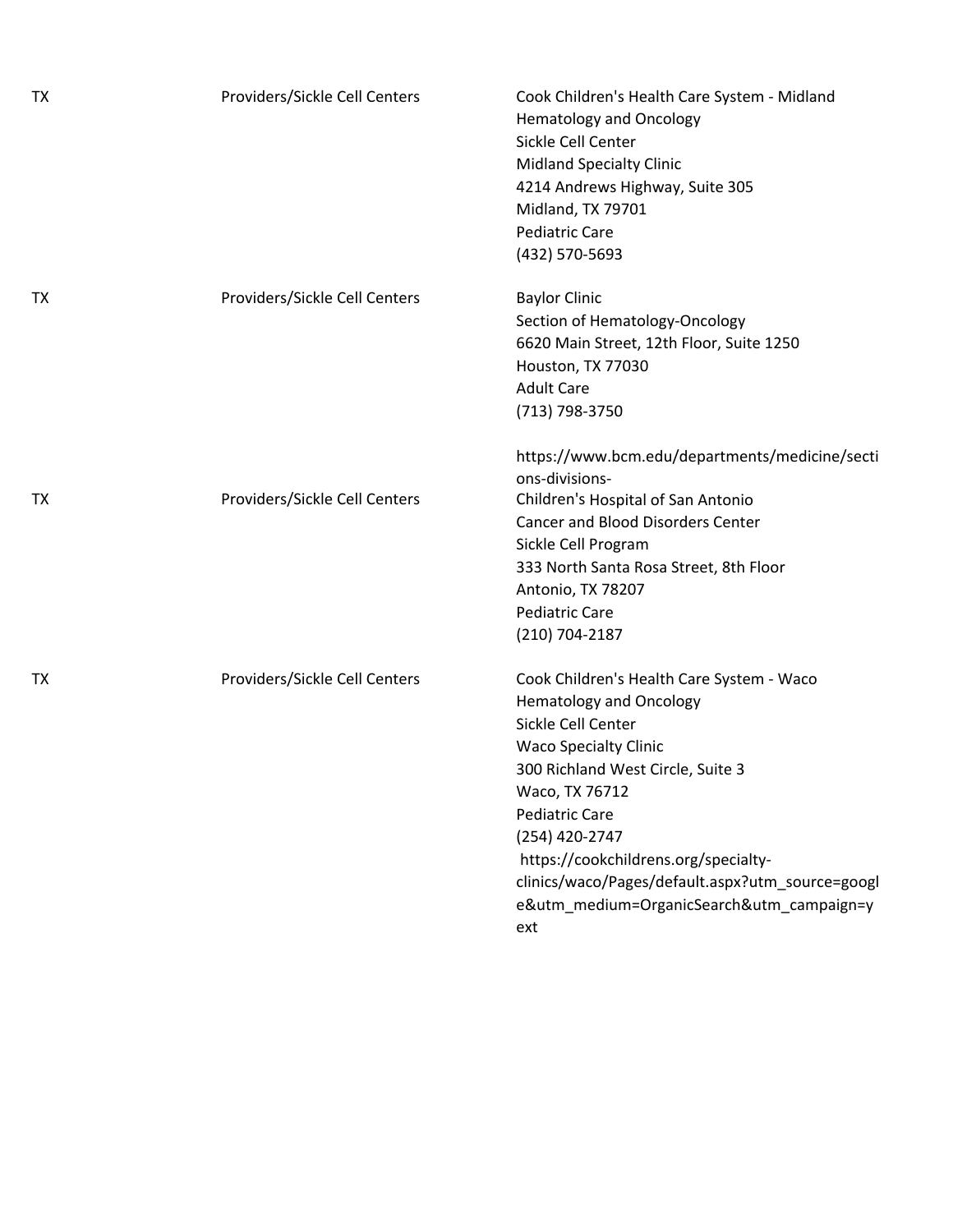| <b>TX</b> | Providers/Sickle Cell Centers | Cook Children's Health Care System - Fort Worth<br><b>Hematology and Oncology</b><br>Sickle Cell Center<br><b>Dodson Specialty Clinics Building</b><br>1500 Cooper Street<br>Fort Worth, TX 76104<br><b>Pediatric Care</b><br>(682) 885-4007<br>https://cookchildrens.org/hematology-<br>oncology/Pages/default.aspx?utm_source=google&<br>utm_medium=OrganicSearch&utm_campaign=yext |
|-----------|-------------------------------|---------------------------------------------------------------------------------------------------------------------------------------------------------------------------------------------------------------------------------------------------------------------------------------------------------------------------------------------------------------------------------------|
| <b>TX</b> | Providers/Sickle Cell Centers | Cook Children's Health Care System - Grapevine<br><b>Hematology and Oncology</b><br>Sickle Cell Center<br><b>Hematology and Oncology Clinic</b><br>1600 W. Northwest Highway, Suite 500<br>Grapevine, TX 76051<br><b>Pediatric Care</b><br>(817) 310-0024                                                                                                                             |
| <b>TX</b> | Providers/Sickle Cell Centers | Texas Children's Hospital<br>Cancer and Hematology Centers<br>Sickle Cell Program<br>6701 Fannin Street, Suite<br>Houston, TX 77030<br><b>Pediatric Care</b><br>(832) 822-4362<br>(855) 842-2972                                                                                                                                                                                      |
| TX        | Providers/Sickle Cell Centers | University of Texas Southwestern Medical Center<br>James W. Aston Ambulatory Care Center<br>5303 Harry Hines, 8th Floor, Suite 400<br>Dallas, TX 75390<br><b>Adult Care</b><br>(214) 645-8300<br>https://utswmed.org/locations/aston/                                                                                                                                                 |
| <b>TX</b> | Providers/Sickle Cell Centers | <b>Children's Medical Center of Dallas</b><br>Sickle Cell Disease Program<br>1935 Medical District Drive<br>Dallas, TX 75235<br><b>Pediatric Care</b><br>(214) 456-2978                                                                                                                                                                                                               |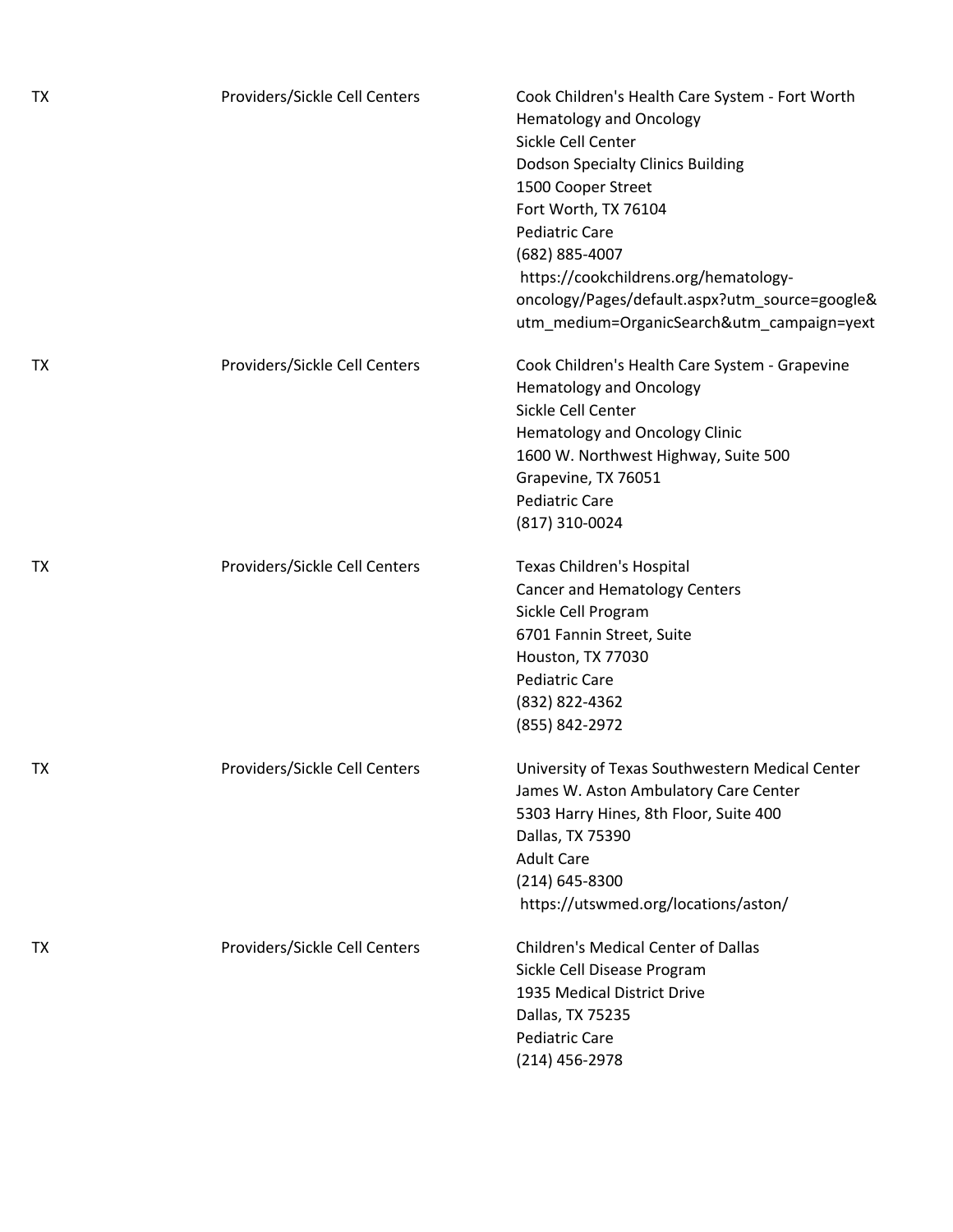| <b>TX</b> | Sickle Cell<br>Associations/Nonprofits/Foundations | Sickle Cell Association Marc Thomas Foundation<br>314 E. Highland Mall, #441<br>Austin, TX 78752<br>(512) 458-9767 - Austin<br>(210) 299-3928- San Antonio<br>(713) 534-1712- Houston                                                                                                                                                 |
|-----------|----------------------------------------------------|---------------------------------------------------------------------------------------------------------------------------------------------------------------------------------------------------------------------------------------------------------------------------------------------------------------------------------------|
| TX        | Sickle Cell<br>Associations/Nonprofits/Foundations | https://www.sicklecelltx.org/<br>The Otis Uduebor Sickle Cell Foundation<br>P.O. Box 471<br>Rowlett, TX 75030<br>(800) 455-8949                                                                                                                                                                                                       |
| ТX        | Sickle Cell<br>Associations/Nonprofits/Foundations | Sickle Cell Disease Association of Tarrant County<br>1350 S. Main Street, Suite 3600<br>Fort Worth, TX 76104<br>(817) 882-0990                                                                                                                                                                                                        |
| UT        | Providers/Sickle Cell Centers                      | Primary Children's Medical Center<br>Hematology, Oncology, Bone Marrow Transplant<br>Clinic<br>100 N. Mario Capecchi Drive<br>Salt Lake City, UT 84113<br><b>Pediatric Care</b><br>$(801) 662 - 1000$                                                                                                                                 |
| VA        | Providers/Sickle Cell Centers                      | https://intermountainhealthcare.org/locations/pri<br>mary-childrens-<br>hospital/?utm_source=google&utm_medium=orga<br>nic&utm_campaign=gmb-<br>Inova Pediatric Specialty Center<br>Division of Pediatric Hematology/ Oncology<br>8505 Arlington Boulevard, Suite 400<br>Fairfax, VA 22031<br><b>Pediatric Care</b><br>(703) 876-2788 |
| VA        | Providers/Sickle Cell Centers                      | Children's Hospital of King's Daughters<br>601 Children's Lane<br>Norfolk, VA 23507<br><b>Pediatric Care</b><br>(757) 668-7243<br>https://www.chkd.org                                                                                                                                                                                |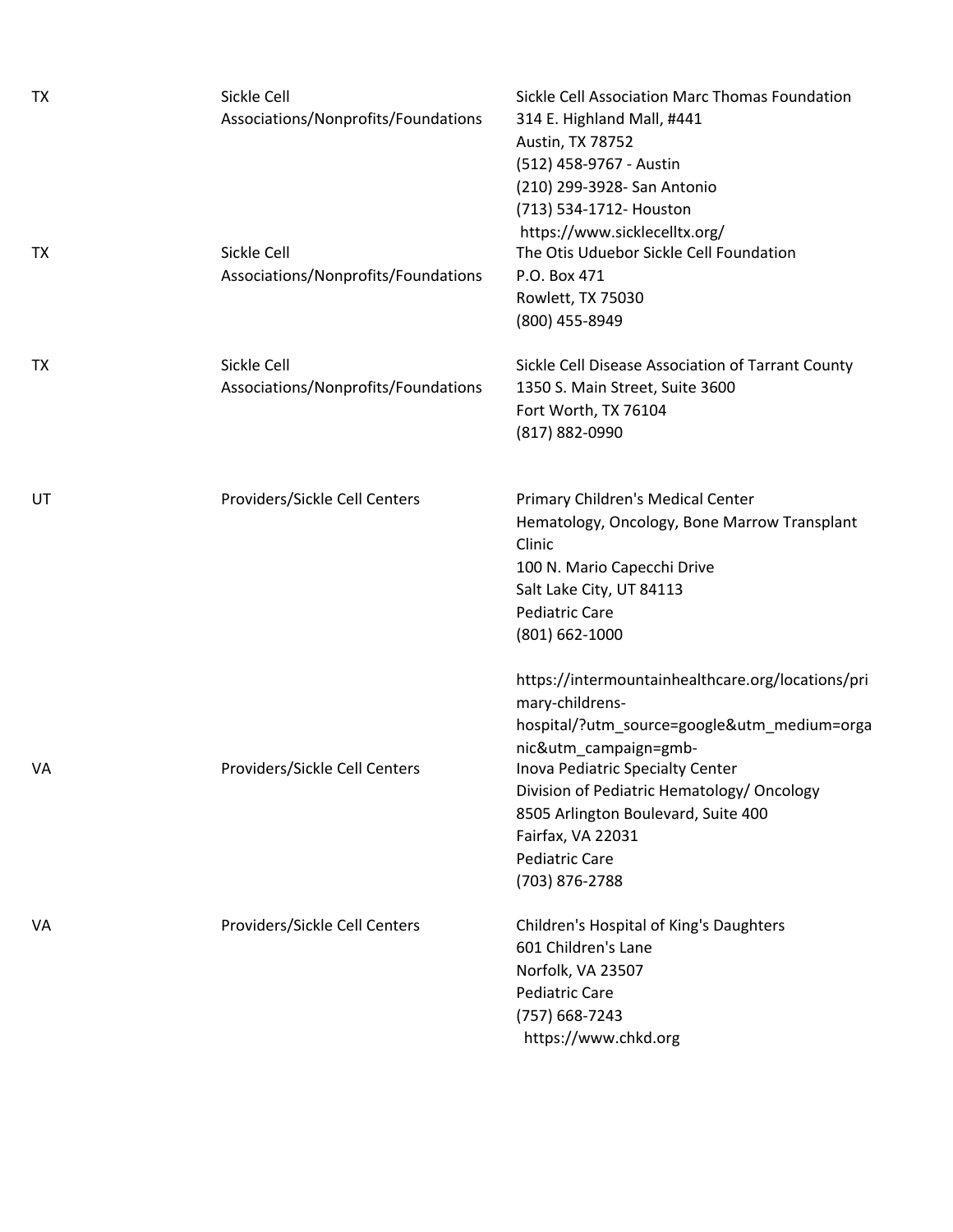| VA | Providers/Sickle Cell Centers | Children's National Health System<br>Children's Center for Cancer and Blood Disorders of<br>Northern Virginia<br>Sickle Cell Disease Program<br>6565 Arlington Boulevard, Suite 200<br>Falls Church, VA 22042<br><b>Pediatric Care</b><br>(703) 531-3627                                                                  |
|----|-------------------------------|---------------------------------------------------------------------------------------------------------------------------------------------------------------------------------------------------------------------------------------------------------------------------------------------------------------------------|
| VA | Providers/Sickle Cell Centers | Carilion Clinic Children's Hospital<br>Pediatric Hematology/Oncology<br>1906 Belleview Avenue, 4 North<br>Roanoke, VA 24014<br><b>Pediatric Care</b><br>(540) 981-7376<br>https://www.carilionclinic.org/specialties/pediatric-<br>hematology-oncology?utm_source=local-<br>listing&utm_medium=organic&utm_campaign=-link |
| VA | Providers/Sickle Cell Centers | University of Virginia Medical Center<br>Hematology-Oncology Clinic<br>1221 Lee Street, 4th Floor, Primary Care Center<br>Charlottesville, VA 22908<br><b>Pediatric Care</b><br>(434) 924-8499<br>(800) 251-3627 Ext. 4-8499<br>https://uvahealth.com/services/blood-disorders                                            |
| VA | Providers/Sickle Cell Centers | Virginia Commonwealth University<br>Division of Pediatric Hematology and Oncology<br>Nelson Clinic<br>401 North 11th Street<br>Richmond, VA 23129<br><b>Pediatric Care</b><br>(804) 828-2467<br>https://www.vcuhealth.org/locations/location-<br>details?practice=8                                                       |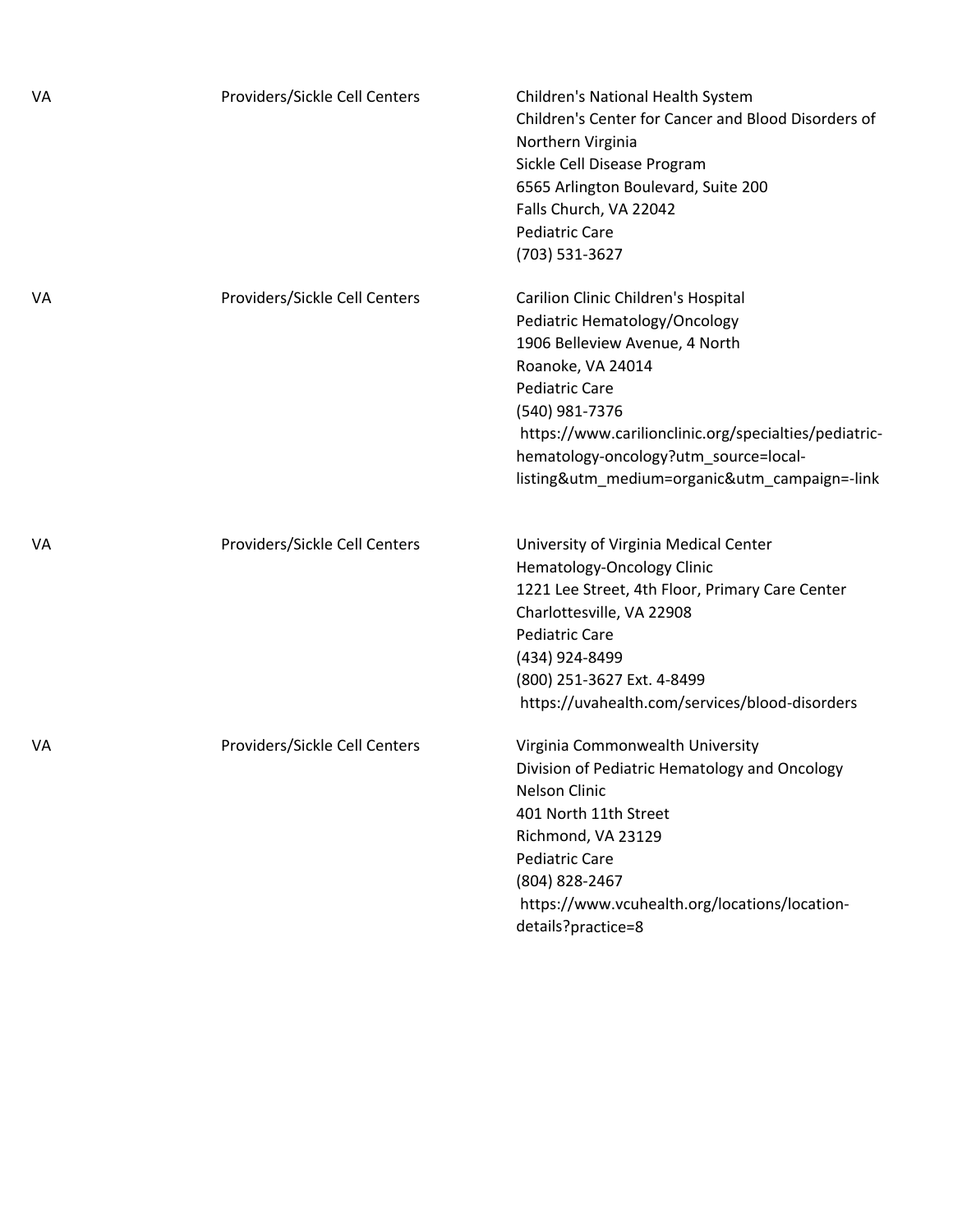| VA | Providers/Sickle Cell Centers                      | Virginia Commonwealth University<br>Adult Sickle Cell Clinic<br>P.O. Box 980340<br>Ambulatory Care Center, 4th Floor, 417 N. 11th<br><b>Street</b><br>Richmond, VA 23298<br><b>Adult Care</b><br>(804) 828-2161 Ext. 7<br>https://www.vcuhealth.org/services/sickle-cell-<br>program/about-us-sickle-cell |
|----|----------------------------------------------------|-----------------------------------------------------------------------------------------------------------------------------------------------------------------------------------------------------------------------------------------------------------------------------------------------------------|
| VA | Sickle Cell<br>Associations/Nonprofits/Foundations | Sickle Cell Association Inc.<br>870 N. Military Highway<br>Suite 201<br>Norfolk, VA, 23502                                                                                                                                                                                                                |
| VA | Sickle Cell<br>Associations/Nonprofits/Foundations | Sickle Cell Association of the Peninsula<br>512 E. Mercury Boulevard<br>Hampton, VA 23663<br>(757) 813-1021                                                                                                                                                                                               |
| VT | Providers/Sickle Cell Centers                      | The University of Vermont Medical Center<br>Department of Pediatric Hematology and Oncology<br>111 Colchester Avenue<br>Main Campus, Specialty Center<br>Burlington, VT 05401<br><b>Pediatric Care</b><br>(802) 847-2850                                                                                  |
|    |                                                    | https://www.uvmhealth.org/medcenter/Pages/Dep<br>artments-and-Programs/Pediatric-Hematology-and-<br>Oncology.aspx?utm_source=google&utm_medium=<br>yext&utm_campaign=_field&utm_term=Childrens_<br>Hospital_Pediatric_Hematology_Oncology&utm_co<br>ntent=Burlington                                      |
| WA | Providers/Sickle Cell Centers                      | Seattle Children's Hospital<br>The Odessa Brown Children's Clinic Sickle Cell<br>Program<br>2010 E Yesler Way<br>Seattle, WA 98122<br>(206) 987-7210<br>https://www.seattlechildrens.org/clinics/cancer/ser                                                                                               |
|    |                                                    | vices/sickle-cell-program/                                                                                                                                                                                                                                                                                |